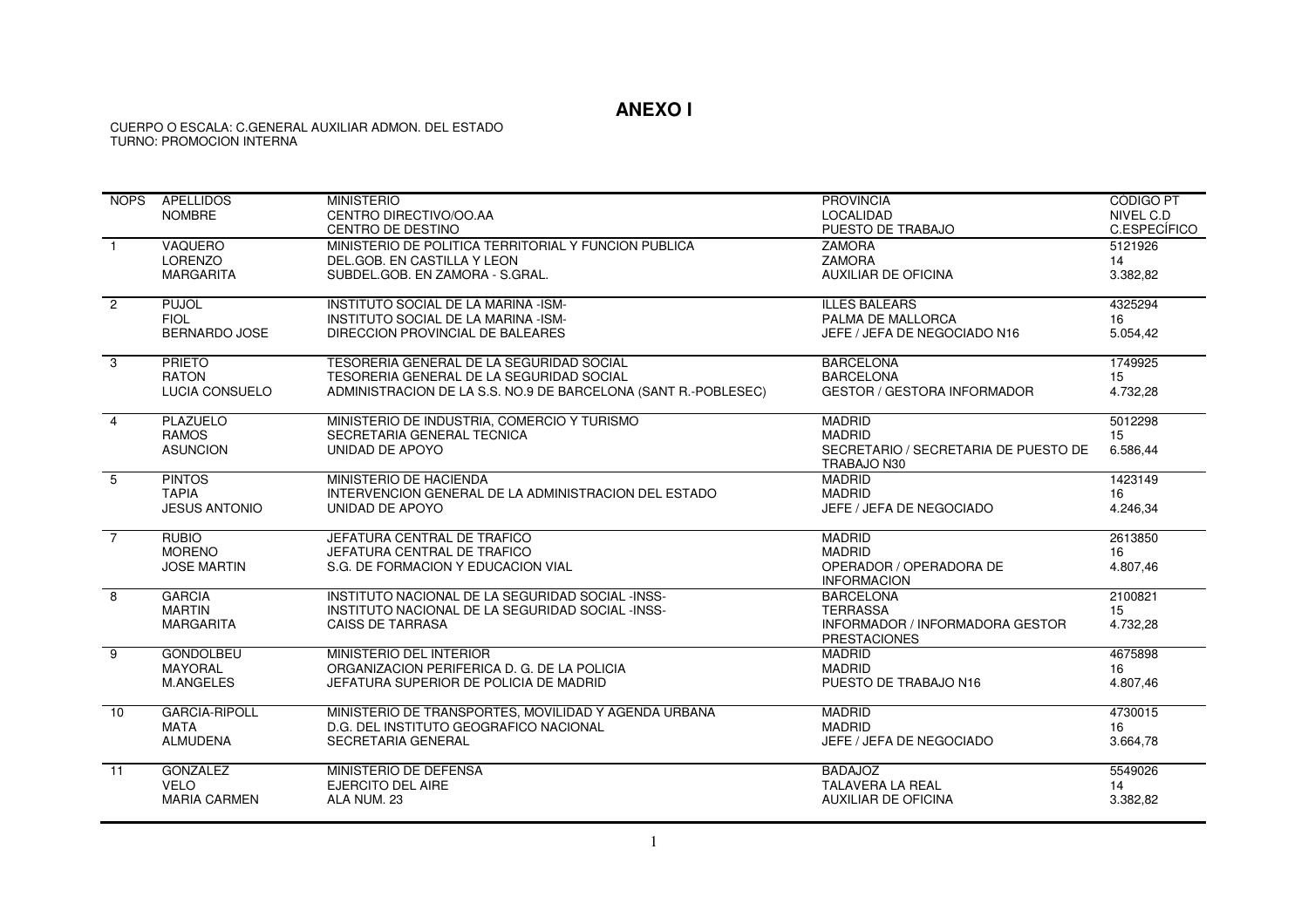| 12              | <b>RODRIGUEZ</b><br><b>BUENO</b><br>FRANCISCO J.     | INSTITUTO NACIONAL DE INVESTIGACION Y TECNOLOGIA AGRARIA Y<br>ALIMENTARIA (INIA)<br>INSTITUTO NACIONAL DE INVESTIGACION Y TECNOLOGIA AGRARIA Y<br>ALIMENTARIA (INIA) | <b>MADRID</b><br><b>MADRID</b><br>JEFE / JEFA DE NEGOCIADO N16                                 | 4258018<br>16<br>3.664,78 |
|-----------------|------------------------------------------------------|----------------------------------------------------------------------------------------------------------------------------------------------------------------------|------------------------------------------------------------------------------------------------|---------------------------|
| 14              | <b>GARCIA-ROJO</b><br><b>GARCIA</b><br>M.TERESA      | SECRETARIA GENERAL<br>AGENCIA ESTATAL DE ADMINISTRACION TRIBUTARIA<br>DELEGACION ESPECIAL DE ANDALUCIA, CEUTA Y MELILLA<br>AREA GENERAL DE APOYO ADMINISTRATIVO      | <b>SEVILLA</b><br><b>SEVILLA</b><br>SUBGESTOR/A ENTRADA                                        | 4768074<br>14<br>4.246.34 |
| 15              | <b>RODRIGO</b>                                       | MINISTERIO DE ASUNTOS ECONOMICOS Y TRANSFORMACION DIGITAL                                                                                                            | <b>MADRID</b>                                                                                  | 1514565                   |
|                 | <b>MARTIN</b>                                        | D.G. DEL TESORO Y POLITICA FINANCIERA                                                                                                                                | <b>MADRID</b>                                                                                  | 16                        |
|                 | <b>MARIA PILAR DE</b>                                | S.G. DE GESTION DE LA TESORERIA DEL ESTADO                                                                                                                           | AYUDANTE DE CAJA N16                                                                           | 5.023,06                  |
| 16              | <b>LOPEZ</b><br><b>MARTINEZ</b><br><b>ANA ISABEL</b> | MINISTERIO DEL INTERIOR<br>SUBSECRETARIA DEL INTERIOR<br>OFICIALIA MAYOR                                                                                             | <b>MADRID</b><br><b>MADRID</b><br>JEFE / JEFA DE NEGOCIADO DE<br><b>INFORMACION Y REGISTRO</b> | 3114467<br>14<br>7.601,44 |
| $\overline{17}$ | <b>DIAZ</b>                                          | MINISTERIO DE DEFENSA                                                                                                                                                | <b>MADRID</b>                                                                                  | 5549023                   |
|                 | <b>PULIDO</b>                                        | SUBSECRETARIA DE DEFENSA                                                                                                                                             | <b>MADRID</b>                                                                                  | 14                        |
|                 | M.LUISA                                              | S.G. DE REGIMEN INTERIOR                                                                                                                                             | <b>AUXILIAR DE OFICINA</b>                                                                     | 3.382,82                  |
| 18              | <b>MARTINEZ</b>                                      | MINISTERIO DE DEFENSA                                                                                                                                                | <b>MADRID</b>                                                                                  | 5549027                   |
|                 | <b>MARCO</b>                                         | D.G. DE INFRAESTRUCTURA                                                                                                                                              | <b>MADRID</b>                                                                                  | 14                        |
|                 | <b>MARINA</b>                                        | S.G. DE PATRIMONIO                                                                                                                                                   | <b>AUXILIAR DE OFICINA</b>                                                                     | 3.382,82                  |
| 19              | <b>REDONDO</b>                                       | <b>MINISTERIO DE DEFENSA</b>                                                                                                                                         | <b>MADRID</b>                                                                                  | 5549031                   |
|                 | CARNERO                                              | <b>ARMADA</b>                                                                                                                                                        | <b>MADRID</b>                                                                                  | 14                        |
|                 | <b>ESTHER</b>                                        | CUARTEL GENERAL DE LA ARMADA                                                                                                                                         | <b>AUXILIAR DE OFICINA</b>                                                                     | 3.382,82                  |
| 20              | <b>LOPEZ</b>                                         | MINISTERIO DE POLITICA TERRITORIAL Y FUNCION PUBLICA                                                                                                                 | <b>MADRID</b>                                                                                  | 1824780                   |
|                 | <b>JURADO</b>                                        | DEL.GOB. EN MADRID                                                                                                                                                   | <b>MADRID</b>                                                                                  | 16                        |
|                 | JOSE A.                                              | DEL.GOB. EN MADRID - S.GRAL.                                                                                                                                         | AYUDANTE DE OFICINA                                                                            | 4.246.34                  |
| $\overline{21}$ | <b>TORRES</b>                                        | INSTITUTO NACIONAL DE LA SEGURIDAD SOCIAL -INSS-                                                                                                                     | <b>ALMERIA</b>                                                                                 | 2611010                   |
|                 | <b>FOZ</b>                                           | INSTITUTO NACIONAL DE LA SEGURIDAD SOCIAL -INSS-                                                                                                                     | <b>ALMERIA</b>                                                                                 | 14                        |
|                 | <b>L.ANTONIO</b>                                     | DIRECCION PROVINCIAL DE ALMERIA                                                                                                                                      | ESTORA ADMINISTRATIVO                                                                          | 4.524,80                  |
| 22              | <b>RUBI</b>                                          | INSTITUTO SOCIAL DE LA MARINA -ISM-                                                                                                                                  | <b>MELILLA</b>                                                                                 | 5549016                   |
|                 | <b>GUTIERREZ</b>                                     | INSTITUTO SOCIAL DE LA MARINA -ISM-                                                                                                                                  | <b>MELILLA</b>                                                                                 | 14                        |
|                 | <b>ROSALIA</b>                                       | DIRECCION PROVINCIAL DE MELILLA                                                                                                                                      | <b>AUXILIAR DE OFICINA</b>                                                                     | 3.382,82                  |
| 23              | <b>DELGADO</b>                                       | MINISTERIO DE TRANSPORTES, MOVILIDAD Y AGENDA URBANA                                                                                                                 | <b>MADRID</b>                                                                                  | 4998597                   |
|                 | SANZ                                                 | S. DE E. DE TRANSPORTES, MOVILIDAD Y AGENDA URBANA                                                                                                                   | <b>MADRID</b>                                                                                  | 16                        |
|                 | MARIA ESPERANZA                                      | GABINETE DEL SECRETARIO DE ESTADO                                                                                                                                    | JEFE / JEFA DE NEGOCIADO                                                                       | 3.664,78                  |
| 24              | PEREZ                                                | MINISTERIO DE POLITICA TERRITORIAL Y FUNCION PUBLICA                                                                                                                 | <b>MALAGA</b>                                                                                  | 910580                    |
|                 | <b>JIMENEZ</b>                                       | DEL.GOB. EN ANDALUCIA                                                                                                                                                | <b>MALAGA</b>                                                                                  | 16                        |
|                 | <b>DOLORES</b>                                       | SUBDEL.GOB. EN MALAGA - S.GRAL.                                                                                                                                      | AYUDANTE DE OFICINA                                                                            | 4.246,34                  |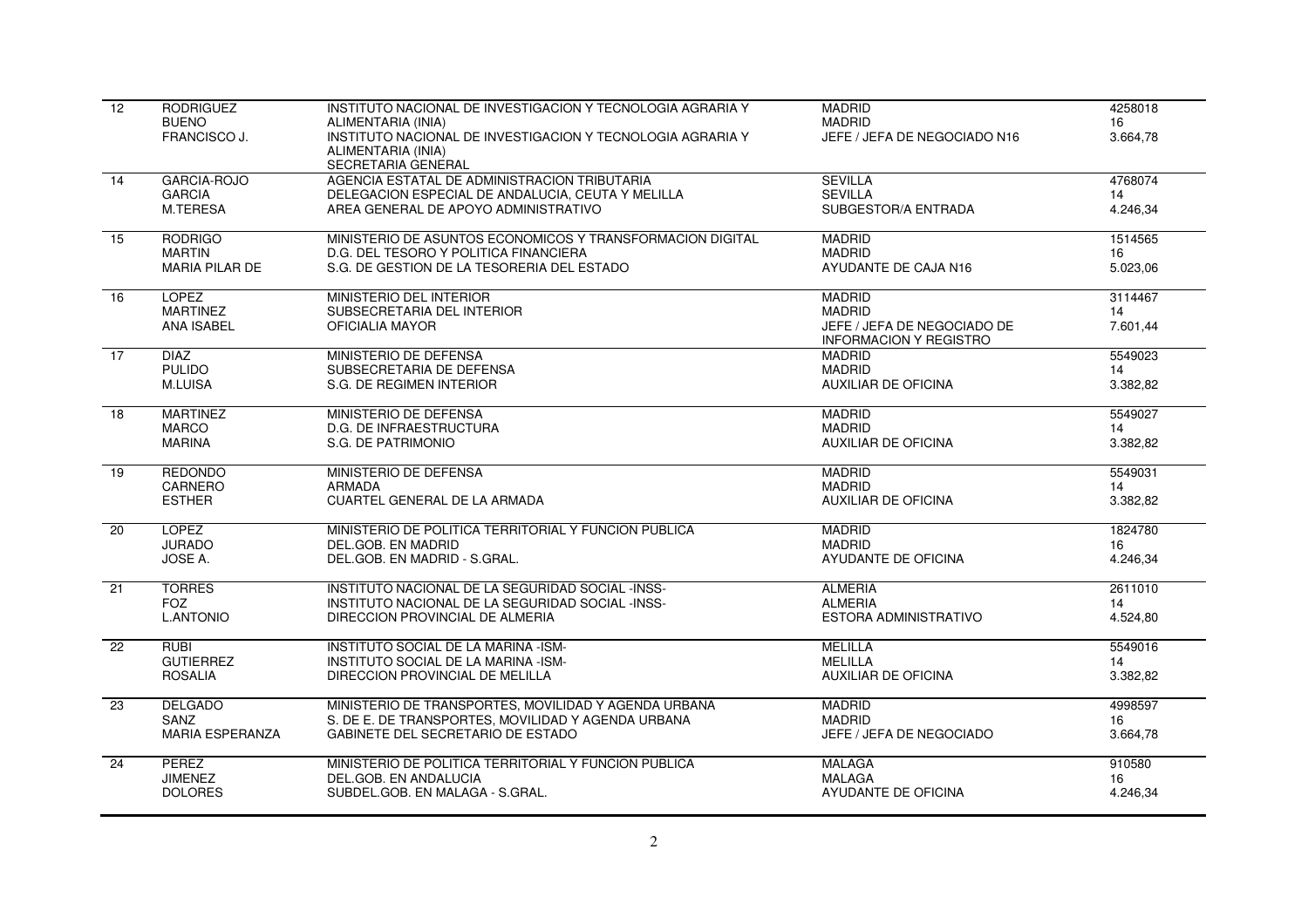| $\overline{25}$ | <b>GRANDA</b>             | INSTITUTO NACIONAL DE LA SEGURIDAD SOCIAL -INSS-                    | <b>ASTURIAS</b>                               | 4673502  |
|-----------------|---------------------------|---------------------------------------------------------------------|-----------------------------------------------|----------|
|                 | <b>ALONSO</b>             | INSTITUTO NACIONAL DE LA SEGURIDAD SOCIAL -INSS-                    | <b>OVIEDO</b>                                 | 14       |
|                 | MARCELINO F.              | DIRECCION PROVINCIAL DE ASTURIAS                                    | PUESTO DE TRABAJO                             | 4.524,80 |
| 26              | <b>MAYOR</b>              | JEFATURA CENTRAL DE TRAFICO                                         | <b>MADRID</b>                                 | 5112278  |
|                 | <b>GARCIA</b>             | JEFATURA CENTRAL DE TRAFICO                                         | <b>MADRID</b>                                 | 16       |
|                 | <b>NURIA</b>              | JEFATURA PROVINCIAL DE TRAFICO DE MADRID                            | OPERADOR / OPERADORA DE<br><b>INFORMACION</b> | 4.807,46 |
| 28              | <b>VALENTIN-FERNANDEZ</b> | MINISTERIO DE DEFENSA                                               | <b>MADRID</b>                                 | 5549036  |
|                 | <b>FERNANDEZ</b>          | <b>D.G. DE PERSONAL</b>                                             | <b>MADRID</b>                                 | 14       |
|                 | <b>ESTRELLA</b>           | S.G. DE PERSONAL CIVIL                                              | <b>AUXILIAR DE OFICINA</b>                    | 3.382,82 |
| 29              | <b>LENS</b>               | FONDO ESPAÑOL DE GARANTIA AGRARIA, O.A. (FEGA)                      | <b>MADRID</b>                                 | 5548454  |
|                 | <b>CABRERA</b>            | FONDO ESPAÑOL DE GARANTIA AGRARIA, O.A. (FEGA)                      | <b>MADRID</b>                                 | 14       |
|                 | M.JESUS                   | SECRETARIA GENERAL                                                  | <b>AUXILIAR DE OFICINA</b>                    | 3.382,82 |
| 30              | <b>GARCIA</b>             | MINISTERIO DE AGRICULTURA, PESCA Y ALIMENTACION                     | <b>MADRID</b>                                 | 5548453  |
|                 | CAÑAMERO                  | <b>GABINETE DEL MINISTRO</b>                                        | <b>MADRID</b>                                 | 14       |
|                 | <b>M.SONIA</b>            | <b>GABINETE DEL MINISTRO</b>                                        | <b>AUXILIAR DE OFICINA</b>                    | 3.382,82 |
| 32              | <b>MARTINEZ</b>           | MINISTERIO DE CULTURA Y DEPORTE                                     | <b>BADAJOZ</b>                                | 5549751  |
|                 | <b>PUERTO</b>             | D.G. DE BELLAS ARTES                                                | <b>MERIDA</b>                                 | 14       |
|                 | <b>CARMEN</b>             | MUSEO ARTE ROMANO DE MERIDA                                         | <b>AUXILIAR DE OFICINA</b>                    | 3.382,82 |
| 33              | RAMIREZ                   | INSTITUTO NACIONAL DE LA SEGURIDAD SOCIAL -INSS-                    | <b>MADRID</b>                                 | 4375015  |
|                 | <b>MORANTE</b>            | INSTITUTO NACIONAL DE LA SEGURIDAD SOCIAL -INSS-                    | <b>MADRID</b>                                 | 14       |
|                 | <b>ALFREDO</b>            | DIRECCION PROVINCIAL DE MADRID                                      | ESTORA ADMINISTRATIVO                         | 4.524,80 |
| 34              | <b>SAEZ</b>               | FONDO ESPAÑOL DE GARANTIA AGRARIA, O.A. (FEGA)                      | <b>MADRID</b>                                 | 5548456  |
|                 | <b>SANCHEZ</b>            | FONDO ESPAÑOL DE GARANTIA AGRARIA, O.A. (FEGA)                      | <b>MADRID</b>                                 | 14       |
|                 | <b>BENJAMIN</b>           | S.G. DE FONDOS AGRICOLAS                                            | <b>AUXILIAR DE OFICINA</b>                    | 3.382,82 |
| 35              | <b>MOLINA</b>             | MINISTERIO DE DEFENSA                                               | <b>MADRID</b>                                 | 5549029  |
|                 | <b>LOPEZ</b>              | <b>D.G. DE PERSONAL</b>                                             | <b>MADRID</b>                                 | 14       |
|                 | <b>SUSANA</b>             | S.G. DE PERSONAL MILITAR                                            | <b>AUXILIAR DE OFICINA</b>                    | 3.382,82 |
| $\overline{36}$ | <b>GARCIA</b>             | MINISTERIO DE POLITICA TERRITORIAL Y FUNCION PUBLICA                | <b>MALAGA</b>                                 | 4692158  |
|                 | <b>MANZANO</b>            | DEL.GOB. EN ANDALUCIA                                               | <b>MALAGA</b>                                 | 16       |
|                 | <b>ALEJANDRO</b>          | SUBDEL.GOB. EN MALAGA - S.GRAL.                                     | AYUDANTE DE OFICINA                           | 3.664,78 |
| 37              | <b>RIVERA</b>             | TESORERIA GENERAL DE LA SEGURIDAD SOCIAL                            | <b>ASTURIAS</b>                               | 3561993  |
|                 | <b>JULAR</b>              | TESORERIA GENERAL DE LA SEGURIDAD SOCIAL                            | <b>CANGAS DE ONIS</b>                         | 15       |
|                 | <b>EPIFANIO</b>           | ADMINISTRACION DE LA S.S. NO.1 DE CANGAS DE ONIS (NO.3 DE ASTURIAS) | <b>GESTOR / GESTORA INFORMADOR</b>            | 4.732,28 |
| $\overline{39}$ | FERNANDEZ-PEINADO         | MINISTERIO DE ASUNTOS EXTERIORES, UNION EUROPEA Y COOPERACION       | <b>MADRID</b>                                 | 979070   |
|                 | <b>GARCIA</b>             | D.G. DEL SERVICIO EXTERIOR                                          | <b>MADRID</b>                                 | 16       |
|                 | <b>SUSANA</b>             | S.G. DE PERSONAL                                                    | JEFE / JEFA DE NEGOCIADO                      | 4.246,34 |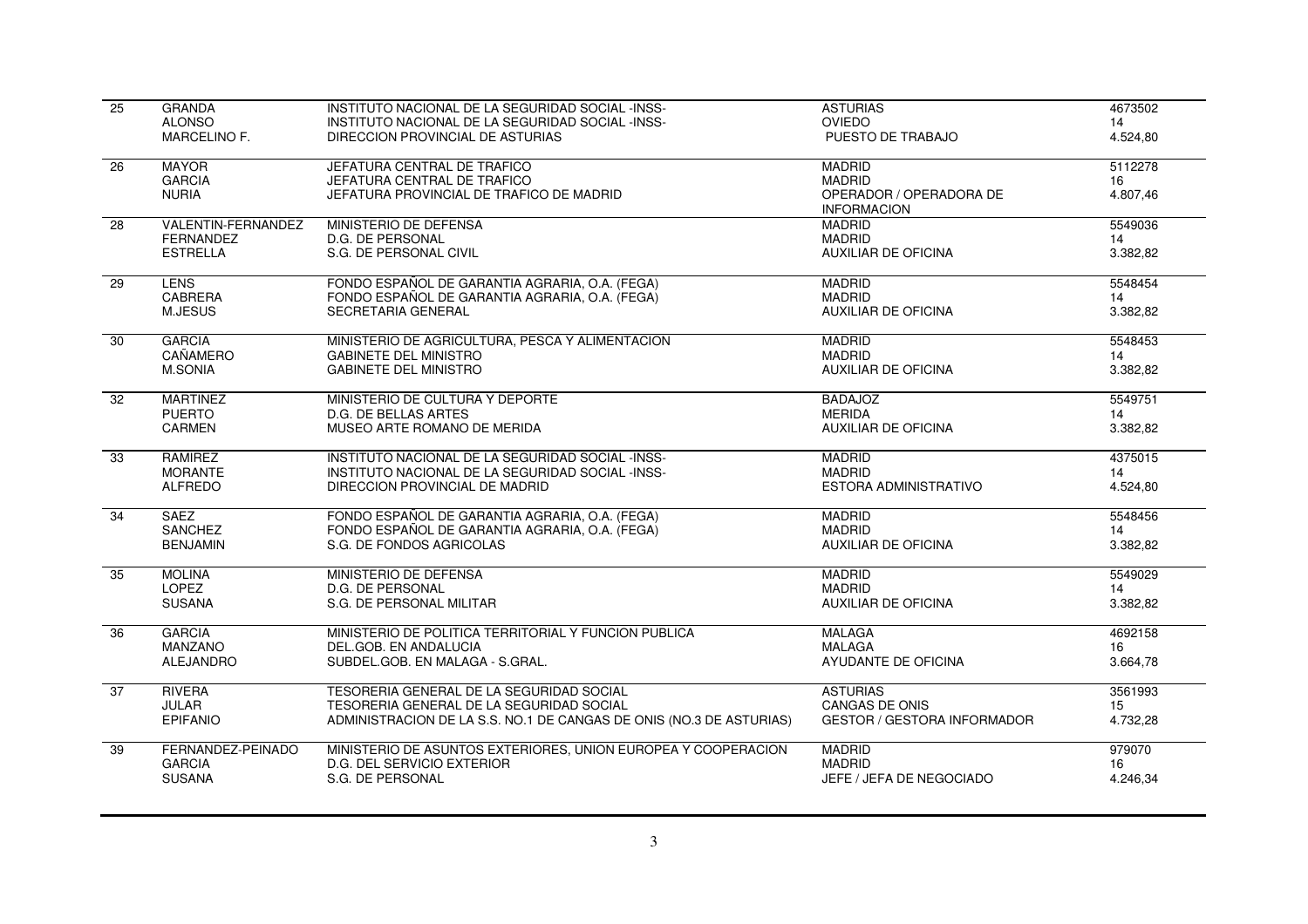| 40 | <b>CONTRERAS</b>    | MINISTERIO DE JUSTICIA                                                            | <b>MADRID</b>                                 | 5548989  |
|----|---------------------|-----------------------------------------------------------------------------------|-----------------------------------------------|----------|
|    | <b>NAVARRO</b>      | D.G. PARA EL SERVICIO PUBLICO DE JUSTICIA                                         | <b>MADRID</b>                                 | 14       |
|    | <b>OSCAR JOSE</b>   | S.G. DE COLABORACION INSTITUCIONAL PARA EL SERVICIO PUBLICO DE<br><b>JUSTICIA</b> | <b>AUXILIAR DE OFICINA</b>                    | 3.382,82 |
| 41 | <b>GEMAR</b>        | <b>INSTITUTO DE LA JUVENTUD</b>                                                   | <b>MADRID</b>                                 | 5548460  |
|    | VALENZUELA          | <b>INSTITUTO DE LA JUVENTUD</b>                                                   | <b>MADRID</b>                                 | 14       |
|    | <b>ABEL</b>         | <b>DIRECCION GENERAL</b>                                                          | <b>AUXILIAR DE OFICINA</b>                    | 3.382,82 |
| 42 | <b>GARCIA</b>       | INSTITUTO NACIONAL DE GESTION SANITARIA                                           | <b>MADRID</b>                                 | 5548464  |
|    | <b>GUERRA</b>       | INSTITUTO NACIONAL DE GESTION SANITARIA                                           | <b>MADRID</b>                                 | 14       |
|    | ARTURO JOSE         | S.G. DE GESTION ECONOMICA Y RECURSOS HUMANOS                                      | AUXILIAR DE OFICINA                           | 3.382,82 |
| 43 | <b>SALAMANCA</b>    | JEFATURA CENTRAL DE TRAFICO                                                       | <b>TOLEDO</b>                                 | 4685824  |
|    | <b>MANRIQUE</b>     | JEFATURA CENTRAL DE TRAFICO                                                       | <b>TOLEDO</b>                                 | 16       |
|    | <b>MARIANO</b>      | JEFATURA PROVINCIAL DE TRAFICO DE TOLEDO                                          | OPERADOR / OPERADORA DE<br><b>INFORMACION</b> | 4.807,46 |
| 44 | <b>MARTINEZ</b>     | AGENCIA ESTATAL DE ADMINISTRACION TRIBUTARIA                                      | <b>MADRID</b>                                 | 4760917  |
|    | ARMERO              | DEPARTAMENTO DE GESTION TRIBUTARIA                                                | <b>MADRID</b>                                 | 14       |
|    | <b>VICTORIO</b>     | <b>JEFATURA</b>                                                                   | SUBGESTOR/A ENTRADA                           | 4.246,34 |
| 45 | GIL                 | INSTITUTO SOCIAL DE LA MARINA -ISM-                                               | <b>MADRID</b>                                 | 5549013  |
|    | <b>RODRIGUEZ</b>    | INSTITUTO SOCIAL DE LA MARINA -ISM-                                               | <b>MADRID</b>                                 | 14       |
|    | <b>JAVIER ANGEL</b> | <b>DIRECCION</b>                                                                  | AUXILIAR DE OFICINA                           | 3.382,82 |
| 46 | <b>TAPIAS</b>       | MINISTERIO DE DEFENSA                                                             | <b>SEGOVIA</b>                                | 5549035  |
|    | <b>MARTIN</b>       | EJERCITO DE TIERRA                                                                | <b>SEGOVIA</b>                                | 14       |
|    | M.DOLORES           | ARCHIVO GENERAL MILITAR DE SEGOVIA                                                | <b>AUXILIAR DE OFICINA</b>                    | 3.382,82 |
| 47 | <b>FLORES</b>       | INSTITUTO NACIONAL DE LA SEGURIDAD SOCIAL -INSS-                                  | <b>HUELVA</b>                                 | 2778627  |
|    | CANO                | INSTITUTO NACIONAL DE LA SEGURIDAD SOCIAL -INSS-                                  | <b>HUELVA</b>                                 | 14       |
|    | <b>ROSARIO</b>      | DIRECCION PROVINCIAL DE HUELVA                                                    | PUESTO DE TRABAJO                             | 4.524,80 |
| 48 | <b>BLASCO</b>       | MINISTERIO DE INDUSTRIA, COMERCIO Y TURISMO                                       | <b>MADRID</b>                                 | 4692594  |
|    | <b>MARTIN</b>       | SUBSECRETARIA DE INDUSTRIA, COMERCIO Y TURISMO                                    | <b>MADRID</b>                                 | 16       |
|    | M.MAR               | S.G. DE OFICIALIA MAYOR Y ADMINISTRACION FINANCIERA                               | JEFE / JEFA DE NEGOCIADO                      | 3.664,78 |
| 49 | <b>MENENDEZ</b>     | AGENCIA ESTATAL DE ADMINISTRACION TRIBUTARIA                                      | <b>MADRID</b>                                 | 5057688  |
|    | <b>GORDITO</b>      | DELEGACION ESPECIAL DE MADRID                                                     | <b>MADRID</b>                                 | 14       |
|    | <b>JOSE MANUEL</b>  | AREA GENERAL DE APOYO ADMINISTRATIVO                                              | SUBGESTOR/A ENTRADA                           | 4.246,34 |
| 50 | <b>APARISI</b>      | INSTITUTO NACIONAL DE LA SEGURIDAD SOCIAL -INSS-                                  | <b>VALENCIA</b>                               | 2563632  |
|    | <b>VALLS</b>        | INSTITUTO NACIONAL DE LA SEGURIDAD SOCIAL -INSS-                                  | <b>VALENCIA</b>                               | 14       |
|    | <b>TERESA</b>       | DIRECCION PROVINCIAL DE VALENCIA                                                  | <b>GESTOR / GESTORA ADMINISTRATIVO</b>        | 4.524,80 |
| 51 | <b>MILLAN</b>       | INSTITUTO NACIONAL DE INVESTIGACION Y TECNOLOGIA AGRARIA Y                        | <b>MADRID</b>                                 | 5548540  |
|    | <b>GALVAN</b>       | ALIMENTARIA (INIA)                                                                | <b>MADRID</b>                                 | 14       |
|    | <b>JOSE</b>         | INSTITUTO NACIONAL DE INVESTIGACION Y TECNOLOGIA AGRARIA Y                        | <b>AUXILIAR DE OFICINA</b>                    | 3.382,82 |
|    |                     | ALIMENTARIA (INIA)                                                                |                                               |          |
|    |                     | SECRETARIA GENERAL                                                                |                                               |          |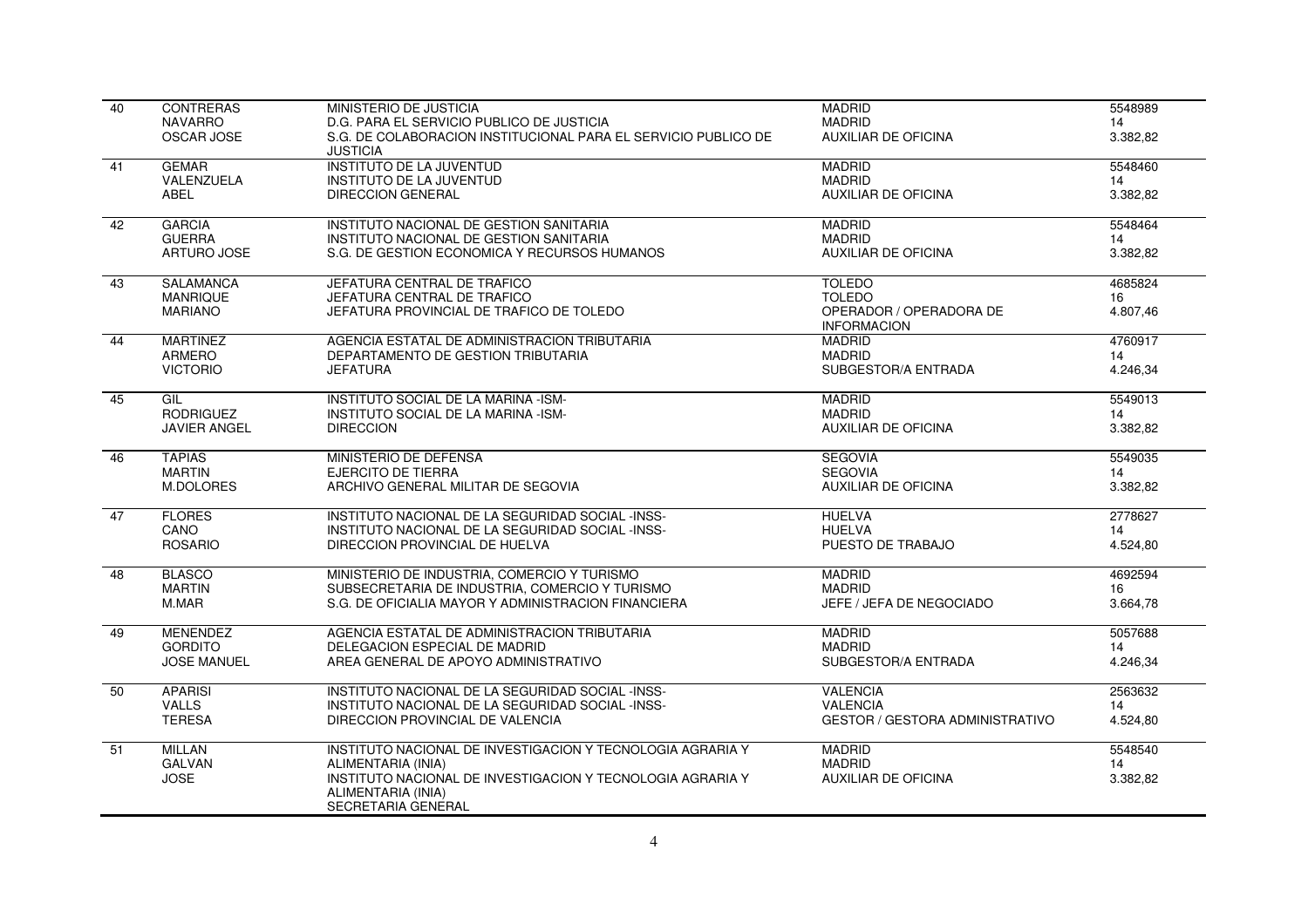| $\overline{52}$ | <b>MADRONA</b>     | INSTITUTO NACIONAL DE LA SEGURIDAD SOCIAL -INSS-                | <b>ALBACETE</b>                    | 1982162  |
|-----------------|--------------------|-----------------------------------------------------------------|------------------------------------|----------|
|                 | <b>GOMEZ</b>       | INSTITUTO NACIONAL DE LA SEGURIDAD SOCIAL -INSS-                | <b>ALBACETE</b>                    | 14       |
|                 | <b>JOSE</b>        | DIRECCION PROVINCIAL DE ALBACETE                                | PUESTO DE TRABAJO                  | 4.524,80 |
| 53              | <b>BARRERA</b>     | CONFEDERACION HIDROGRAFICA DEL JUCAR, O.A.                      | <b>VALENCIA</b>                    | 5548468  |
|                 | <b>CHICANO</b>     | CONFEDERACION HIDROGRAFICA DEL JUCAR, O.A.                      | <b>VALENCIA</b>                    | 14       |
|                 | <b>JOSEFA</b>      | <b>SECRETARIA GENERAL</b>                                       | <b>AUXILIAR DE OFICINA</b>         | 3.382,82 |
| 54              | <b>GUTIERREZ</b>   | INSTITUTO NACIONAL DE LA SEGURIDAD SOCIAL -INSS-                | <b>SEVILLA</b>                     | 1807069  |
|                 | <b>MARCHENA</b>    | INSTITUTO NACIONAL DE LA SEGURIDAD SOCIAL -INSS-                | <b>SEVILLA</b>                     | 14       |
|                 | <b>AMALIA</b>      | DIRECCION PROVINCIAL DE SEVILLA                                 | PUESTO DE TRABAJO                  | 4.454,94 |
| 55              | <b>AMADO</b>       | SERVICIO PUBLICO DE EMPLEO ESTATAL                              | A CORUÑA                           | 5548579  |
|                 | CARNEIRO           | SERVICIO PUBLICO DE EMPLEO ESTATAL                              | CORUÑA, A                          | 14       |
|                 | <b>JOSE MANUEL</b> | DIRECCION PROVINCIAL DE A CORUÑA                                | <b>AUXILIAR DE OFICINA</b>         | 3.382,82 |
| $\overline{56}$ | <b>BERMEJO</b>     | MINISTERIO DE HACIENDA                                          | <b>MADRID</b>                      | 2851430  |
|                 | <b>BESCOS</b>      | INTERVENCION GENERAL DE LA ADMINISTRACION DEL ESTADO            | <b>MADRID</b>                      | 16       |
|                 | <b>CARLOS</b>      | UNIDAD DE APOYO                                                 | JEFE / JEFA DE NEGOCIADO           | 4.246,34 |
| 57              | CAVA               | MINISTERIO DE DEFENSA                                           | <b>LLEIDA</b>                      | 5549022  |
|                 | <b>MUÑOZ</b>       | <b>EJERCITO DE TIERRA</b>                                       | <b>TALARN</b>                      | 14       |
|                 | <b>ANA MARIA</b>   | ACADEMIA GENERAL BASICA DE SUBOFICIALES                         | <b>AUXILIAR DE OFICINA</b>         | 3.382,82 |
| 58              | <b>MONTANS</b>     | ORGANISMO ESTATAL INSPECCION DE TRABAJO Y SEGURIDAD SOCIAL O.A. | A CORUÑA                           | 5548577  |
|                 | <b>SARDON</b>      | ORGANISMO ESTATAL INSPECCION DE TRABAJO Y SEGURIDAD SOCIAL O.A. | CORUÑA, A                          | 15       |
|                 | <b>JORGE JUAN</b>  | INSPECCION PROVINCIAL DE TRABAJO Y SEGURIDAD SOCIAL DE A CORUÑA | JEFE / JEFA DE NEGOCIADO           | 4.246,34 |
| 59              | <b>MOLINA</b>      | MINISTERIO DE DEFENSA                                           | <b>ZARAGOZA</b>                    | 5549030  |
|                 | <b>PONS</b>        | <b>EJERCITO DE TIERRA</b>                                       | ZARAGOZA                           | 14       |
|                 | <b>MARIA</b>       | JEFATURA DE LA TERCERA SUIGE (ZARAGOZA)                         | <b>AUXILIAR DE OFICINA</b>         | 3.382,82 |
| 60              | FERNANDEZ          | TESORERIA GENERAL DE LA SEGURIDAD SOCIAL                        | <b>ASTURIAS</b>                    | 5334922  |
|                 | <b>LOPEZ</b>       | TESORERIA GENERAL DE LA SEGURIDAD SOCIAL                        | <b>AVILES</b>                      | 15       |
|                 | M.ISABEL           | ADMINISTRACION DE LA S.S. NO.1 DE AVILES (NO.2 DE ASTURIAS)     | <b>GESTOR / GESTORA INFORMADOR</b> | 4.732,28 |
| 61              | <b>NUÑEZ</b>       | TESORERIA GENERAL DE LA SEGURIDAD SOCIAL                        | <b>LEON</b>                        | 2362038  |
|                 | <b>GONZALEZ</b>    | TESORERIA GENERAL DE LA SEGURIDAD SOCIAL                        | <b>LEON</b>                        | 14       |
|                 | M.INMACULADA       | DIRECCION PROVINCIAL DE LEON                                    | PUESTO DE TRABAJO N14              | 4.524,80 |
| 62              | <b>AGUILA</b>      | MINISTERIO DE DEFENSA                                           | <b>MADRID</b>                      | 5549037  |
|                 | <b>TORRES</b>      | <b>EJERCITO DE TIERRA</b>                                       | <b>MADRID</b>                      | 14       |
|                 | <b>FAUSTINA</b>    | ESCUELA DE GUERRA DEL EJERCITO -MADRID-                         | <b>AUXILIAR DE OFICINA</b>         | 3.382,82 |
| 63              | <b>BORJABAD</b>    | MINISTERIO DE DEFENSA                                           | <b>MADRID</b>                      | 5549021  |
|                 | PEREZ              | <b>EJERCITO DE TIERRA</b>                                       | ALCALA DE HENARES                  | 14       |
|                 | M.MONTSERRAT       | USAC "PRIMO DE RIVERA"                                          | <b>AUXILIAR DE OFICINA</b>         | 3.382,82 |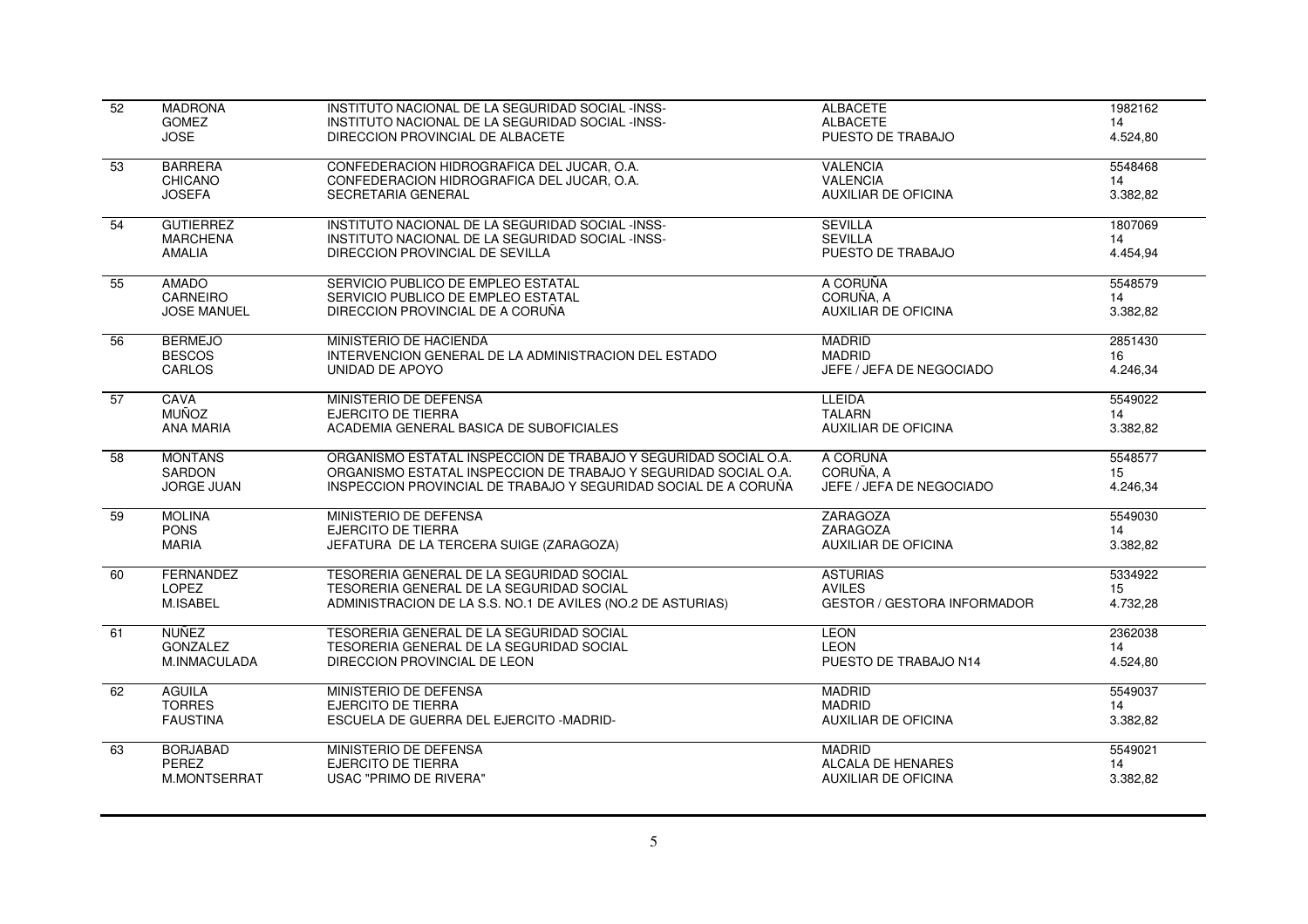| 64              | <b>SOTODOSOS</b>                                           | CENTRO DE ESTUDIOS Y EXPERIMENTACION DE OBRAS PUBLICAS                                                                                                                                      | <b>MADRID</b>                                                | 2848436                   |
|-----------------|------------------------------------------------------------|---------------------------------------------------------------------------------------------------------------------------------------------------------------------------------------------|--------------------------------------------------------------|---------------------------|
|                 | LOPEZ                                                      | CENTRO DE ESTUDIOS Y EXPERIMENTACION DE OBRAS PUBLICAS                                                                                                                                      | <b>MADRID</b>                                                | 16                        |
|                 | <b>PALOMA</b>                                              | <b>SECRETARIA CEDEX</b>                                                                                                                                                                     | JEFE / JEFA DE NEGOCIADO                                     | 4.246,34                  |
| 66              | <b>GONZALEZ</b><br><b>HERNANDEZ</b><br>M.TERESA            | INSTITUTO DE VIVIENDA, INFRAESTRUCTURA Y EQUIPAMIENTO DE LA<br><b>DEFENSA</b><br>INSTITUTO DE VIVIENDA, INFRAESTRUCTURA Y EQUIPAMIENTO DE LA<br><b>DEFENSA</b><br>S.G. ECONOMICO-FINANCIERA | <b>MADRID</b><br><b>MADRID</b><br>JEFE / JEFA DE NEGOCIADO   | 2733183<br>15<br>4.246,34 |
| 67              | <b>DELGADO</b>                                             | CONFEDERACION HIDROGRAFICA DEL TAJO, O.A.                                                                                                                                                   | <b>MADRID</b>                                                | 5548470                   |
|                 | <b>LOPEZ</b>                                               | CONFEDERACION HIDROGRAFICA DEL TAJO, O.A.                                                                                                                                                   | <b>MADRID</b>                                                | 14                        |
|                 | <b>ASUNCION</b>                                            | <b>DIRECCION TECNICA</b>                                                                                                                                                                    | <b>AUXILIAR DE OFICINA</b>                                   | 3.382,82                  |
| 68              | <b>SANCHEZ</b>                                             | MINISTERIO DE POLITICA TERRITORIAL Y FUNCION PUBLICA                                                                                                                                        | <b>TERUEL</b>                                                | 4692152                   |
|                 | <b>YUSTE</b>                                               | DEL.GOB. EN ARAGON                                                                                                                                                                          | <b>TERUEL</b>                                                | 14                        |
|                 | <b>VISITACION</b>                                          | SUBDEL.GOB. EN TERUEL - S.GRAL.                                                                                                                                                             | <b>AUXILIAR DE OFICINA</b>                                   | 3.664,78                  |
| 69              | <b>GONZALEZ</b>                                            | MINISTERIO DE JUSTICIA                                                                                                                                                                      | <b>MADRID</b>                                                | 5548990                   |
|                 | <b>MONTES</b>                                              | SUBSECRETARIA DE JUSTICIA                                                                                                                                                                   | <b>MADRID</b>                                                | 14                        |
|                 | PEDRO LUIS                                                 | S.G. DE CONTRATACION. GESTION ECONOMICA Y OFICIALIA MAYOR                                                                                                                                   | <b>AUXILIAR DE OFICINA</b>                                   | 3.382,82                  |
| $\overline{70}$ | <b>MONLLOR</b>                                             | TESORERIA GENERAL DE LA SEGURIDAD SOCIAL                                                                                                                                                    | ALICANTE - ALACANT                                           | 5403046                   |
|                 | PFRF7                                                      | TESORERIA GENERAL DE LA SEGURIDAD SOCIAL                                                                                                                                                    | ALACANT/ALICANTE                                             | 15                        |
|                 | <b>JUAN JOSE</b>                                           | ADMINISTRACION DE LA S.S. NO.1 DE ALICANTE                                                                                                                                                  | <b>GESTOR / GESTORA INFORMADOR</b>                           | 4.732,28                  |
| 71              | <b>NIETO</b>                                               | MINISTERIO DE JUSTICIA                                                                                                                                                                      | <b>MADRID</b>                                                | 5548991                   |
|                 | <b>LORENTE</b>                                             | SUBSECRETARIA DE JUSTICIA                                                                                                                                                                   | <b>MADRID</b>                                                | 14                        |
|                 | MAGDALENA                                                  | S.G. DE CONTRATACION, GESTION ECONOMICA Y OFICIALIA MAYOR                                                                                                                                   | <b>AUXILIAR DE OFICINA</b>                                   | 3.382,82                  |
| $\overline{72}$ | <b>BENAVENT</b><br><b>RODRIGUEZ</b><br><b>JOSE IGNACIO</b> | INSTITUTO NACIONAL DE INVESTIGACION Y TECNOLOGIA AGRARIA Y<br>ALIMENTARIA (INIA)<br>INSTITUTO NACIONAL DE INVESTIGACION Y TECNOLOGIA AGRARIA Y<br>ALIMENTARIA (INIA)<br>SECRETARIA GENERAL  | <b>MADRID</b><br><b>MADRID</b><br><b>AUXILIAR DE OFICINA</b> | 5548541<br>14<br>3.382,82 |
| 73              | <b>BRINON</b>                                              | INSTITUTO NACIONAL DE GESTION SANITARIA                                                                                                                                                     | <b>MADRID</b>                                                | 5548462                   |
|                 | MARTIN-CLETO                                               | INSTITUTO NACIONAL DE GESTION SANITARIA                                                                                                                                                     | <b>MADRID</b>                                                | 14                        |
|                 | <b>FELIX MIGUEL</b>                                        | S.G. DE GESTION ECONOMICA Y RECURSOS HUMANOS                                                                                                                                                | <b>AUXILIAR DE OFICINA</b>                                   | 3.382,82                  |
| 74              | <b>SACRISTAN</b>                                           | MINISTERIO DE DEFENSA                                                                                                                                                                       | <b>MADRID</b>                                                | 5549032                   |
|                 | <b>BURGOS</b>                                              | SUBSECRETARIA DE DEFENSA                                                                                                                                                                    | <b>MADRID</b>                                                | 14                        |
|                 | <b>JUAN</b>                                                | ASESORIA JURIDICA GENERAL DE LA DEFENSA                                                                                                                                                     | <b>AUXILIAR DE OFICINA</b>                                   | 3.382,82                  |
| 75              | <b>GOMEZ</b>                                               | INSTITUTO NACIONAL DE LA SEGURIDAD SOCIAL -INSS-                                                                                                                                            | <b>MALAGA</b>                                                | 3996680                   |
|                 | <b>MARTIN</b>                                              | INSTITUTO NACIONAL DE LA SEGURIDAD SOCIAL -INSS-                                                                                                                                            | <b>MALAGA</b>                                                | 14                        |
|                 | <b>ANTONIO</b>                                             | DIRECCION PROVINCIAL DE MALAGA                                                                                                                                                              | PUESTO DE TRABAJO                                            | 4.524,80                  |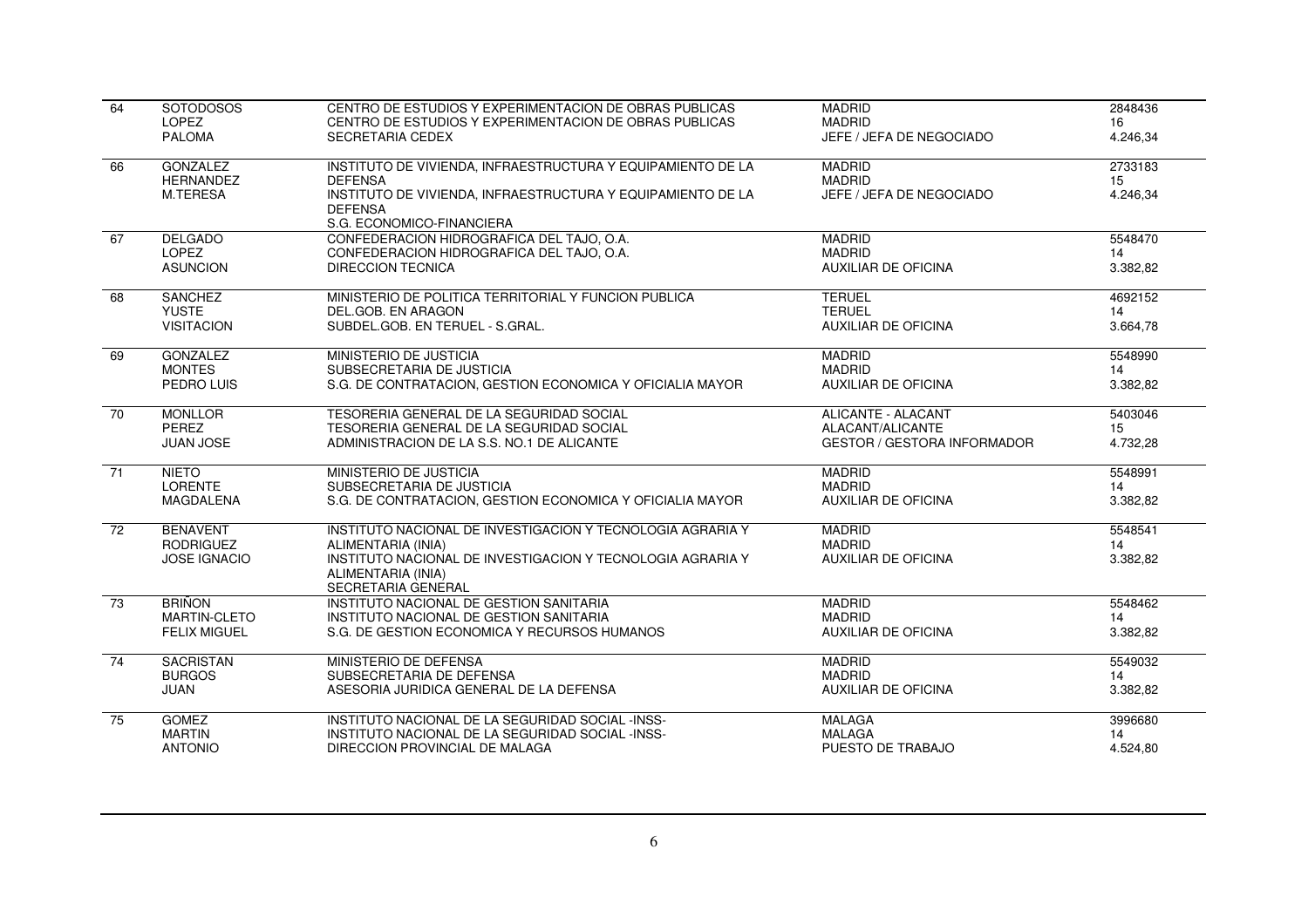| 76 | <b>GIMENEZ</b>                     | INSTITUTO DE VIVIENDA, INFRAESTRUCTURA Y EQUIPAMIENTO DE LA                                             | <b>MADRID</b>                                 | 5549024        |
|----|------------------------------------|---------------------------------------------------------------------------------------------------------|-----------------------------------------------|----------------|
|    | <b>URIZ</b><br><b>MARIA CARMEN</b> | <b>DEFENSA</b><br>INSTITUTO DE VIVIENDA, INFRAESTRUCTURA Y EQUIPAMIENTO DE LA                           | <b>MADRID</b><br><b>AUXILIAR DE OFICINA</b>   | 14<br>3.382,82 |
|    |                                    | <b>DEFENSA</b>                                                                                          |                                               |                |
|    |                                    | S.G. ECONOMICO-FINANCIERA                                                                               |                                               |                |
| 77 | COBACHO                            | TESORERIA GENERAL DE LA SEGURIDAD SOCIAL                                                                | <b>CORDOBA</b>                                | 2450714        |
|    | <b>RUIZ</b><br><b>FRANCISCA</b>    | TESORERIA GENERAL DE LA SEGURIDAD SOCIAL<br>ADMINISTRACION DE LA S.S. NO.3 DE CORDOBA (NO.5 DE CORDOBA) | CORDOBA<br><b>GESTOR / GESTORA INFORMADOR</b> | 15<br>4.732,28 |
|    |                                    |                                                                                                         |                                               |                |
| 78 | <b>CARRERAS</b>                    | INSTITUTO NACIONAL DE GESTION SANITARIA                                                                 | <b>MADRID</b>                                 | 5548463        |
|    | <b>GUZMAN</b>                      | INSTITUTO NACIONAL DE GESTION SANITARIA                                                                 | <b>MADRID</b>                                 | 14             |
|    | M.MAR                              | S.G. DE GESTION ECONOMICA Y RECURSOS HUMANOS                                                            | <b>AUXILIAR DE OFICINA</b>                    | 3.382,82       |
| 79 | <b>PEREZ</b>                       | MINISTERIO DE INCLUSION, SEGURIDAD SOCIAL Y MIGRACIONES                                                 | <b>MADRID</b>                                 | 5549015        |
|    | <b>LUCAS</b>                       | S. DE E. DE LA SEGURIDAD SOCIAL Y PENSIONES                                                             | <b>MADRID</b>                                 | 14             |
|    | <b>FRANCISCO</b>                   | GERENCIA DE INFORMATICA DE LA SEGURIDAD SOCIAL                                                          | <b>AUXILIAR DE OFICINA</b>                    | 3.382,82       |
| 80 | <b>ACERO</b>                       | MINISTERIO DE HACIENDA                                                                                  | <b>MADRID</b>                                 | 2215032        |
|    | <b>BAREZ</b>                       | SUBSECRETARIA DE HACIENDA                                                                               | <b>MADRID</b>                                 | 16             |
|    | <b>ANA CARMEN</b>                  | OFICIALIA MAYOR                                                                                         | JEFE / JEFA DE NEGOCIADO                      | 4.246,34       |
| 81 | GIL                                | INSTITUTO NACIONAL DE INVESTIGACION Y TECNOLOGIA AGRARIA Y                                              | <b>MADRID</b>                                 | 5548542        |
|    | CATALAN                            | ALIMENTARIA (INIA)                                                                                      | <b>MADRID</b>                                 | 14             |
|    | JUAN JOSE                          | INSTITUTO NACIONAL DE INVESTIGACION Y TECNOLOGIA AGRARIA Y                                              | <b>AUXILIAR DE OFICINA</b>                    | 3.382,82       |
|    |                                    | ALIMENTARIA (INIA)<br>S.G. DE INVESTIGACION Y TECNOLOGIA                                                |                                               |                |
| 82 | <b>MOLINA</b>                      | TESORERIA GENERAL DE LA SEGURIDAD SOCIAL                                                                | <b>BARCELONA</b>                              | 4231673        |
|    | <b>PARCERISA</b>                   | TESORERIA GENERAL DE LA SEGURIDAD SOCIAL                                                                | <b>BERGA</b>                                  | 15             |
|    | <b>JUAN JESUS</b>                  | ADMINISTRACION DE LA S.S. NO.1 DE BERGA (NO.12 DE BARCELONA)                                            | <b>GESTOR / GESTORA INFORMADOR</b>            | 4.732,28       |
| 83 | <b>DELGADO</b>                     | TESORERIA GENERAL DE LA SEGURIDAD SOCIAL                                                                | <b>MADRID</b>                                 | 1122690        |
|    | <b>CUADRADO</b>                    | TESORERIA GENERAL DE LA SEGURIDAD SOCIAL                                                                | <b>MADRID</b>                                 | 14             |
|    | M.BEGOÑA                           | SECRETARIA GENERAL                                                                                      | PUESTO DE TRABAJO N14                         | 4.524,80       |
|    |                                    |                                                                                                         |                                               |                |
| 84 | <b>GONZALEZ</b>                    | MINISTERIO DE ASUNTOS EXTERIORES, UNION EUROPEA Y COOPERACION                                           | <b>MADRID</b>                                 | 2395582        |
|    | <b>GUTIERREZ</b>                   | D.G. DEL SERVICIO EXTERIOR                                                                              | <b>MADRID</b>                                 | 16             |
|    | <b>FRANCISCO</b>                   | S.G. DE PERSONAL                                                                                        | JEFE / JEFA DE NEGOCIADO                      | 4.246,34       |
| 85 | <b>SEBASTIAN</b>                   | TESORERIA GENERAL DE LA SEGURIDAD SOCIAL                                                                | <b>BARCELONA</b>                              | 2308493        |
|    | <b>NOFERINI</b>                    | TESORERIA GENERAL DE LA SEGURIDAD SOCIAL                                                                | <b>VIC</b>                                    | 15             |
|    | <b>MARCO</b>                       | ADMINISTRACION DE LA S.S. NO.1 DE VICH (NO.22 DE BARCELONA)                                             | <b>GESTOR / GESTORA INFORMADOR</b>            | 4.732,28       |
| 86 | <b>SANCHEZ</b>                     | AGENCIA ESTATAL DE ADMINISTRACION TRIBUTARIA                                                            | <b>SALAMANCA</b>                              | 5057395        |
|    | <b>SANCHEZ</b>                     | DELEGACION ESPECIAL DE CASTILLA Y LEON                                                                  | SALAMANCA                                     | 14             |
|    | <b>MARIA CARMEN</b>                | AREA GENERAL DE APOYO ADMINISTRATIVO                                                                    | SUBGESTOR/A ENTRADA                           | 4.246,34       |
| 87 | <b>ADROVER</b>                     | AGENCIA ESTATAL DE ADMINISTRACION TRIBUTARIA                                                            | <b>ILLES BALEARS</b>                          | 4751943        |
|    | <b>VENTAYOL</b>                    | DELEGACION ESPECIAL DE ILLES BALEARS                                                                    | PALMA DE MALLORCA                             | 14             |
|    | <b>JAIME</b>                       | AREA GENERAL DE APOYO ADMINISTRATIVO                                                                    | SUBGESTOR/A ENTRADA                           | 4.516,26       |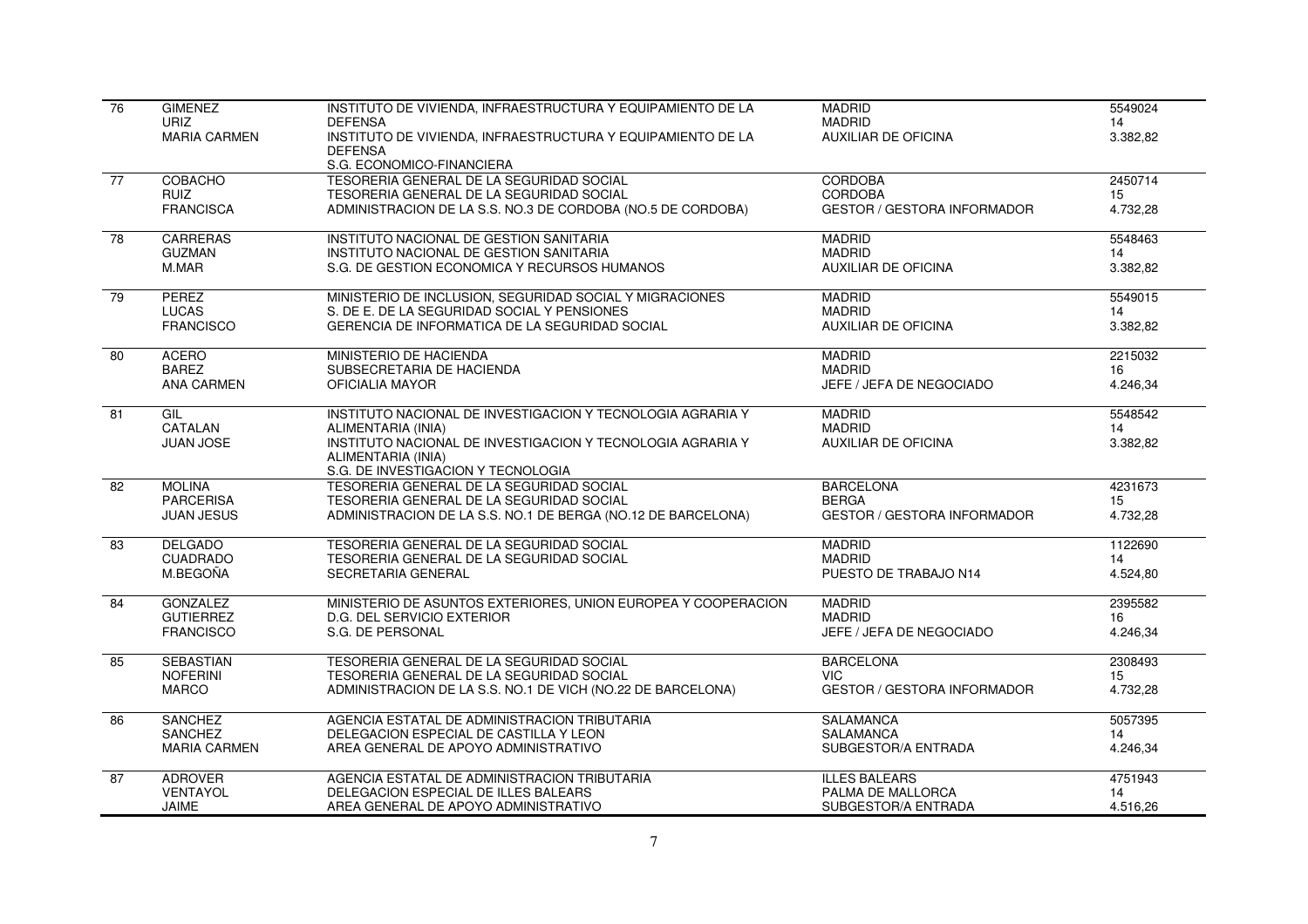| $\overline{88}$ | CABALLERO            | TESORERIA GENERAL DE LA SEGURIDAD SOCIAL                                          | <b>VALENCIA</b>                                 | 4696097  |
|-----------------|----------------------|-----------------------------------------------------------------------------------|-------------------------------------------------|----------|
|                 | <b>GOMEZ</b>         | TESORERIA GENERAL DE LA SEGURIDAD SOCIAL                                          | <b>PATERNA</b>                                  | 15       |
|                 | <b>JOSE</b>          | ADMINISTRACION DE LA S.S. NO.1 DE PATERNA (NO.10 DE VALENCIA)                     | <b>GESTOR / GESTORA INFORMADOR</b>              | 4.732.28 |
| 89              | <b>RIVADULLA</b>     | INSTITUTO NACIONAL DE LA SEGURIDAD SOCIAL -INSS-                                  | A CORUÑA                                        | 5203706  |
|                 | PEREZ                | INSTITUTO NACIONAL DE LA SEGURIDAD SOCIAL -INSS-                                  | CORUÑA, A                                       | 14       |
|                 | <b>JOSE ELOY</b>     | DIRECCION PROVINCIAL DE A CORUÑA                                                  | PUESTO DE TRABAJO                               | 3.926,16 |
| 90              | <b>PARRA</b>         | MINISTERIO DE HACIENDA                                                            | <b>MADRID</b>                                   | 2293190  |
|                 | <b>GARCIA</b>        | D.G. DE COSTES DE PERSONAL                                                        | <b>MADRID</b>                                   | 16       |
|                 | <b>ESTER</b>         | SECRETARIA GENERAL                                                                | JEFE / JEFA DE NEGOCIADO                        | 4.246,34 |
| $\overline{91}$ | ROCHA DEL            | MINISTERIO DEL INTERIOR                                                           | <b>TOLEDO</b>                                   | 1509491  |
|                 | <b>PINO</b>          | JEFATURA CENTRAL DE TRAFICO                                                       | TALAVERA DE LA REINA                            | 16       |
|                 | <b>JUAN BAUTISTA</b> | OFICINA LOCAL DE TRAFICO DE TALAVERA DE LA REINA (TOLEDO)                         | OPERADOR / OPERADORA DE<br><b>INFORMACION</b>   | 4.807,46 |
| 92              | <b>MOYA</b>          | TESORERIA GENERAL DE LA SEGURIDAD SOCIAL                                          | CADIZ                                           | 1291093  |
|                 | <b>GALLEGO</b>       | TESORERIA GENERAL DE LA SEGURIDAD SOCIAL                                          | <b>ALGECIRAS</b>                                | 15       |
|                 | M.MAR                | ADMINISTRACION DE LA S.S. NO.1 DE ALGECIRAS (NO.2 DE CADIZ)                       | <b>GESTOR / GESTORA INFORMADOR</b>              | 4.732,28 |
| 93              | <b>GARCIA</b>        | TESORERIA GENERAL DE LA SEGURIDAD SOCIAL                                          | A CORUÑA                                        | 1804165  |
|                 | <b>NIETO</b>         | TESORERIA GENERAL DE LA SEGURIDAD SOCIAL                                          | CORUÑA, A                                       | 14       |
|                 | <b>JOSE LUIS</b>     | DIRECCION PROVINCIAL DE A CORUÑA                                                  | PUESTO DE TRABAJO N14                           | 4.524,80 |
| 94              | <b>MARTINEZ</b>      | INSTITUTO SOCIAL DE LA MARINA -ISM-                                               | <b>GIRONA</b>                                   | 5549014  |
|                 | LOPEZ                | INSTITUTO SOCIAL DE LA MARINA -ISM-                                               | <b>PALAMOS</b>                                  | 14       |
|                 | M.JOSE               | DIRECCION LOCAL DE PALAMOS (D.O. D.P. DE BARCELONA)                               | <b>AUXILIAR DE OFICINA</b>                      | 3.382,82 |
| 95              | ARMENDARIZ           | MINISTERIO DE TRANSPORTES, MOVILIDAD Y AGENDA URBANA                              | <b>MADRID</b>                                   | 5019141  |
|                 | CARRETERO            | S.GRAL. DE INFRAESTRUCTURAS                                                       | <b>MADRID</b>                                   | 16       |
|                 | <b>NURIA</b>         | SUBDEL.GOB. EN LAS SOCIEDADES CONCESIONARIAS DE AUTOPISTAS<br>NACIONALES DE PEAJE | JEFE / JEFA DE NEGOCIADO                        | 3.664,78 |
| 96              | <b>SANCHEZ</b>       | MINISTERIO DEL INTERIOR                                                           | <b>MADRID</b>                                   | 4684406  |
|                 | <b>DIAZ</b>          | D.G. DE LA POLICIA                                                                | <b>MADRID</b>                                   | 16       |
|                 | <b>ANA CRISTINA</b>  | DIVISION ECONOMICA Y TECNICA                                                      | JEFE / JEFA DE NEGOCIADO DE<br>COORDINACION N16 | 3.664,78 |
| 97              | <b>MOGENA</b>        | MINISTERIO DE DEFENSA                                                             | <b>MADRID</b>                                   | 5549028  |
|                 | <b>SANTANO</b>       | SUBSECRETARIA DE DEFENSA                                                          | <b>MADRID</b>                                   | 14       |
|                 | <b>MARIA ANTONIA</b> | S.G. DE REGIMEN INTERIOR                                                          | <b>AUXILIAR DE OFICINA</b>                      | 3.382,82 |
| $\overline{98}$ | <b>FERNANDEZ</b>     | MINISTERIO PARA LA TRANSICION ECOLOGICA Y EL RETO DEMOGRAFICO                     | <b>MADRID</b>                                   | 5548471  |
|                 | <b>FOLGUERA</b>      | <b>D.G. DE SERVICIOS</b>                                                          | <b>MADRID</b>                                   | 14       |
|                 | M.PILAR              | OFICIALIA MAYOR                                                                   | <b>AUXILIAR DE OFICINA</b>                      | 3.382,82 |
| 99              | <b>CABRERO</b>       | TESORERIA GENERAL DE LA SEGURIDAD SOCIAL                                          | <b>ZAMORA</b>                                   | 3127539  |
|                 | PRADA                | TESORERIA GENERAL DE LA SEGURIDAD SOCIAL                                          | <b>ZAMORA</b>                                   | 14       |
|                 | ADOLFO A.            | DIRECCION PROVINCIAL DE ZAMORA                                                    | <b>GESTOR / GESTORA ADMINISTRATIVO</b>          | 4.524,80 |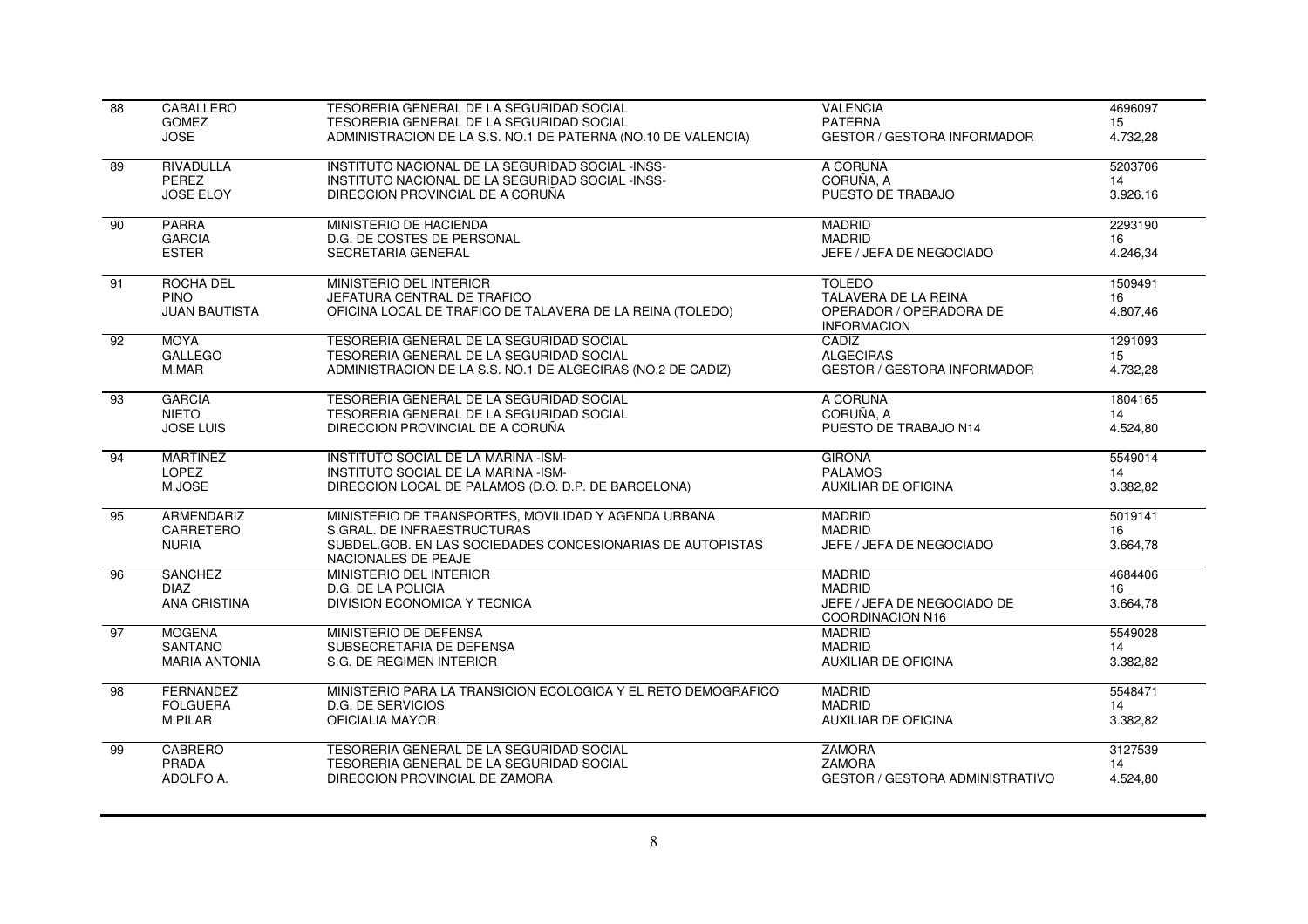| 100              | <b>BASTANCHURY</b><br><b>RECUERO</b><br><b>ROBERTO</b> | MINISTERIO DE PRESIDENCIA. RELACIONES CON LAS CORTES Y MEMORIA<br><b>DEMOCRATICA</b><br>SUBSECRETARIA DE LA PRESIDENCIA, RELACIONES CON LAS CORTES Y<br><b>MEMORIA DEMOCRATICA</b>    | <b>MADRID</b><br><b>MADRID</b><br>JEFE / JEFA DE NEGOCIADO                                      | 1710312<br>16<br>4.246,34 |
|------------------|--------------------------------------------------------|---------------------------------------------------------------------------------------------------------------------------------------------------------------------------------------|-------------------------------------------------------------------------------------------------|---------------------------|
|                  |                                                        | OFICIALIA MAYOR                                                                                                                                                                       |                                                                                                 |                           |
| 101              | <b>BAEZA</b><br><b>BORREGO</b><br><b>ROSA MARIA</b>    | INSTITUTO NACIONAL DE LA SEGURIDAD SOCIAL -INSS-<br>INSTITUTO NACIONAL DE LA SEGURIDAD SOCIAL -INSS-<br><b>CAISS DE GRANOLLERS</b>                                                    | <b>BARCELONA</b><br><b>GRANOLLERS</b><br>INFORMADOR / INFORMADORA GESTOR<br><b>PRESTACIONES</b> | 3819814<br>15<br>4.732,28 |
| 102              | CAMBERO                                                | MINISTERIO DE INDUSTRIA, COMERCIO Y TURISMO                                                                                                                                           | <b>MADRID</b>                                                                                   | 2500838                   |
|                  | <b>RODRIGUEZ</b>                                       | SUBSECRETARIA DE INDUSTRIA, COMERCIO Y TURISMO                                                                                                                                        | <b>MADRID</b>                                                                                   | 16                        |
|                  | JUAN                                                   | S.G. DE OFICIALIA MAYOR Y ADMINISTRACION FINANCIERA                                                                                                                                   | JEFE / JEFA DE NEGOCIADO                                                                        | 3.664,78                  |
| 103              | <b>SANCHEZ</b>                                         | AGENCIA ESTATAL DE ADMINISTRACION TRIBUTARIA                                                                                                                                          | <b>ALICANTE - ALACANT</b>                                                                       | 4876451                   |
|                  | <b>MONTEAGUDO</b>                                      | DELEGACION ESPECIAL DE VALENCIA                                                                                                                                                       | <b>ELDA</b>                                                                                     | 14                        |
|                  | <b>SILVIA</b>                                          | AREA GENERAL DE APOYO ADMINISTRATIVO                                                                                                                                                  | SUBGESTOR/A ENTRADA                                                                             | 4.246,34                  |
| 105              | <b>REYNA</b>                                           | AGENCIA ESTATAL DE ADMINISTRACION TRIBUTARIA                                                                                                                                          | <b>ZAMORA</b>                                                                                   | 4767659                   |
|                  | <b>BARBERO</b>                                         | DELEGACION ESPECIAL DE CASTILLA Y LEON                                                                                                                                                | <b>ZAMORA</b>                                                                                   | 14                        |
|                  | <b>FERNANDO MARIA LUIS</b>                             | AREA GENERAL DE APOYO ADMINISTRATIVO                                                                                                                                                  | SUBGESTOR/A ENTRADA                                                                             | 4.246,34                  |
| 106              | FERNANDEZ                                              | INSTITUTO NACIONAL DE LA SEGURIDAD SOCIAL -INSS-                                                                                                                                      | <b>CEUTA</b>                                                                                    | 4673008                   |
|                  | VALLEJO                                                | INSTITUTO NACIONAL DE LA SEGURIDAD SOCIAL -INSS-                                                                                                                                      | <b>CEUTA</b>                                                                                    | 14                        |
|                  | <b>MARIA JOSE</b>                                      | DIRECCION PROVINCIAL DE CEUTA                                                                                                                                                         | PUESTO DE TRABAJO                                                                               | 4.524,80                  |
| 107              | CHICA                                                  | AGENCIA ESTATAL DE ADMINISTRACION TRIBUTARIA                                                                                                                                          | <b>MALAGA</b>                                                                                   | 4773688                   |
|                  | MERA                                                   | DELEGACION ESPECIAL DE ANDALUCIA, CEUTA Y MELILLA                                                                                                                                     | <b>MALAGA</b>                                                                                   | 14                        |
|                  | ANA BELEN LA                                           | AREA GENERAL DE APOYO ADMINISTRATIVO                                                                                                                                                  | SUBGESTOR/A ENTRADA                                                                             | 4.246,34                  |
| 108              | <b>TORRALBA</b>                                        | CONFEDERACION HIDROGRAFICA DEL GUADALQUIVIR, O.A.                                                                                                                                     | <b>SEVILLA</b>                                                                                  | 5548475                   |
|                  | <b>GUTIERREZ</b>                                       | CONFEDERACION HIDROGRAFICA DEL GUADALQUIVIR, O.A.                                                                                                                                     | <b>SEVILLA</b>                                                                                  | 14                        |
|                  | AVELINA YOLANDA                                        | <b>COMISARIA DE AGUAS</b>                                                                                                                                                             | <b>AUXILIAR DE OFICINA</b>                                                                      | 3.382,82                  |
| 109              | <b>MUCIENTES</b>                                       | MINISTERIO DE AGRICULTURA, PESCA Y ALIMENTACION                                                                                                                                       | <b>MADRID</b>                                                                                   | 5548455                   |
|                  | <b>BLANCO</b>                                          | S.GRAL, DE AGRICULTURA Y ALIMENTACION                                                                                                                                                 | <b>MADRID</b>                                                                                   | 14                        |
|                  | <b>M.VICTORIA</b>                                      | SECRETARIA DEL SECRETARIO GENERAL                                                                                                                                                     | <b>AUXILIAR DE OFICINA</b>                                                                      | 3.382,82                  |
| 110              | <b>FUENTE</b><br>VIÑUELAS<br>MIGUEL DE LA              | MINISTERIO DE INDUSTRIA, COMERCIO Y TURISMO<br>SUBSECRETARIA DE INDUSTRIA, COMERCIO Y TURISMO<br>SECRETARIA GENERAL TÉCNICA<br>S.G. DE DESARROLLO NORMATIVO, INFORMES Y PUBLICACIONES | <b>MADRID</b><br><b>MADRID</b><br>JEFE / JEFA DE NEGOCIADO                                      | 4243940<br>16<br>3.664,78 |
| $\overline{111}$ | <b>CORDOBA</b>                                         | MINISTERIO DE TRANSPORTES, MOVILIDAD Y AGENDA URBANA                                                                                                                                  | <b>MADRID</b>                                                                                   | 2276000                   |
|                  | <b>GONZALEZ</b>                                        | D. G. DE VIVIENDA Y SUELO                                                                                                                                                             | <b>MADRID</b>                                                                                   | 16                        |
|                  | M.MAR                                                  | S.G. DE POLITICA Y AYUDAS A LA VIVIENDA                                                                                                                                               | JEFE / JEFA DE NEGOCIADO                                                                        | 4.246,34                  |
| 112              | <b>SANCHEZ</b>                                         | MINISTERIO DE DEFENSA                                                                                                                                                                 | <b>GUADALAJARA</b>                                                                              | 5549033                   |
|                  | <b>ALONSO</b>                                          | <b>EJERCITO DE TIERRA</b>                                                                                                                                                             | <b>GUADALAJARA</b>                                                                              | 14                        |
|                  | <b>MARIA VICTORIA</b>                                  | PARQUE Y CENTRO DE MANTENIMIENTO DE MATERIAL DE INGENIEROS                                                                                                                            | <b>AUXILIAR DE OFICINA</b>                                                                      | 3.382.82                  |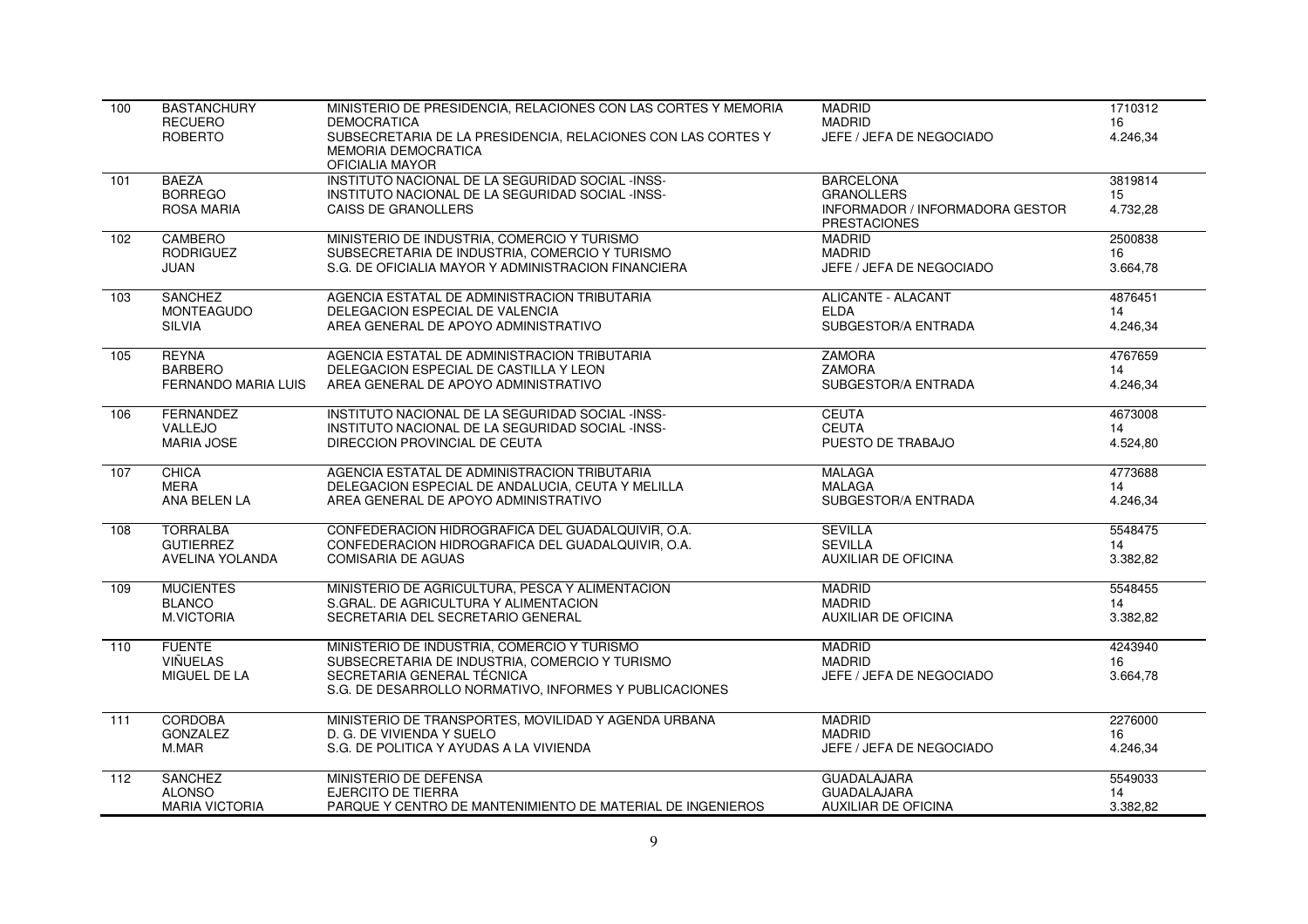| $\overline{113}$ | PABLO                   | INSTITUTO DE SALUD CARLOS III (ISCIII)               | <b>MADRID</b>                | 3095717  |
|------------------|-------------------------|------------------------------------------------------|------------------------------|----------|
|                  | <b>GARCIA</b>           | INSTITUTO DE SALUD CARLOS III (ISCIII)               | <b>MADRID</b>                | 16       |
|                  | <b>GREGORIO</b>         | UNIDAD DE APOYO A LA DIRECCION DEL INSTITUTO         | JEFE / JEFA DE NEGOCIADO N16 | 3.664,78 |
| 114              | <b>GONZALEZ</b>         | MINISTERIO DE DEFENSA                                | <b>GUADALAJARA</b>           | 5549025  |
|                  | <b>ESTEBAN</b>          | <b>EJERCITO DE TIERRA</b>                            | <b>GUADALAJARA</b>           | 14       |
|                  | <b>FRANCISCO JAVIER</b> | ARCHIVO GENERAL MILITAR DE GUADALAJARA               | <b>AUXILIAR DE OFICINA</b>   | 3.382,82 |
| $\overline{115}$ | <b>VALIENTE</b>         | INSTITUTO SOCIAL DE LA MARINA -ISM-                  | <b>VALENCIA</b>              | 5549012  |
|                  | <b>CORTIJO</b>          | INSTITUTO SOCIAL DE LA MARINA -ISM-                  | <b>VALENCIA</b>              | 14       |
|                  | MIGUEL ANGEL            | DIRECCION PROVINCIAL DE VALENCIA                     | <b>AUXILIAR DE OFICINA</b>   | 3.382,82 |
| 116              | <b>IBAÑEZ</b>           | AGENCIA ESTATAL DE ADMINISTRACION TRIBUTARIA         | S. C. TENERIFE               | 4751845  |
|                  | <b>LUIS</b>             | DELEGACION ESPECIAL DE CANARIAS                      | <b>ARONA</b>                 | 14       |
|                  | <b>JOSE MANUEL</b>      | AREA GENERAL DE APOYO ADMINISTRATIVO                 | SUBGESTOR/A ENTRADA          | 4.516,26 |
| $\overline{117}$ | <b>AJARRISTA</b>        | INSTITUTO NACIONAL DE LA SEGURIDAD SOCIAL -INSS-     | <b>ILLES BALEARS</b>         | 3716409  |
|                  | LANDAZABAL              | INSTITUTO NACIONAL DE LA SEGURIDAD SOCIAL -INSS-     | PALMA DE MALLORCA            | 14       |
|                  | PEDRO LUIS              | DIRECCION PROVINCIAL DE ILLES BALEARS                | PUESTO DE TRABAJO            | 4.524,80 |
| 118              | <b>BLAS</b>             | MINISTERIO DE AGRICULTURA, PESCA Y ALIMENTACION      | <b>MADRID</b>                | 5548452  |
|                  | CEREZO                  | <b>GABINETE DEL MINISTRO</b>                         | <b>MADRID</b>                | 14       |
|                  | M.GUADALUPE             | <b>GABINETE DEL MINISTRO</b>                         | <b>AUXILIAR DE OFICINA</b>   | 3.382,82 |
| 119              | <b>DIAZ</b>             | AGENCIA ESTATAL DE ADMINISTRACION TRIBUTARIA         | <b>SEVILLA</b>               | 4775277  |
|                  | <b>DIAZ</b>             | DELEGACION ESPECIAL DE ANDALUCIA, CEUTA Y MELILLA    | <b>SEVILLA</b>               | 14       |
|                  | <b>MARIA AMPARO</b>     | AREA GENERAL DE APOYO ADMINISTRATIVO                 | SUBGESTOR/A ENTRADA          | 4.246,34 |
| 120              | MORENO DEL              | MINISTERIO DE TRANSPORTES, MOVILIDAD Y AGENDA URBANA | <b>MADRID</b>                | 4681768  |
|                  | CALLEJO                 | D.G. DE ORGANIZACION E INSPECCION                    | <b>MADRID</b>                | 16       |
|                  | <b>M.ROSARIO</b>        | OFICIALIA MAYOR                                      | JEFE / JEFA DE NEGOCIADO     | 4.246,34 |
| 121              | <b>DIAZ</b>             | AGENCIA ESTATAL DE ADMINISTRACION TRIBUTARIA         | <b>MADRID</b>                | 5056961  |
|                  | <b>FERNANDEZ</b>        | DELEGACION ESPECIAL DE MADRID                        | <b>MADRID</b>                | 14       |
|                  | <b>SONIA MARIA</b>      | AREA GENERAL DE APOYO ADMINISTRATIVO                 | SUBGESTOR/A ENTRADA          | 4.246,34 |
| 123              | <b>JIMENEZ</b>          | INSTITUTO NACIONAL DE LA SEGURIDAD SOCIAL -INSS-     | <b>NAVARRA</b>               | 2074251  |
|                  | LOPEZ                   | INSTITUTO NACIONAL DE LA SEGURIDAD SOCIAL -INSS-     | PAMPLONA/IRUÑA               | 14       |
|                  | <b>MYRIAN</b>           | DIRECCION PROVINCIAL DE NAVARRA                      | ESTORA ADMINISTRATIVO        | 4.524,80 |
| 124              | <b>VILLAFAÑE</b>        | MINISTERIO DE POLITICA TERRITORIAL Y FUNCION PUBLICA | VALLADOLID                   | 5363503  |
|                  | <b>BADAS</b>            | DEL.GOB. EN CASTILLA Y LEON                          | VALLADOLID                   | 14       |
|                  | <b>FERNANDO</b>         | DEL.GOB. EN CASTILLA Y LEON - S.GRAL.                | <b>AUXILIAR DE OFICINA</b>   | 3.382,82 |
| 125              | <b>ALMARZA</b>          | AGENCIA ESTATAL DE ADMINISTRACION TRIBUTARIA         | JAEN                         | 4765949  |
|                  | <b>GAMEZ</b>            | DELEGACION ESPECIAL DE ANDALUCIA, CEUTA Y MELILLA    | <b>UBEDA</b>                 | 14       |
|                  | PEDRO ANDRES            | AREA GENERAL DE APOYO ADMINISTRATIVO                 | SUBGESTOR/A ENTRADA          | 4.246,34 |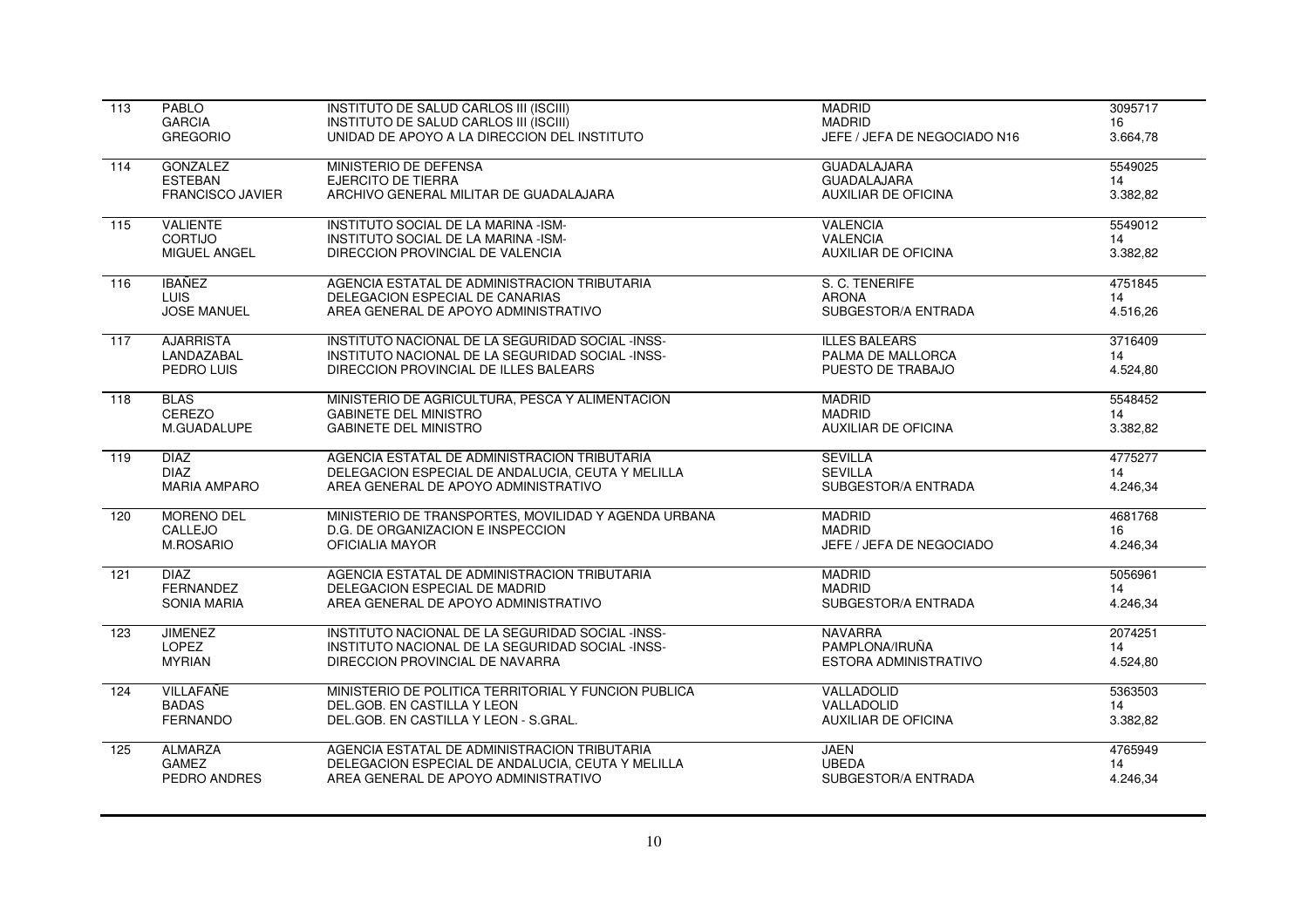| 126              | <b>PADIN</b>       | AGENCIA ESTATAL DE ADMINISTRACION TRIBUTARIA                   | <b>PONTEVEDRA</b>                                 | 5057656  |
|------------------|--------------------|----------------------------------------------------------------|---------------------------------------------------|----------|
|                  | <b>SENRA</b>       | DELEGACION ESPECIAL DE GALICIA                                 | <b>VILAGARCIA DE AROUSA</b>                       | 14       |
|                  | <b>ALFREDO</b>     | AREA GENERAL DE APOYO ADMINISTRATIVO                           | SUBGESTOR/A ENTRADA                               | 4.246,34 |
| 127              | FERNANDEZ          | INSTITUTO NACIONAL DE LA SEGURIDAD SOCIAL -INSS-               | <b>ILLES BALEARS</b>                              | 4124831  |
|                  | <b>BALAGUER</b>    | INSTITUTO NACIONAL DE LA SEGURIDAD SOCIAL -INSS-               | PALMA DE MALLORCA                                 | 14       |
|                  | <b>SANTIAGO</b>    | DIRECCION PROVINCIAL DE ILLES BALEARS                          | PUESTO DE TRABAJO                                 | 4.161,22 |
|                  |                    |                                                                |                                                   |          |
| 130              | <b>IZQUIERDO</b>   | MINISTERIO PARA LA TRANSICION ECOLOGICA Y EL RETO DEMOGRAFICO  | <b>MADRID</b>                                     | 5548472  |
|                  | <b>GRANDE</b>      | <b>D.G. DE SERVICIOS</b>                                       | <b>MADRID</b>                                     | 14       |
|                  | <b>M.ANGELES</b>   | OFICIALIA MAYOR                                                | <b>AUXILIAR DE OFICINA</b>                        | 3.382,82 |
| $\overline{132}$ | <b>BARCONES</b>    | AGENCIA ESTATAL DE ADMINISTRACION TRIBUTARIA                   | <b>MADRID</b>                                     | 4761067  |
|                  | MUÑOZ              | DEPARTAMENTO DE GESTION TRIBUTARIA                             | <b>MADRID</b>                                     | 14       |
|                  | PILAR              | OFICINA NACIONAL DE GESTION TRIBUTARIA                         | SUBGESTOR/A ENTRADA                               | 4.246,34 |
| 134              | <b>ALBASAN DEL</b> | MINISTERIO DE DERECHOS SOCIALES Y AGENDA 2030                  | <b>MADRID</b>                                     | 5548457  |
|                  | <b>MORAL</b>       | SUBSECRETARIA DE DERECHOS SOCIALES Y AGENDA 2030               | <b>MADRID</b>                                     | 14       |
|                  | YOLANDA            | S.G. DE OFICIALIA MAYOR                                        | <b>AUXILIAR DE OFICINA</b>                        | 3.382,82 |
|                  |                    |                                                                |                                                   |          |
| 135              | <b>ZAPATA</b>      | AGENCIA ESTATAL DE ADMINISTRACION TRIBUTARIA                   | <b>SEVILLA</b>                                    | 4746746  |
|                  | <b>GARCIA</b>      | DELEGACION ESPECIAL DE ANDALUCIA, CEUTA Y MELILLA              | <b>SEVILLA</b>                                    | 14       |
|                  | <b>AFRICA</b>      | AREA GENERAL DE APOYO ADMINISTRATIVO                           | SUBGESTOR/A ENTRADA                               | 4.246,34 |
| 136              | <b>RODRIGUEZ</b>   | MUTUALIDAD GENERAL DE FUNCIONARIOS CIVILES DEL ESTADO (MUFACE) | <b>LA RIOJA</b>                                   | 5548449  |
|                  | <b>MARTINEZ</b>    | MUTUALIDAD GENERAL DE FUNCIONARIOS CIVILES DEL ESTADO (MUFACE) | LOGROÑO                                           | 15       |
|                  | FRANCISCO J.       | SERVICIO PROVINCIAL DE LA RIOJA                                | JEFE / JEFA DE NEGOCIADO DE<br><b>INFORMACION</b> | 4.733,26 |
| 137              | <b>SANCHEZ</b>     | MINISTERIO DE DEFENSA                                          | <b>GUADALAJARA</b>                                | 5549034  |
|                  | <b>JIMENEZ</b>     | SUBSECRETARIA DE DEFENSA                                       | <b>GUADALAJARA</b>                                | 14       |
|                  | <b>DAVID</b>       | SUBDELEGACION DE DEFENSA EN GUADALAJARA                        | AUXILIAR DE OFICINA                               | 3.382,82 |
| 138              | <b>RON</b>         | MUTUALIDAD GENERAL DE FUNCIONARIOS CIVILES DEL ESTADO (MUFACE) | <b>MADRID</b>                                     | 3889861  |
|                  | LOPEZ              | MUTUALIDAD GENERAL DE FUNCIONARIOS CIVILES DEL ESTADO (MUFACE) | <b>MADRID</b>                                     | 16       |
|                  | M.TERESA           | <b>SECRETARIA GENERAL</b>                                      | JEFE / JEFA DE NEGOCIADO                          | 3.664,78 |
|                  |                    |                                                                |                                                   |          |
| 139              | <b>SORREL</b>      | MINISTERIO DE POLITICA TERRITORIAL Y FUNCION PUBLICA           | <b>SEVILLA</b>                                    | 2033336  |
|                  | <b>RINCON</b>      | DEL.GOB. EN ANDALUCIA                                          | <b>SEVILLA</b>                                    | 14       |
|                  | <b>CRISTINA</b>    | DEL.GOB. EN ANDALUCIA - S.GRAL.                                | AUXILIAR DE OFICINA DE INFORMACION                | 3.894,66 |
| $\overline{140}$ | <b>COBAS</b>       | AGENCIA ESTATAL DE ADMINISTRACION TRIBUTARIA                   | <b>MADRID</b>                                     | 5056958  |
|                  | <b>PONCE</b>       | DELEGACION ESPECIAL DE MADRID                                  | <b>MADRID</b>                                     | 14       |
|                  | <b>MARTA</b>       | AREA GENERAL DE APOYO ADMINISTRATIVO                           | SUBGESTOR/A ENTRADA                               | 4.246,34 |
| 141              | <b>APARICIO</b>    | INSTITUTO NACIONAL DE LA SEGURIDAD SOCIAL -INSS-               | <b>MADRID</b>                                     | 1800006  |
|                  | <b>MARCOS</b>      | INSTITUTO NACIONAL DE LA SEGURIDAD SOCIAL -INSS-               | <b>MADRID</b>                                     | 14       |
|                  | <b>ENCARNACION</b> | S.G. DE RECURSOS HUMANOS Y MATERIALES                          | <b>GESTOR / GESTORA ADMINISTRATIVO</b>            | 4.524,80 |
|                  |                    |                                                                |                                                   |          |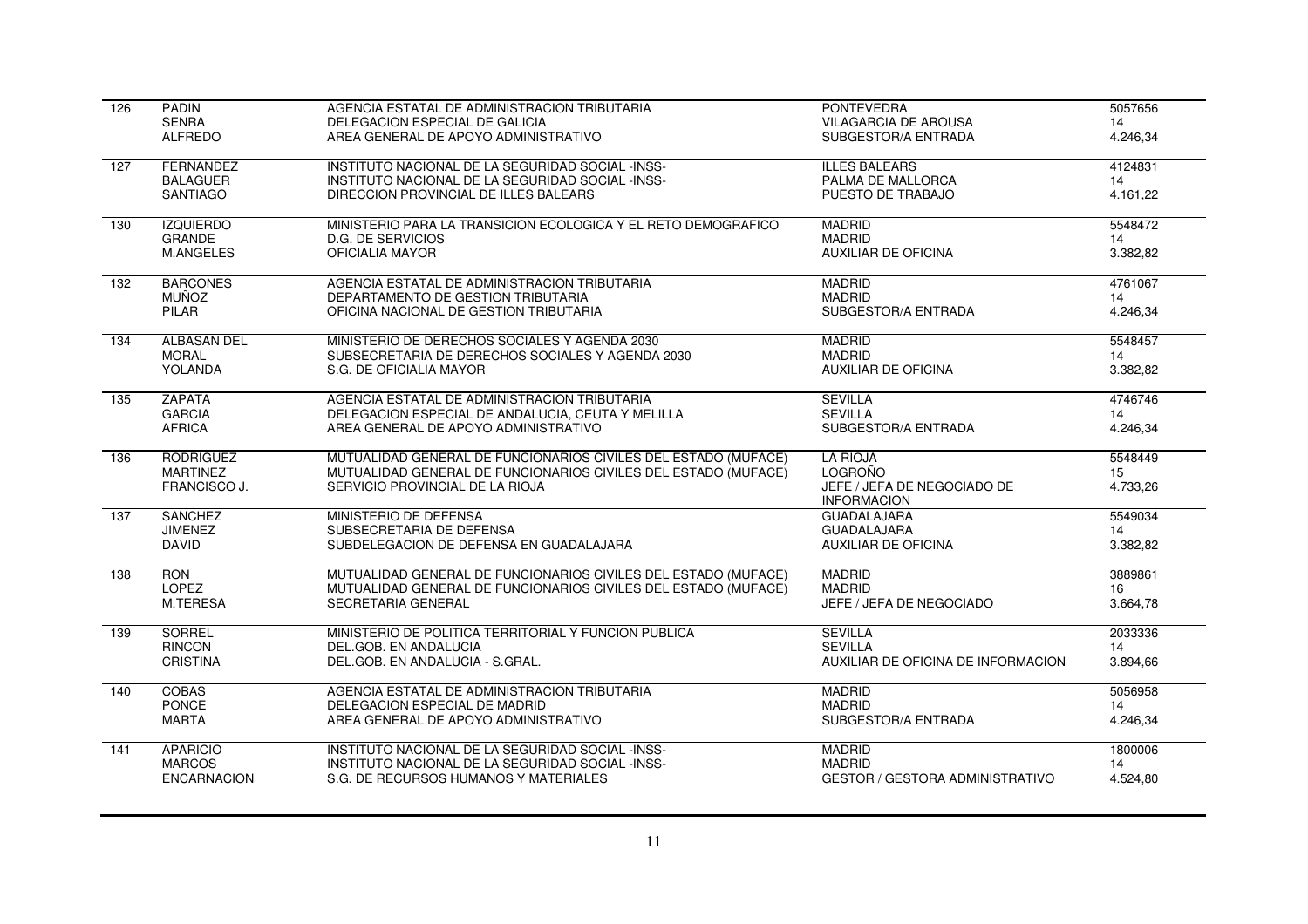| 142              | YAÑEZ                 | AGENCIA ESTATAL DE ADMINISTRACION TRIBUTARIA                                       | A CORUÑA                   | 4876233  |
|------------------|-----------------------|------------------------------------------------------------------------------------|----------------------------|----------|
|                  | <b>OTERO</b>          | DELEGACION ESPECIAL DE GALICIA                                                     | CORUÑA, A                  | 14       |
|                  | <b>JOSE ANTONIO</b>   | AREA GENERAL DE APOYO ADMINISTRATIVO                                               | SUBGESTOR/A ENTRADA        | 4.246,34 |
| 143              | <b>CAMARA</b>         | TESORERIA GENERAL DE LA SEGURIDAD SOCIAL                                           | <b>SEGOVIA</b>             | 787580   |
|                  | <b>MARTIN</b>         | TESORERIA GENERAL DE LA SEGURIDAD SOCIAL                                           | <b>SEGOVIA</b>             | 14       |
|                  | <b>CARMELINA</b>      | DIRECCION PROVINCIAL DE SEGOVIA                                                    | PUESTO DE TRABAJO N14      | 4.524,80 |
| 144              | VALCARCEL             | CONSEJO SUPERIOR DE INVESTIGACIONES CIENTIFICAS - CSIC                             | <b>MADRID</b>              | 5548451  |
|                  | <b>SOLA</b>           | INSTITUTO DE CATALISIS Y PETROLEOQUIMICA                                           | CANTOBLANCO                | 14       |
|                  | SONIA                 | INSTITUTO DE CATALISIS Y PETROLEOQUIMICA                                           | AUXILIAR DE OFICINA        | 3.382,82 |
| $\overline{145}$ | <b>MARTINEZ</b>       | MINISTERIO DE TRANSPORTES, MOVILIDAD Y AGENDA URBANA                               | <b>MADRID</b>              | 2416549  |
|                  | <b>MOLINA</b>         | D.G. DE ORGANIZACION E INSPECCION                                                  | <b>MADRID</b>              | 16       |
|                  | <b>IRENE</b>          | OFICIALIA MAYOR                                                                    | JEFE / JEFA DE NEGOCIADO   | 3.664,78 |
| $\overline{146}$ | <b>ALAMO</b>          | INSTITUTO DE TURISMO DE ESPAÑA (TURESPAÑA), O.A.                                   | <b>MADRID</b>              | 5548466  |
|                  | <b>MARTIN</b>         | INSTITUTO DE TURISMO DE ESPAÑA (TURESPAÑA), O.A.                                   | <b>MADRID</b>              | 14       |
|                  | <b>M.ELENA DEL</b>    | S.G. DE GESTION ECONOMICO-ADMINISTRATIVA Y TECNOLOGIAS DE LA<br><b>INFORMACION</b> | <b>AUXILIAR DE OFICINA</b> | 3.382,82 |
| 147              | CALVO                 | AGENCIA ESTATAL DE ADMINISTRACION TRIBUTARIA                                       | <b>LEON</b>                | 5057416  |
|                  | SALVADOR              | DELEGACION ESPECIAL DE CASTILLA Y LEON                                             | <b>LEON</b>                | 14       |
|                  | <b>LUISA FERNANDA</b> | AREA GENERAL DE APOYO ADMINISTRATIVO                                               | SUBGESTOR/A ENTRADA        | 4.246,34 |
| 148              | <b>MESADO</b>         | AGENCIA ESTATAL DE ADMINISTRACION TRIBUTARIA                                       | <b>MADRID</b>              | 4876504  |
|                  | <b>JAEN</b>           | DELEGACION ESPECIAL DE MADRID                                                      | <b>MADRID</b>              | 14       |
|                  | M.OLGA                | AREA GENERAL DE APOYO ADMINISTRATIVO                                               | SUBGESTOR/A ENTRADA        | 4.246,34 |
| 149              | SAN JOSE              | AGENCIA ESTATAL DE ADMINISTRACION TRIBUTARIA                                       | <b>LEON</b>                | 4876790  |
|                  | PEREZ                 | DELEGACION ESPECIAL DE CASTILLA Y LEON                                             | <b>LEON</b>                | 14       |
|                  | <b>BEATRIZ</b>        | AREA GENERAL DE APOYO ADMINISTRATIVO                                               | SUBGESTOR/A ENTRADA        | 4.246,34 |
| 151              | <b>MORALES</b>        | MINISTERIO DE POLITICA TERRITORIAL Y FUNCION PUBLICA                               | ARABA/ALAVA                | 5046572  |
|                  | <b>HERRERA</b>        | DEL.GOB. EN EL PAIS VASCO                                                          | <b>VITORIA-GASTEIZ</b>     | 14       |
|                  | <b>ARTURO JAVIER</b>  | SUBDEL.GOB. EN ALAVA - AREA FUNCIONAL DE AGRICULTURA Y PESCA                       | <b>AUXILIAR DE OFICINA</b> | 3.894,66 |
| 152              | <b>RAMON</b>          | AGENCIA ESTATAL DE ADMINISTRACION TRIBUTARIA                                       | <b>VALENCIA</b>            | 4762039  |
|                  | <b>MUÑOZ</b>          | DELEGACION ESPECIAL DE VALENCIA                                                    | <b>CATARROJA</b>           | 14       |
|                  | <b>MARIA DOLORES</b>  | AREA GENERAL DE APOYO ADMINISTRATIVO                                               | SUBGESTOR/A ENTRADA        | 4.246,34 |
| 155              | <b>VEUTHEY</b>        | AGENCIA ESTATAL DE ADMINISTRACION TRIBUTARIA                                       | <b>MADRID</b>              | 4754711  |
|                  | SAENZ                 | DELEGACION ESPECIAL DE MADRID                                                      | <b>MADRID</b>              | 14       |
|                  | <b>BERTA MARIA</b>    | AREA GENERAL DE APOYO ADMINISTRATIVO                                               | SUBGESTOR/A ENTRADA        | 4.246,34 |
| 156              | <b>LOZANO</b>         | AGENCIA ESTATAL DE ADMINISTRACION TRIBUTARIA                                       | <b>MADRID</b>              | 4760792  |
|                  | <b>DUQUE</b>          | DEPARTAMENTO DE GESTION TRIBUTARIA                                                 | <b>MADRID</b>              | 14       |
|                  | <b>INES MARIA</b>     | OFICINA NACIONAL DE GESTION TRIBUTARIA                                             | SUBGESTOR/A ENTRADA        | 4.246,34 |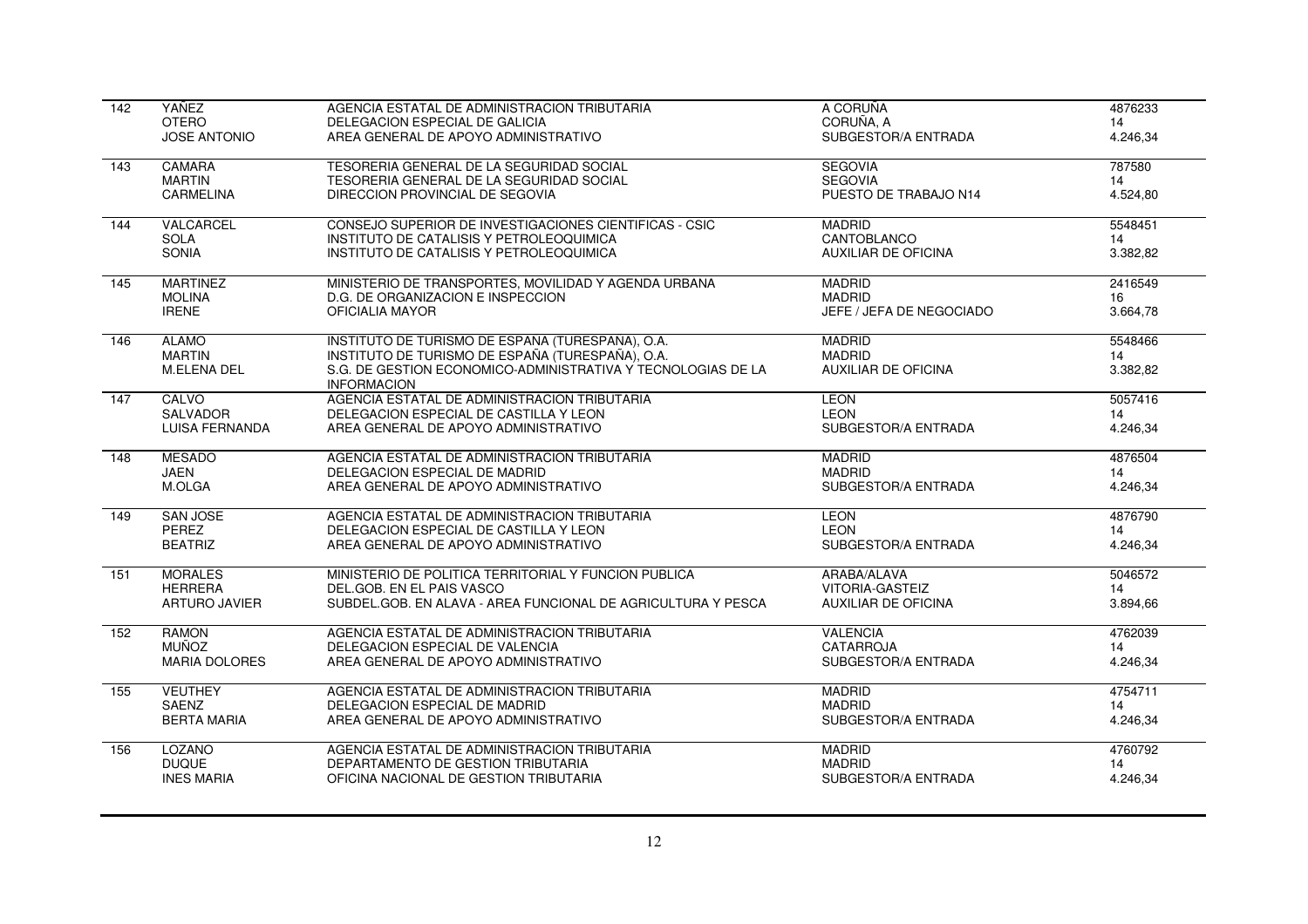| 157 | <b>MARTIN</b>         | MINISTERIO DE PRESIDENCIA, RELACIONES CON LAS CORTES Y MEMORIA | <b>MADRID</b>                   | 2144396  |
|-----|-----------------------|----------------------------------------------------------------|---------------------------------|----------|
|     | <b>MONGE</b>          | <b>DEMOCRATICA</b>                                             | <b>MADRID</b>                   | 16       |
|     | <b>JUAN CARLOS</b>    | D.G. DE RELACIONES CON LAS CORTES<br>S.G. DE CONTROL ESCRITO   | OPERADOR / OPERADORA DE CONSOLA | 4.246,34 |
| 158 | <b>DAVILA</b>         | AGENCIA ESTATAL DE ADMINISTRACION TRIBUTARIA                   | <b>MADRID</b>                   | 4745476  |
|     | <b>GAMINO</b>         | DELEGACION ESPECIAL DE MADRID                                  | <b>MADRID</b>                   | 14       |
|     | <b>JOSE MANUEL</b>    | AREA GENERAL DE APOYO ADMINISTRATIVO                           | SUBGESTOR/A ENTRADA             | 4.246,34 |
| 159 | <b>GUTIERREZ</b>      | AGENCIA ESTATAL DE ADMINISTRACION TRIBUTARIA                   | <b>LEON</b>                     | 4767886  |
|     | <b>SANCHEZ</b>        | DELEGACION ESPECIAL DE CASTILLA Y LEON                         | <b>LEON</b>                     | 14       |
|     | ALFREDO JOSE          | AREA GENERAL DE APOYO ADMINISTRATIVO                           | SUBGESTOR/A ENTRADA             | 4.246,34 |
| 160 | <b>FUSTE</b>          | INSTITUTO NACIONAL DE LA SEGURIDAD SOCIAL -INSS-               | <b>BARCELONA</b>                | 954090   |
|     | <b>ROCA</b>           | INSTITUTO NACIONAL DE LA SEGURIDAD SOCIAL -INSS-               | <b>BARCELONA</b>                | 14       |
|     | <b>JOSEP</b>          | DIRECCION PROVINCIAL DE BARCELONA                              | PUESTO DE TRABAJO               | 4.524,80 |
| 161 | <b>LUNA</b>           | AGENCIA ESTATAL DE ADMINISTRACION TRIBUTARIA                   | <b>MADRID</b>                   | 4745464  |
|     | <b>TORNERO</b>        | DELEGACION ESPECIAL DE MADRID                                  | <b>MADRID</b>                   | 14       |
|     | <b>MARIA INES</b>     | AREA GENERAL DE APOYO ADMINISTRATIVO                           | SUBGESTOR/A ENTRADA             | 4.246,34 |
| 162 | <b>PRAVIA</b>         | CONFEDERACION HIDROGRAFICA DEL SEGURA, O.A.                    | <b>MURCIA</b>                   | 5548473  |
|     | <b>SERRANO</b>        | CONFEDERACION HIDROGRAFICA DEL SEGURA, O.A.                    | <b>MURCIA</b>                   | 14       |
|     | M. CARMEN             | SECRETARIA GENERAL                                             | <b>AUXILIAR DE OFICINA</b>      | 3.382,82 |
| 163 | <b>TIERNO</b>         | AGENCIA ESTATAL DE ADMINISTRACION TRIBUTARIA                   | <b>MADRID</b>                   | 4760967  |
|     | NUÑEZ                 | DEPARTAMENTO DE GESTION TRIBUTARIA                             | <b>MADRID</b>                   | 14       |
|     | <b>ERNESTO</b>        | OFICINA NACIONAL DE GESTION TRIBUTARIA                         | SUBGESTOR/A ENTRADA             | 4.246,34 |
| 164 | LOSADA                | AGENCIA ESTATAL DE ADMINISTRACION TRIBUTARIA                   | <b>ILLES BALEARS</b>            | 4751583  |
|     | <b>RODRIGUEZ</b>      | DELEGACION ESPECIAL DE ILLES BALEARS                           | <b>MAHON</b>                    | 14       |
|     | <b>MONTSERRAT</b>     | AREA GENERAL DE APOYO ADMINISTRATIVO                           | SUBGESTOR/A ENTRADA             | 4.516,26 |
| 165 | <b>BERMEJO</b>        | AGENCIA ESTATAL DE ADMINISTRACION TRIBUTARIA                   | <b>NAVARRA</b>                  | 4876520  |
|     | <b>LECUONA</b>        | DELEGACION ESPECIAL DE NAVARRA                                 | PAMPLONA/IRUÑA                  | 14       |
|     | <b>JESUS</b>          | AREA GENERAL DE APOYO ADMINISTRATIVO                           | SUBGESTOR/A ENTRADA             | 4.246,34 |
| 166 | <b>RAMOS DEL</b>      | AGENCIA ESTATAL DE ADMINISTRACION TRIBUTARIA                   | <b>BARCELONA</b>                | 4742132  |
|     | <b>AMO</b>            | DELEGACION ESPECIAL DE CATALUÑA                                | <b>MANRESA</b>                  | 14       |
|     | <b>ALFONSO</b>        | AREA GENERAL DE APOYO ADMINISTRATIVO                           | SUBGESTOR/A ENTRADA             | 4.246,34 |
| 167 | <b>MIRANDA</b>        | AGENCIA ESTATAL DE ADMINISTRACION TRIBUTARIA                   | <b>MADRID</b>                   | 4745463  |
|     | <b>SANCHEZ</b>        | DELEGACION ESPECIAL DE MADRID                                  | <b>MADRID</b>                   | 14       |
|     | <b>BEATRIZ</b>        | AREA GENERAL DE APOYO ADMINISTRATIVO                           | SUBGESTOR/A ENTRADA             | 4.246,34 |
| 168 | CRUZ                  | AGENCIA ESTATAL DE ADMINISTRACION TRIBUTARIA                   | S. C. TENERIFE                  | 4751920  |
|     | PEREIRA               | DELEGACION ESPECIAL DE CANARIAS                                | <b>ARONA</b>                    | 14       |
|     | <b>CARLA LUISA DA</b> | AREA GENERAL DE APOYO ADMINISTRATIVO                           | SUBGESTOR/A ENTRADA             | 4.516,26 |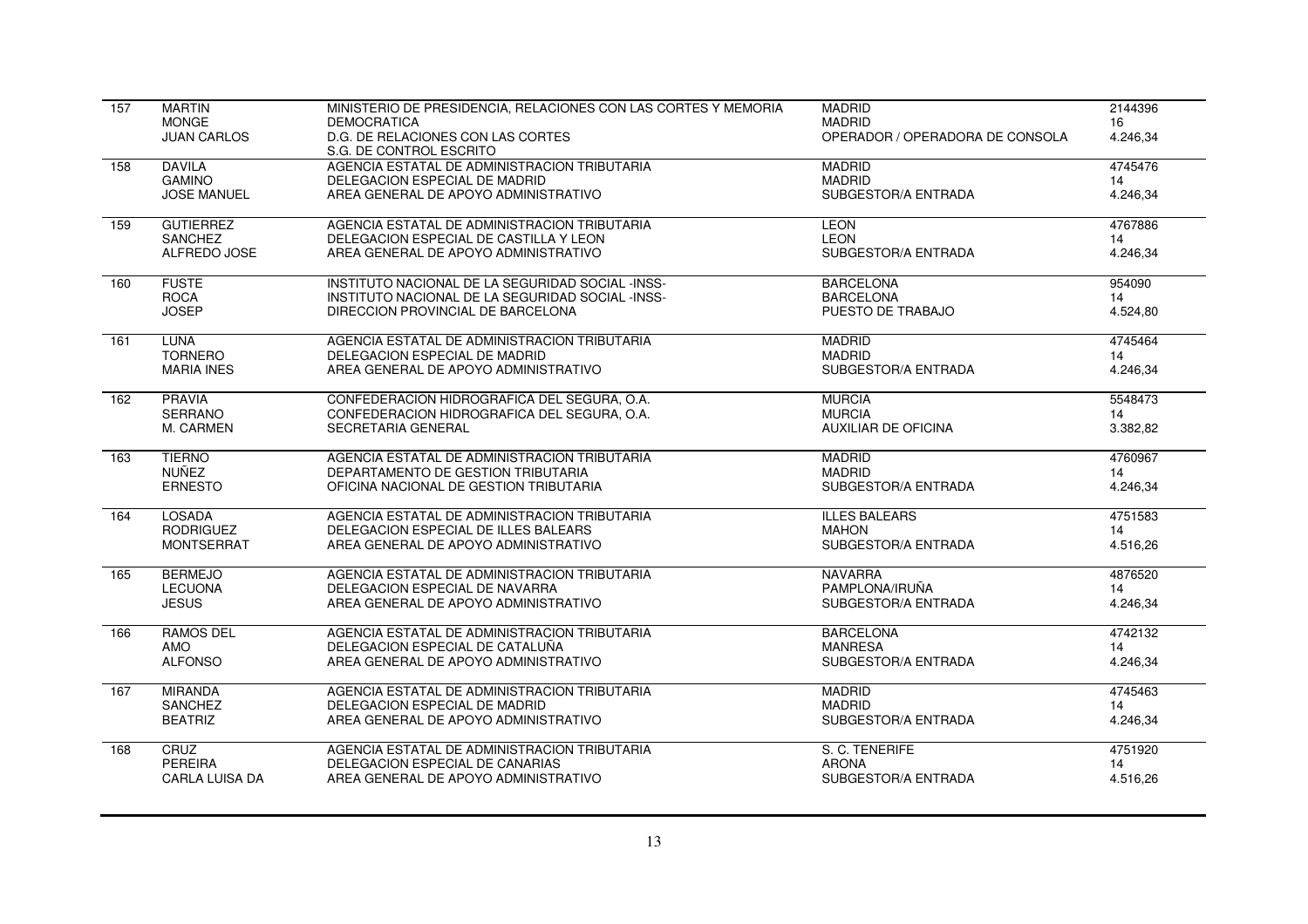| 169              | <b>RODRIGUEZ</b>       | AGENCIA ESTATAL DE ADMINISTRACION TRIBUTARIA            | <b>ZARAGOZA</b>            | 4765055  |
|------------------|------------------------|---------------------------------------------------------|----------------------------|----------|
|                  | <b>PUCHE</b>           | DELEGACION ESPECIAL DE ARAGON                           | ZARAGOZA                   | 14       |
|                  | <b>MARIA ANGELES</b>   | AREA GENERAL DE APOYO ADMINISTRATIVO                    | SUBGESTOR/A ENTRADA        | 4.246,34 |
| 170              | <b>BERBEL</b>          | MINISTERIO DE INCLUSION, SEGURIDAD SOCIAL Y MIGRACIONES | <b>MADRID</b>              | 4412692  |
|                  | <b>ROLDAN</b>          | SECRETARIA DE ESTADO DE MIGRACIONES                     | <b>MADRID</b>              | 16       |
|                  | <b>MARIA CARMEN</b>    | UNIDAD DE APOYO D.G. DE MIGRACIONES                     | JEFE / JEFA DE NEGOCIADO   | 4.246,34 |
| 171              | <b>GONZALEZ</b>        | AGENCIA ESTATAL DE ADMINISTRACION TRIBUTARIA            | <b>ALMERIA</b>             | 4765393  |
|                  | <b>ROMERO</b>          | DELEGACION ESPECIAL DE ANDALUCIA, CEUTA Y MELILLA       | <b>ALMERIA</b>             | 14       |
|                  | <b>CARMEN PATRICIA</b> | AREA GENERAL DE APOYO ADMINISTRATIVO                    | SUBGESTOR/A ENTRADA        | 4.246,34 |
| 172              | <b>GONZALEZ</b>        | TESORERIA GENERAL DE LA SEGURIDAD SOCIAL                | <b>LUGO</b>                | 2467519  |
|                  | <b>NEIRA</b>           | TESORERIA GENERAL DE LA SEGURIDAD SOCIAL                | <b>LUGO</b>                | 14       |
|                  | <b>ANGELES</b>         | DIRECCION PROVINCIAL DE LUGO                            | PUESTO DE TRABAJO N14      | 4.524,80 |
| $\overline{173}$ | <b>PEREZ</b>           | AGENCIA ESTATAL DE ADMINISTRACION TRIBUTARIA            | <b>TARRAGONA</b>           | 4742033  |
|                  | <b>PALACIO</b>         | DELEGACION ESPECIAL DE CATALUÑA                         | <b>TARRAGONA</b>           | 14       |
|                  | <b>MARINA ISABEL</b>   | AREA GENERAL DE APOYO ADMINISTRATIVO                    | SUBGESTOR/A ENTRADA        | 4.246,34 |
| 174              | <b>JUAN</b>            | AGENCIA ESTATAL DE ADMINISTRACION TRIBUTARIA            | <b>ALBACETE</b>            | 4740549  |
|                  | <b>RUIZ DEL VALLE</b>  | DELEGACION ESPECIAL DE CASTILLA LA MANCHA               | <b>ALBACETE</b>            | 14       |
|                  | <b>MARIA ELENA</b>     | AREA GENERAL DE APOYO ADMINISTRATIVO                    | SUBGESTOR/A ENTRADA        | 4.246,34 |
| 175              | <b>CASTRO</b>          | SERVICIO PUBLICO DE EMPLEO ESTATAL                      | S. C. TENERIFE             | 5548580  |
|                  | CANELO                 | SERVICIO PUBLICO DE EMPLEO ESTATAL                      | SANTA CRUZ DE TENERIFE     | 14       |
|                  | <b>SERGIO</b>          | DIRECCION PROVINCIAL DE TENERIFE                        | <b>AUXILIAR DE OFICINA</b> | 3.382,82 |
| 176              | <b>ZURRO</b>           | AGENCIA ESTATAL DE ADMINISTRACION TRIBUTARIA            | VALLADOLID                 | 4767651  |
|                  | <b>VALDIVIESO</b>      | DELEGACION ESPECIAL DE CASTILLA Y LEON                  | VALLADOLID                 | 14       |
|                  | <b>FELIX MIGUEL</b>    | AREA GENERAL DE APOYO ADMINISTRATIVO                    | SUBGESTOR/A ENTRADA        | 4.246,34 |
| 177              | <b>CONSTANTI</b>       | AGENCIA ESTATAL DE ADMINISTRACION TRIBUTARIA            | <b>BARCELONA</b>           | 4742309  |
|                  | LABELLA                | DELEGACION ESPECIAL DE CATALUÑA                         | <b>BARCELONA</b>           | 14       |
|                  | <b>MIRIAM</b>          | AREA GENERAL DE APOYO ADMINISTRATIVO                    | SUBGESTOR/A ENTRADA        | 4.246,34 |
| 178              | <b>SAIZ</b>            | AGENCIA ESTATAL DE ADMINISTRACION TRIBUTARIA            | <b>MADRID</b>              | 5056599  |
|                  | <b>OROZCO</b>          | DELEGACION ESPECIAL DE MADRID                           | <b>MADRID</b>              | 14       |
|                  | <b>ALONSO</b>          | AREA GENERAL DE APOYO ADMINISTRATIVO                    | SUBGESTOR/A ENTRADA        | 4.246,34 |
| 179              | <b>LLEDO</b>           | AGENCIA ESTATAL DE ADMINISTRACION TRIBUTARIA            | <b>ALICANTE - ALACANT</b>  | 4755978  |
|                  | <b>ESPLA</b>           | DELEGACION ESPECIAL DE VALENCIA                         | ALACANT/ALICANTE           | 14       |
|                  | <b>MARIA ISABEL</b>    | AREA GENERAL DE APOYO ADMINISTRATIVO                    | SUBGESTOR/A ENTRADA        | 4.246,34 |
| 180              | <b>SANCHEZ</b>         | AGENCIA ESTATAL DE ADMINISTRACION TRIBUTARIA            | <b>SEVILLA</b>             | 4746284  |
|                  | <b>ATIENZA</b>         | DELEGACION ESPECIAL DE ANDALUCIA, CEUTA Y MELILLA       | <b>SEVILLA</b>             | 14       |
|                  | <b>MARIA REYES</b>     | AREA GENERAL DE APOYO ADMINISTRATIVO                    | SUBGESTOR/A ENTRADA        | 4.246,34 |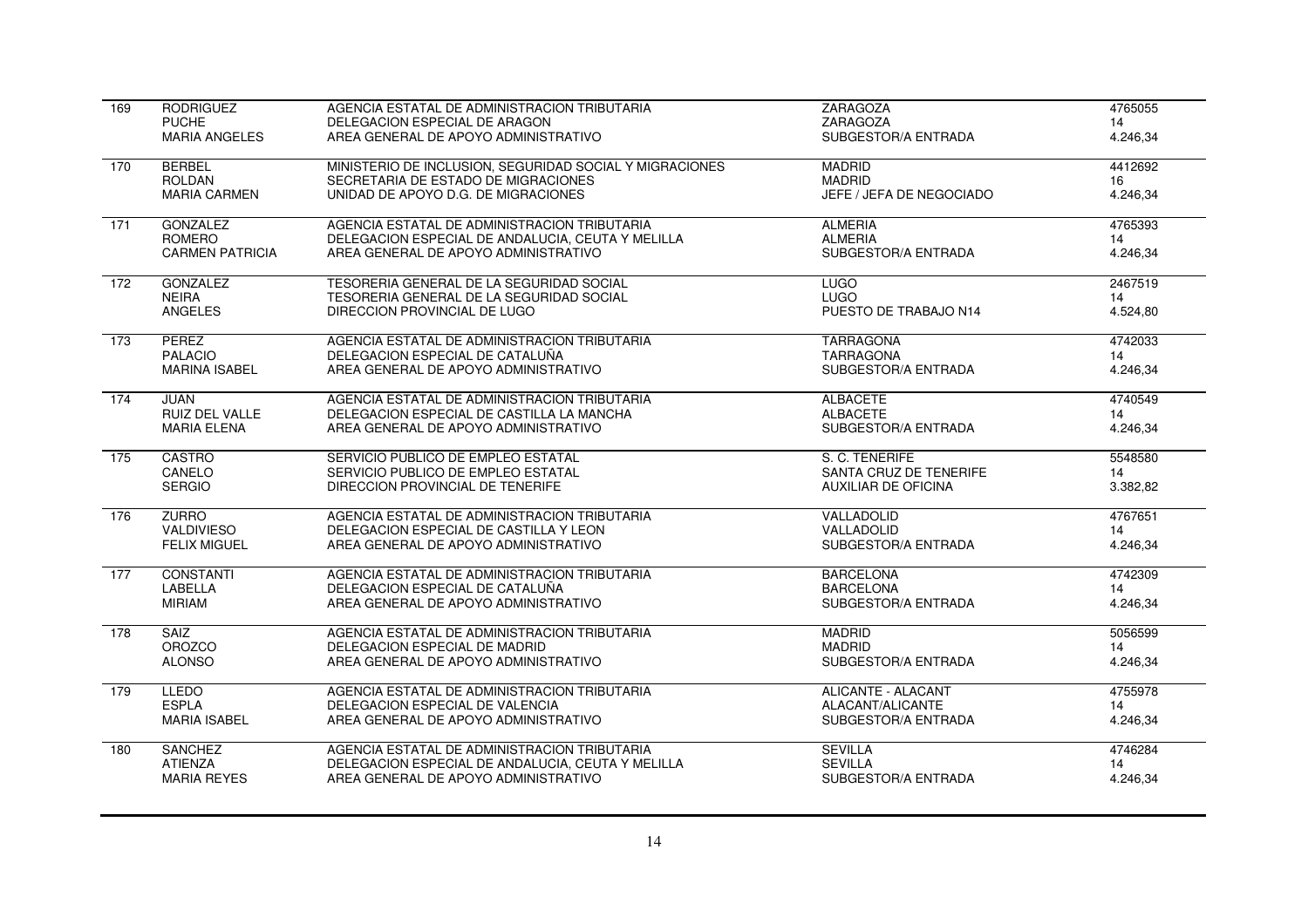| 181 | <b>VALLE</b>            | AGENCIA ESTATAL DE ADMINISTRACION TRIBUTARIA                                     | <b>ASTURIAS</b>                     | 4754174  |
|-----|-------------------------|----------------------------------------------------------------------------------|-------------------------------------|----------|
|     | <b>FALCATO</b>          | DELEGACION ESPECIAL DE ASTURIAS                                                  | <b>AVILES</b>                       | 14       |
|     | <b>MONICA</b>           | AREA GENERAL DE APOYO ADMINISTRATIVO                                             | SUBGESTOR/A ENTRADA                 | 4.246,34 |
| 182 | <b>ROSANO</b>           | AGENCIA ESTATAL DE ADMINISTRACION TRIBUTARIA                                     | CADIZ                               | 5057282  |
|     | <b>MARIN</b>            | DELEGACION ESPECIAL DE ANDALUCIA, CEUTA Y MELILLA                                | CADIZ                               | 14       |
|     | <b>JOSE MIGUEL</b>      | AREA GENERAL DE APOYO ADMINISTRATIVO                                             | SUBGESTOR/A ENTRADA                 | 4.246,34 |
| 183 | <b>NAVARRO</b>          | AGENCIA ESTATAL DE ADMINISTRACION TRIBUTARIA                                     | <b>VALENCIA</b>                     | 4761565  |
|     | <b>GOMEZ</b>            | DELEGACION ESPECIAL DE VALENCIA                                                  | LLIRIA                              | 14       |
|     | <b>MARIA INMACULADA</b> | AREA GENERAL DE APOYO ADMINISTRATIVO                                             | SUBGESTOR/A ENTRADA                 | 4.246,34 |
| 184 | <b>ALVAREZ</b>          | SERVICIO PUBLICO DE EMPLEO ESTATAL                                               | <b>ALMERIA</b>                      | 5548578  |
|     | <b>ESTEBAN</b>          | SERVICIO PUBLICO DE EMPLEO ESTATAL                                               | <b>BERJA</b>                        | 15       |
|     | <b>SERGIO</b>           | O.P. SEPE BERJA                                                                  | AUXILIAR DE OFICINA DE PRESTACIONES | 4.732,28 |
| 185 | <b>CONCEPCION</b>       | AGENCIA ESTATAL DE ADMINISTRACION TRIBUTARIA                                     | S. C. TENERIFE                      | 4759048  |
|     | <b>MARANTE</b>          | DELEGACION ESPECIAL DE CANARIAS                                                  | SANTA CRUZ DE LA PALMA              | 14       |
|     | <b>LUIS ADAN</b>        | AREA GENERAL DE APOYO ADMINISTRATIVO                                             | SUBGESTOR/A ENTRADA                 | 4.516,26 |
| 186 | CARRILLO                | AGENCIA ESTATAL DE ADMINISTRACION TRIBUTARIA                                     | <b>JAEN</b>                         | 4765472  |
|     | <b>GONZALEZ</b>         | DELEGACION ESPECIAL DE ANDALUCIA, CEUTA Y MELILLA                                | <b>JAEN</b>                         | 14       |
|     | <b>MARIA TERESA</b>     | AREA GENERAL DE APOYO ADMINISTRATIVO                                             | SUBGESTOR/A ENTRADA                 | 4.246,34 |
| 187 | <b>SAN ANTONIO</b>      | AGENCIA ESTATAL DE ADMINISTRACION TRIBUTARIA                                     | <b>MADRID</b>                       | 4745287  |
|     | <b>JIMENEZ</b>          | DELEGACION ESPECIAL DE MADRID                                                    | <b>GETAFE</b>                       | 14       |
|     | <b>JORGE DE</b>         | AREA GENERAL DE APOYO ADMINISTRATIVO                                             | SUBGESTOR/A ENTRADA                 | 4.246,34 |
| 188 | <b>GARCIA</b>           | MINISTERIO DE HACIENDA                                                           | <b>BARCELONA</b>                    | 2465737  |
|     | CARRASCO                | TRIBUNAL ECONOMICO ADMINISTRATIVO CENTRAL                                        | <b>BARCELONA</b>                    | 16       |
|     | <b>ROSARIO</b>          | TRIBUNAL ECONOMICO-ADMINISTRATIVO REGIONAL DE CATALUÑA SEDE-<br><b>BARCELONA</b> | JEFE / JEFA DE NEGOCIADO            | 4.246,34 |
| 189 | <b>MALLORQUIN</b>       | AGENCIA ESTATAL DE ADMINISTRACION TRIBUTARIA                                     | S. C. TENERIFE                      | 4758915  |
|     | <b>ROCHA</b>            | DELEGACION ESPECIAL DE CANARIAS                                                  | <b>ARONA</b>                        | 14       |
|     | <b>MIRIAM</b>           | AREA GENERAL DE APOYO ADMINISTRATIVO                                             | SUBGESTOR/A ENTRADA                 | 4.516,26 |
| 190 | <b>RUBIO</b>            | AGENCIA ESTATAL DE ADMINISTRACION TRIBUTARIA                                     | <b>MADRID</b>                       | 4876474  |
|     | RUIZ-CORNEJO            | DELEGACION ESPECIAL DE MADRID                                                    | <b>MADRID</b>                       | 14       |
|     | <b>MARIA MAR</b>        | AREA GENERAL DE APOYO ADMINISTRATIVO                                             | SUBGESTOR/A ENTRADA                 | 4.246,34 |
| 191 | <b>TRIGAL</b>           | AGENCIA ESTATAL DE ADMINISTRACION TRIBUTARIA                                     | <b>TOLEDO</b>                       | 5057509  |
|     | <b>APARICIO</b>         | DELEGACION ESPECIAL DE CASTILLA LA MANCHA                                        | QUINTANAR DE LA ORDEN               | 14       |
|     | <b>ANA MARIA</b>        | AREA GENERAL DE APOYO ADMINISTRATIVO                                             | SUBGESTOR/A ENTRADA                 | 4.246,34 |
| 192 | <b>REINA</b>            | AGENCIA ESTATAL DE ADMINISTRACION TRIBUTARIA                                     | <b>MALAGA</b>                       | 4876897  |
|     | <b>ARIZA</b>            | DELEGACION ESPECIAL DE ANDALUCIA, CEUTA Y MELILLA                                | <b>MALAGA</b>                       | 14       |
|     | <b>FATIMA</b>           | AREA GENERAL DE APOYO ADMINISTRATIVO                                             | SUBGESTOR/A ENTRADA                 | 4.246,34 |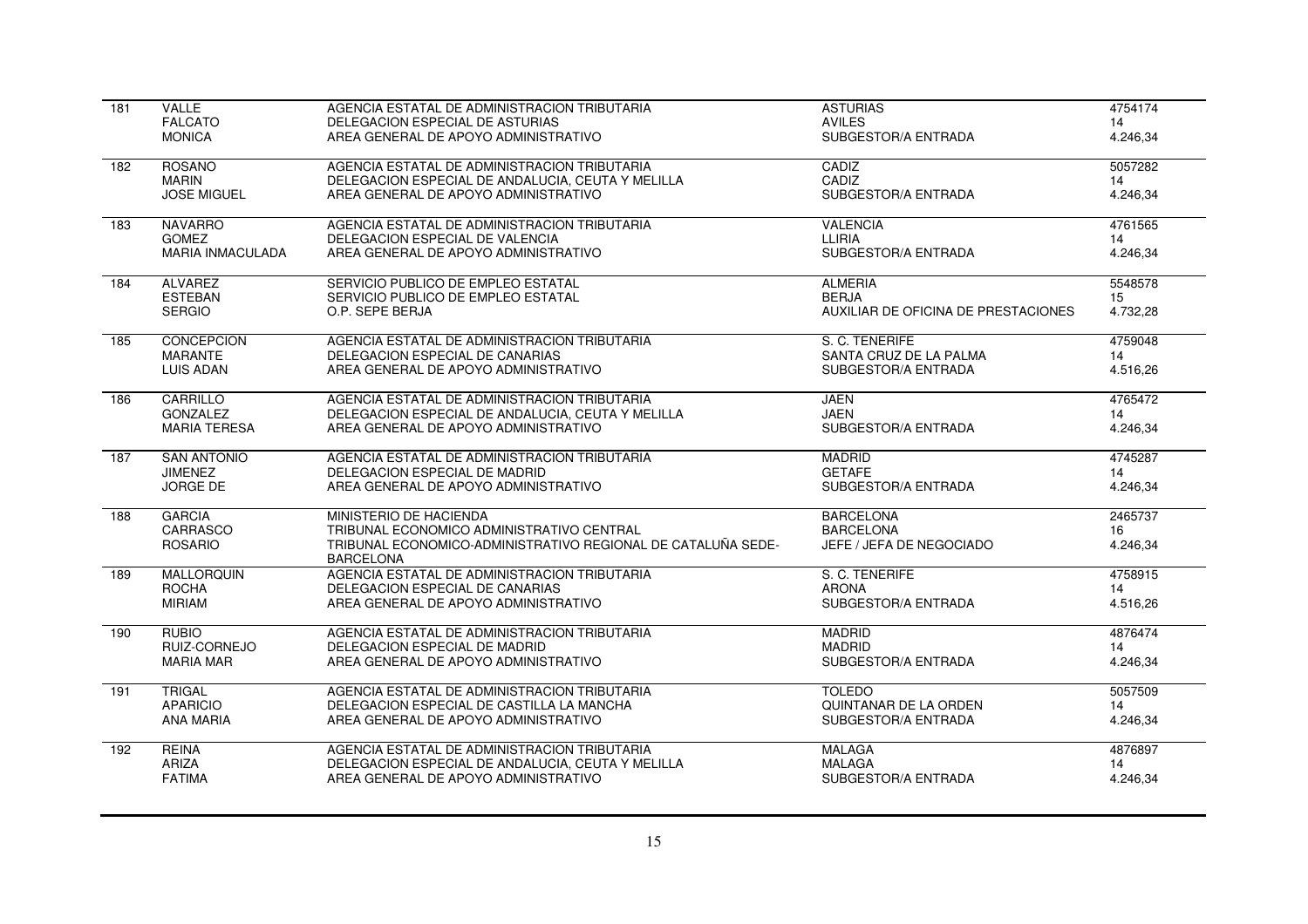| 193 | SANCHEZ                 | AGENCIA ESTATAL DE ADMINISTRACION TRIBUTARIA      | <b>CASTELLON /CASTELLO</b>           | 4758741  |
|-----|-------------------------|---------------------------------------------------|--------------------------------------|----------|
|     | <b>BELTRAN</b>          | DELEGACION ESPECIAL DE VALENCIA                   | CASTELLON DE LA PLANA/CASTELLO DE LA | 14       |
|     | <b>CESAR</b>            | AREA GENERAL DE APOYO ADMINISTRATIVO              | <b>PLA</b>                           | 4.559,10 |
|     |                         |                                                   | SUBGESTOR/A ENTRADA P.I.             |          |
| 194 | SOTOMAYOR               | AGENCIA ESTATAL DE ADMINISTRACION TRIBUTARIA      | <b>MADRID</b>                        | 4754970  |
|     | <b>GARCIA</b>           | DELEGACION ESPECIAL DE MADRID                     | <b>MADRID</b>                        | 14       |
|     | <b>NANCY</b>            | AREA GENERAL DE APOYO ADMINISTRATIVO              | SUBGESTOR/A ENTRADA                  | 4.246,34 |
| 195 | <b>RODRIGUEZ</b>        | AGENCIA ESTATAL DE ADMINISTRACION TRIBUTARIA      | S. C. TENERIFE                       | 4759001  |
|     | <b>FIESTAS</b>          | DELEGACION ESPECIAL DE CANARIAS                   | <b>ARONA</b>                         | 14       |
|     | <b>EVA</b>              | AREA GENERAL DE APOYO ADMINISTRATIVO              | SUBGESTOR/A ENTRADA                  | 4.516,26 |
| 196 | <b>SANTIAGO</b>         | MINISTERIO DE DERECHOS SOCIALES Y AGENDA 2030     | <b>MADRID</b>                        | 5548459  |
|     | <b>GOMEZ</b>            | SUBSECRETARIA DE DERECHOS SOCIALES Y AGENDA 2030  | <b>MADRID</b>                        | 14       |
|     | M.CARMEN                | S.G. DE OFICIALIA MAYOR                           | <b>AUXILIAR DE OFICINA</b>           | 3.382,82 |
| 197 | <b>SALMERON</b>         | AGENCIA ESTATAL DE ADMINISTRACION TRIBUTARIA      | <b>ALMERIA</b>                       | 4765417  |
|     | GIL                     | DELEGACION ESPECIAL DE ANDALUCIA, CEUTA Y MELILLA | <b>ALMERIA</b>                       | 14       |
|     | M. JOSE                 | AREA GENERAL DE APOYO ADMINISTRATIVO              | SUBGESTOR/A ENTRADA                  | 4.246,34 |
| 198 | <b>SABATER</b>          | AGENCIA ESTATAL DE ADMINISTRACION TRIBUTARIA      | <b>MURCIA</b>                        | 4876462  |
|     | <b>MORENO</b>           | DELEGACION ESPECIAL DE MURCIA                     | <b>MURCIA</b>                        | 14       |
|     | <b>MARIA CARMEN</b>     | AREA GENERAL DE APOYO ADMINISTRATIVO              | SUBGESTOR/A ENTRADA                  | 4.246,34 |
| 199 | <b>SAN JUAN</b>         | TESORERIA GENERAL DE LA SEGURIDAD SOCIAL          | <b>MADRID</b>                        | 4203468  |
|     | ANTEQUERA               | TESORERIA GENERAL DE LA SEGURIDAD SOCIAL          | <b>MADRID</b>                        | 14       |
|     | <b>JUAN CARLOS</b>      | SECRETARIA GENERAL                                | PUESTO DE TRABAJO N14                | 4.524,80 |
| 200 | <b>DIAZ</b>             | AGENCIA ESTATAL DE ADMINISTRACION TRIBUTARIA      | <b>JAEN</b>                          | 4770576  |
|     | <b>RUANO</b>            | DELEGACION ESPECIAL DE ANDALUCIA. CEUTA Y MELILLA | <b>JAEN</b>                          | 14       |
|     | <b>MARIA ESTHER</b>     | AREA GENERAL DE APOYO ADMINISTRATIVO              | SUBGESTOR/A ENTRADA                  | 4.246,34 |
| 201 | <b>CUEVAS</b>           | AGENCIA ESTATAL DE ADMINISTRACION TRIBUTARIA      | <b>MADRID</b>                        | 4745848  |
|     | VILLASANA               | DELEGACION ESPECIAL DE MADRID                     | <b>MADRID</b>                        | 14       |
|     | M EUGENIA               | AREA GENERAL DE APOYO ADMINISTRATIVO              | SUBGESTOR/A ENTRADA                  | 4.246,34 |
| 203 | NUÑEZ                   | AGENCIA ESTATAL DE ADMINISTRACION TRIBUTARIA      | <b>SEVILLA</b>                       | 4749548  |
|     | VAZQUEZ                 | DELEGACION ESPECIAL DE ANDALUCIA, CEUTA Y MELILLA | <b>SEVILLA</b>                       | 14       |
|     | <b>SUSANA MARIA</b>     | AREA GENERAL DE APOYO ADMINISTRATIVO              | SUBGESTOR/A ENTRADA                  | 4.246,34 |
| 204 | <b>SAENZ</b>            | <b>INSTITUTO DE LA JUVENTUD</b>                   | <b>MADRID</b>                        | 5548461  |
|     | SANZ                    | <b>INSTITUTO DE LA JUVENTUD</b>                   | <b>MADRID</b>                        | 14       |
|     | <b>ALVAR DIEGO</b>      | SECRETARIA GENERAL                                | <b>AUXILIAR DE OFICINA</b>           | 3.382,82 |
| 205 | <b>CUETO</b>            | AGENCIA ESTATAL DE ADMINISTRACION TRIBUTARIA      | <b>MADRID</b>                        | 4745778  |
|     | <b>GARCIA</b>           | DELEGACION ESPECIAL DE MADRID                     | <b>MADRID</b>                        | 14       |
|     | <b>CECILIA ADELAIDA</b> | AREA GENERAL DE APOYO ADMINISTRATIVO              | SUBGESTOR/A ENTRADA                  | 4.246,34 |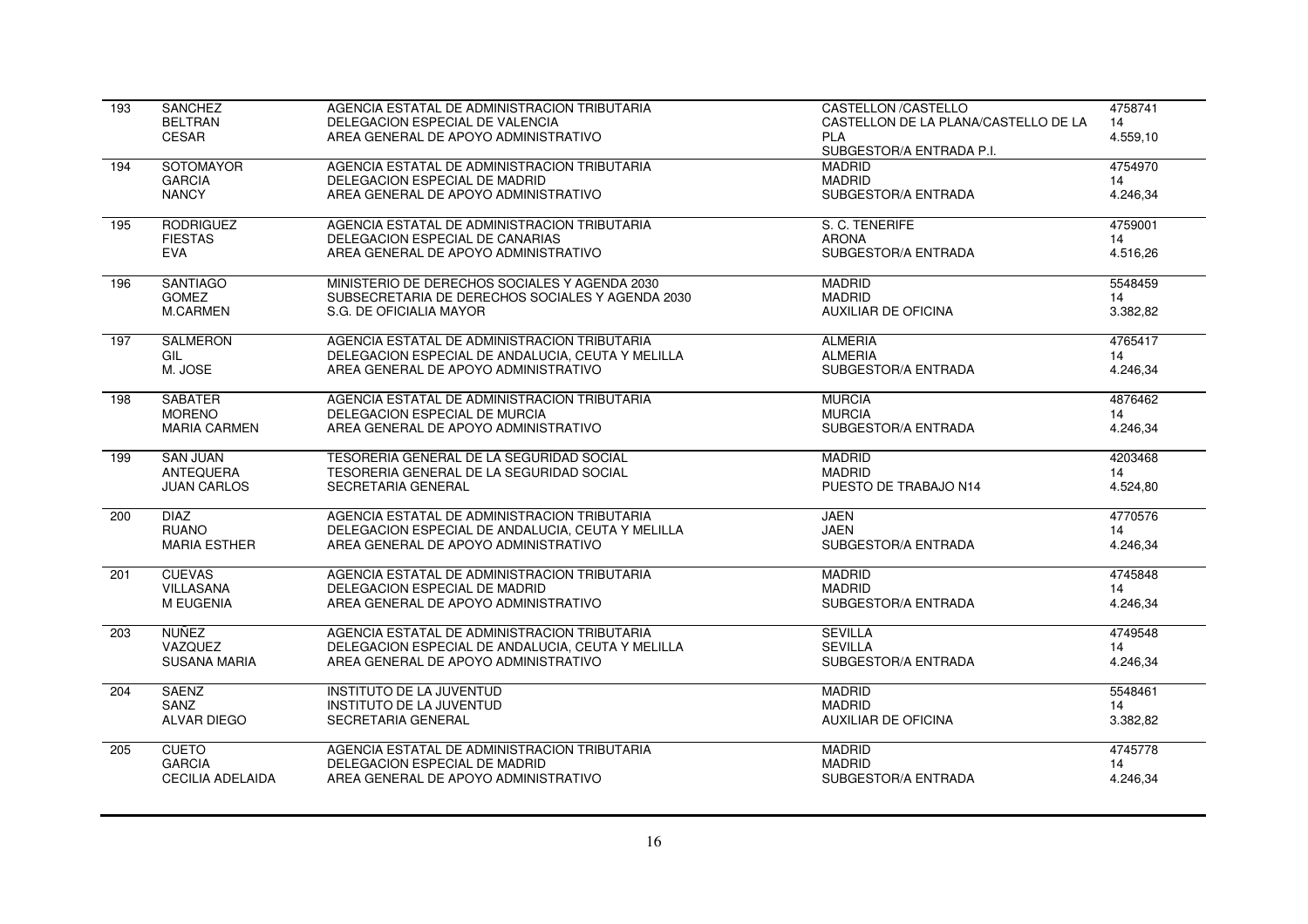| 206              | <b>RODRIGUEZ</b>      | AGENCIA ESTATAL DE ADMINISTRACION TRIBUTARIA         | <b>MADRID</b>                        | 5057673  |
|------------------|-----------------------|------------------------------------------------------|--------------------------------------|----------|
|                  | <b>FERNANDEZ</b>      | DELEGACION ESPECIAL DE MADRID                        | <b>MOSTOLES</b>                      | 14       |
|                  | <b>CAROLINA</b>       | AREA GENERAL DE APOYO ADMINISTRATIVO                 | SUBGESTOR/A ENTRADA                  | 4.246,34 |
| 207              | <b>GARCIA</b>         | MINISTERIO DE INDUSTRIA, COMERCIO Y TURISMO          | <b>CASTELLON /CASTELLO</b>           | 5548467  |
|                  | <b>MERINO</b>         | DIRECCIONES TERRITORIALES Y PROVINCIALES DE COMERCIO | CASTELLON DE LA PLANA/CASTELLO DE LA | 14       |
|                  | <b>M.ANGELES</b>      | DIRECCION PROVINCIAL DE COMERCIO DE CASTELLON        | <b>PLA</b>                           | 3.382,82 |
|                  |                       |                                                      | <b>AUXILIAR DE OFICINA</b>           |          |
| 208              | <b>DORTEZ</b>         | AGENCIA ESTATAL DE ADMINISTRACION TRIBUTARIA         | <b>ZARAGOZA</b>                      | 4876712  |
|                  | <b>GOMEZ</b>          | DELEGACION ESPECIAL DE ARAGON                        | ZARAGOZA                             | 14       |
|                  | M.MERCEDES            | AREA GENERAL DE APOYO ADMINISTRATIVO                 | SUBGESTOR/A ENTRADA                  | 4.246,34 |
| $\overline{209}$ | <b>SANCHEZ</b>        | AGENCIA ESTATAL DE ADMINISTRACION TRIBUTARIA         | <b>CORDOBA</b>                       | 4876733  |
|                  | <b>JIMENEZ</b>        | DELEGACION ESPECIAL DE ANDALUCIA. CEUTA Y MELILLA    | <b>CORDOBA</b>                       | 14       |
|                  | <b>MARIA CARMEN</b>   | AREA GENERAL DE APOYO ADMINISTRATIVO                 | SUBGESTOR/A ENTRADA                  | 4.246,34 |
| 210              | <b>COLCHON</b>        | INSTITUTO NACIONAL DE LA SEGURIDAD SOCIAL -INSS-     | <b>MADRID</b>                        | 1045661  |
|                  | SANCHEZ               | INSTITUTO NACIONAL DE LA SEGURIDAD SOCIAL -INSS-     | <b>MADRID</b>                        | 14       |
|                  | <b>JOSE MARIA</b>     | S.G. DE RECURSOS HUMANOS Y MATERIALES                | ESTORA ADMINISTRATIVO                | 4.514,44 |
| 211              | <b>GONZALEZ</b>       | AGENCIA ESTATAL DE ADMINISTRACION TRIBUTARIA         | VALLADOLID                           | 4767650  |
|                  | <b>MARTINEZ</b>       | DELEGACION ESPECIAL DE CASTILLA Y LEON               | VALLADOLID                           | 14       |
|                  | <b>TOMAS</b>          | AREA GENERAL DE APOYO ADMINISTRATIVO                 | SUBGESTOR/A ENTRADA                  | 4.246,34 |
|                  |                       |                                                      |                                      |          |
| 212              | <b>SOULT</b>          | AGENCIA ESTATAL DE ADMINISTRACION TRIBUTARIA         | <b>ALMERIA</b>                       | 4760671  |
|                  | <b>HERNANDEZ</b>      | DELEGACION ESPECIAL DE ANDALUCIA, CEUTA Y MELILLA    | <b>ALMERIA</b>                       | 14       |
|                  | <b>MARIA PILAR</b>    | AREA GENERAL DE APOYO ADMINISTRATIVO                 | SUBGESTOR/A ENTRADA                  | 4.246,34 |
| 214              | <b>RUBIO</b>          | AGENCIA ESTATAL DE ADMINISTRACION TRIBUTARIA         | CADIZ                                | 4876735  |
|                  | RAMIREZ               | DELEGACION ESPECIAL DE ANDALUCIA, CEUTA Y MELILLA    | PUERTO DE SANTA MARIA, EL            | 14       |
|                  | <b>MARIA ROCIO</b>    | AREA GENERAL DE APOYO ADMINISTRATIVO                 | SUBGESTOR/A ENTRADA                  | 4.246,34 |
| 216              | <b>CORDOBA</b>        | AGENCIA ESTATAL DE ADMINISTRACION TRIBUTARIA         | <b>HUESCA</b>                        | 5057109  |
|                  | <b>ALOS</b>           | DELEGACION ESPECIAL DE ARAGON                        | <b>MONZON</b>                        | 14       |
|                  | <b>SILVIA</b>         | AREA GENERAL DE APOYO ADMINISTRATIVO                 | SUBGESTOR/A ENTRADA                  | 4.246,34 |
| $\overline{217}$ | <b>RAMOS</b>          | AGENCIA ESTATAL DE ADMINISTRACION TRIBUTARIA         | <b>GRANADA</b>                       | 4876737  |
|                  | <b>VICIANA</b>        | DELEGACION ESPECIAL DE ANDALUCIA, CEUTA Y MELILLA    | <b>GRANADA</b>                       | 14       |
|                  | <b>INMACULADA SIL</b> | AREA GENERAL DE APOYO ADMINISTRATIVO                 | SUBGESTOR/A ENTRADA                  | 4.246,34 |
| 218              | <b>ROLDAN</b>         | AGENCIA ESTATAL DE ADMINISTRACION TRIBUTARIA         | <b>MALAGA</b>                        | 4773673  |
|                  | <b>PALMA</b>          | DELEGACION ESPECIAL DE ANDALUCIA. CEUTA Y MELILLA    | <b>MALAGA</b>                        | 14       |
|                  | <b>SILVIA</b>         | AREA GENERAL DE APOYO ADMINISTRATIVO                 | SUBGESTOR/A ENTRADA                  | 4.246,34 |
|                  |                       |                                                      |                                      |          |
| 219              | CAVA                  | AGENCIA ESTATAL DE ADMINISTRACION TRIBUTARIA         | <b>VALENCIA</b>                      | 4761036  |
|                  | PEREZ                 | DELEGACION ESPECIAL DE VALENCIA                      | <b>VALENCIA</b>                      | 14       |
|                  | <b>MARIA TERESA</b>   | AREA GENERAL DE APOYO ADMINISTRATIVO                 | SUBGESTOR/A ENTRADA                  | 4.246,34 |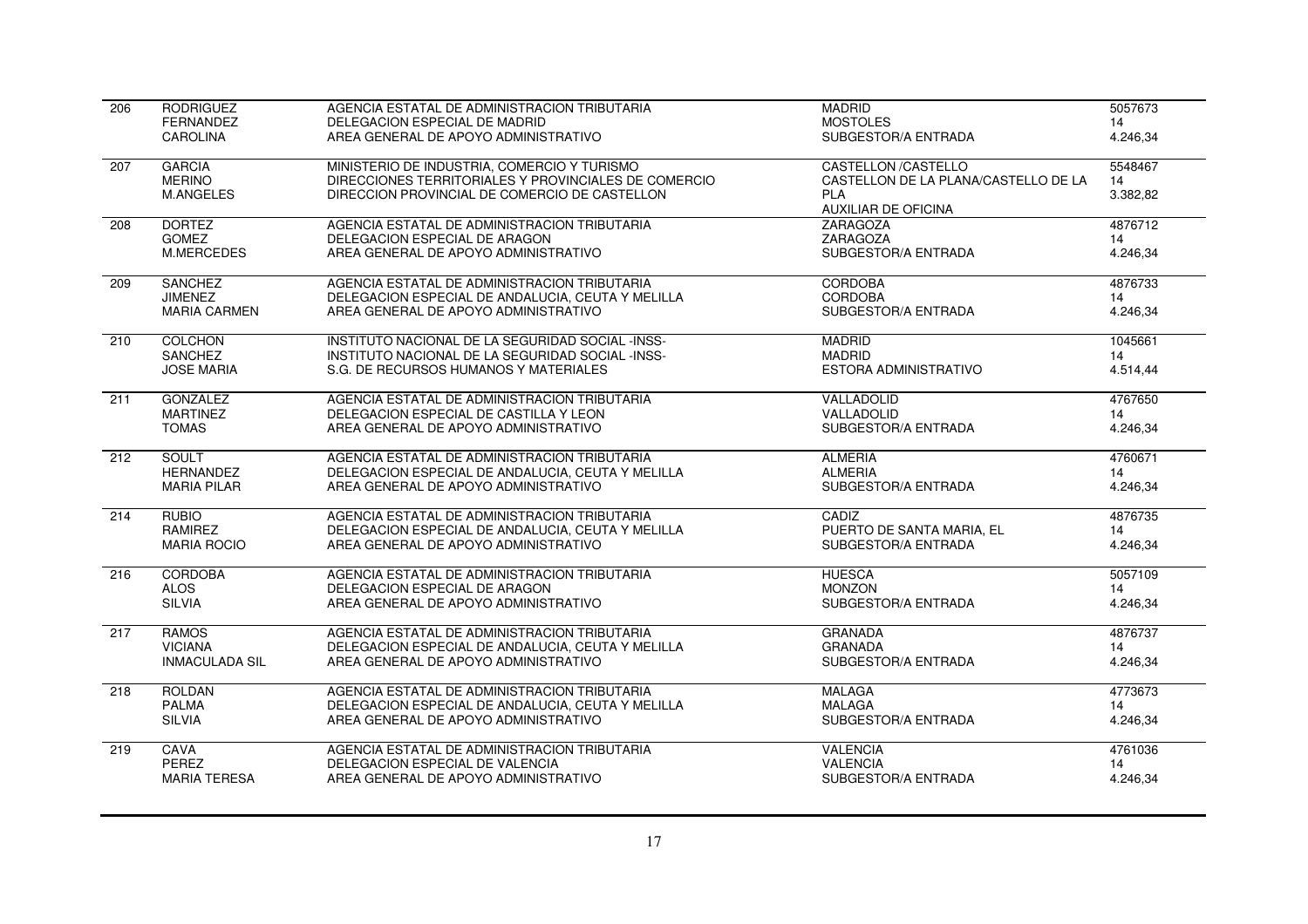| 220              | <b>GONZALEZ</b>       | AGENCIA ESTATAL DE ADMINISTRACION TRIBUTARIA                                                                  | <b>ASTURIAS</b>                      | 4750936  |
|------------------|-----------------------|---------------------------------------------------------------------------------------------------------------|--------------------------------------|----------|
|                  | <b>FERNANDEZ</b>      | DELEGACION ESPECIAL DE ASTURIAS                                                                               | LANGREO                              | 14       |
|                  | <b>ANA BELEN</b>      | AREA GENERAL DE APOYO ADMINISTRATIVO                                                                          | SUBGESTOR/A ENTRADA                  | 4.246,34 |
| 221              | <b>CHAVEZ</b>         | AGENCIA ESTATAL DE ADMINISTRACION TRIBUTARIA                                                                  | <b>MALAGA</b>                        | 4773669  |
|                  | <b>GARCIA</b>         | DELEGACION ESPECIAL DE ANDALUCIA, CEUTA Y MELILLA                                                             | <b>MALAGA</b>                        | 14       |
|                  | <b>JOSE ANTONIO</b>   | AREA GENERAL DE APOYO ADMINISTRATIVO                                                                          | SUBGESTOR/A ENTRADA                  | 4.246,34 |
| 223              | <b>APARICIO</b>       | MINISTERIO DE PRESIDENCIA, RELACIONES CON LAS CORTES Y MEMORIA                                                | <b>MADRID</b>                        | 5548592  |
|                  | <b>MEDINA</b>         | <b>DEMOCRATICA</b>                                                                                            | <b>MADRID</b>                        | 14       |
|                  | <b>FELIX</b>          | SUBSECRETARIA DE LA PRESIDENCIA, RELACIONES CON LAS CORTES Y<br><b>MEMORIA DEMOCRATICA</b><br>OFICIALIA MAYOR | <b>AUXILIAR DE OFICINA</b>           | 3.382,82 |
| 224              | <b>RUIZ</b>           | AGENCIA ESTATAL DE ADMINISTRACION TRIBUTARIA                                                                  | <b>VALENCIA</b>                      | 4762299  |
|                  | <b>HIDALGO</b>        | DELEGACION ESPECIAL DE VALENCIA                                                                               | <b>ALZIRA</b>                        | 14       |
|                  | <b>MARIA ANGELES</b>  | AREA GENERAL DE APOYO ADMINISTRATIVO                                                                          | SUBGESTOR/A ENTRADA                  | 4.246.34 |
| 225              | <b>MOYA</b>           | AGENCIA ESTATAL DE ADMINISTRACION TRIBUTARIA                                                                  | <b>CEUTA</b>                         | 4774992  |
|                  | PEREZ                 | DELEGACION ESPECIAL DE ANDALUCIA, CEUTA Y MELILLA                                                             | <b>CEUTA</b>                         | 14       |
|                  | <b>MARIA CLARA</b>    | AREA GENERAL DE APOYO ADMINISTRATIVO                                                                          | SUBGESTOR/A ENTRADA                  | 4.246,34 |
| 226              | <b>GOMEZ</b>          | MINISTERIO DE POLITICA TERRITORIAL Y FUNCION PUBLICA                                                          | <b>HUELVA</b>                        | 4073574  |
|                  | PEREZ                 | DEL.GOB. EN ANDALUCIA                                                                                         | <b>HUELVA</b>                        | 16       |
|                  | <b>JUAN PABLO</b>     | SUBDEL.GOB. EN HUELVA - S.GRAL.                                                                               | AYUDANTE DE OFICINA                  | 4.246,34 |
| $\overline{227}$ | <b>MORENO</b>         | AGENCIA ESTATAL DE ADMINISTRACION TRIBUTARIA                                                                  | <b>CASTELLON /CASTELLO</b>           | 4756102  |
|                  | <b>JIMENEZ</b>        | DELEGACION ESPECIAL DE VALENCIA                                                                               | CASTELLON DE LA PLANA/CASTELLO DE LA | 14       |
|                  | <b>MARIA SANDRA</b>   | AREA GENERAL DE APOYO ADMINISTRATIVO                                                                          | <b>PLA</b><br>SUBGESTOR/A ENTRADA    | 4.246,34 |
| 228              | <b>FERNANDEZ</b>      | AGENCIA ESTATAL DE ADMINISTRACION TRIBUTARIA                                                                  | <b>LA RIOJA</b>                      | 4752922  |
|                  | <b>BAJON</b>          | DELEGACION ESPECIAL DE LA RIOJA                                                                               | <b>LOGROÑO</b>                       | 14       |
|                  | <b>MARIA ASUNCION</b> | AREA GENERAL DE APOYO ADMINISTRATIVO                                                                          | SUBGESTOR/A ENTRADA                  | 4.246,34 |
| 229              | <b>RUBIO</b>          | AGENCIA ESTATAL DE ADMINISTRACION TRIBUTARIA                                                                  | <b>BARCELONA</b>                     | 5057609  |
|                  | <b>GUILLAMON</b>      | DELEGACION ESPECIAL DE CATALUÑA                                                                               | <b>BARCELONA</b>                     | 14       |
|                  | <b>NURIA</b>          | AREA GENERAL DE APOYO ADMINISTRATIVO                                                                          | SUBGESTOR/A ENTRADA                  | 4.246,34 |
| 230              | <b>FERNANDEZ</b>      | AGENCIA ESTATAL DE ADMINISTRACION TRIBUTARIA                                                                  | <b>MADRID</b>                        | 4760966  |
|                  | <b>FREIRE</b>         | DEPARTAMENTO DE GESTION TRIBUTARIA                                                                            | <b>MADRID</b>                        | 14       |
|                  | <b>RITA MARIA</b>     | OFICINA NACIONAL DE GESTION TRIBUTARIA                                                                        | SUBGESTOR/A ENTRADA                  | 4.246,34 |
| 231              | <b>LOPEZ</b>          | AGENCIA ESTATAL DE ADMINISTRACION TRIBUTARIA                                                                  | <b>BARCELONA</b>                     | 4742318  |
|                  | <b>SANTOS</b>         | DELEGACION ESPECIAL DE CATALUÑA                                                                               | <b>TERRASSA</b>                      | 14       |
|                  | <b>RAQUEL</b>         | AREA GENERAL DE APOYO ADMINISTRATIVO                                                                          | SUBGESTOR/A ENTRADA                  | 4.246,34 |
| 232              | <b>BALLESTEROS</b>    | AGENCIA ESTATAL DE ADMINISTRACION TRIBUTARIA                                                                  | <b>MADRID</b>                        | 4743173  |
|                  | <b>ALAMEDA</b>        | DELEGACION ESPECIAL DE MADRID                                                                                 | <b>ALCORCON</b>                      | 14       |
|                  | <b>ROSA MARIA</b>     | AREA GENERAL DE APOYO ADMINISTRATIVO                                                                          | SUBGESTOR/A ENTRADA                  | 4.246,34 |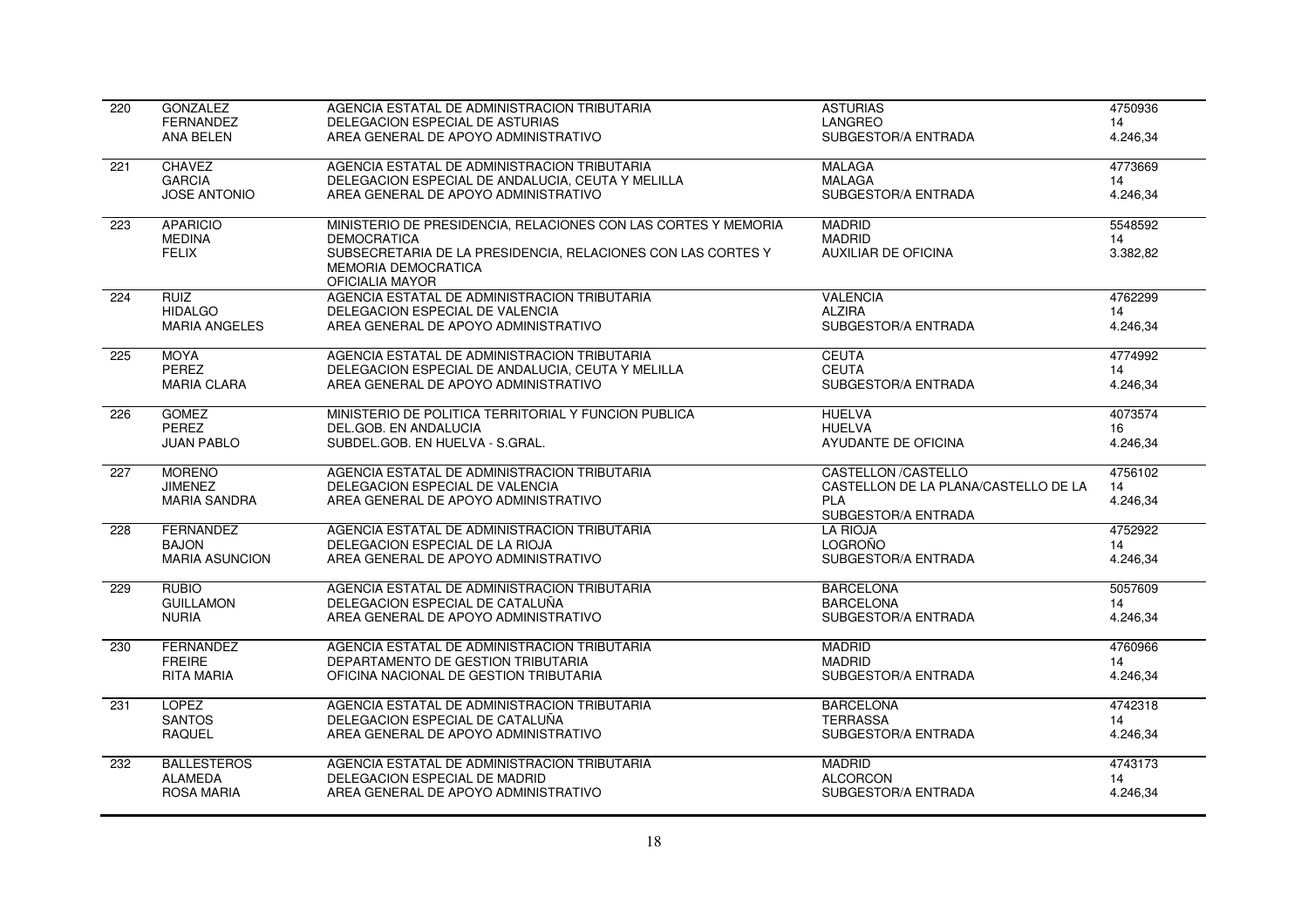| 233 | <b>LAJAS</b>          | AGENCIA ESTATAL DE ADMINISTRACION TRIBUTARIA                   | <b>MADRID</b>                      | 4876269  |
|-----|-----------------------|----------------------------------------------------------------|------------------------------------|----------|
|     | <b>BORRELLA</b>       | DELEGACION ESPECIAL DE MADRID                                  | <b>MADRID</b>                      | 14       |
|     | <b>SILVIA MARIA</b>   | AREA GENERAL DE APOYO ADMINISTRATIVO                           | SUBGESTOR/A ENTRADA                | 4.246,34 |
| 234 | FERNANDEZ             | AGENCIA ESTATAL DE ADMINISTRACION TRIBUTARIA                   | A CORUÑA                           | 4773677  |
|     | <b>ESCUREDO</b>       | DELEGACION ESPECIAL DE GALICIA                                 | CORUÑA, A                          | 14       |
|     | ANGEL                 | AREA GENERAL DE APOYO ADMINISTRATIVO                           | SUBGESTOR/A ENTRADA P.I.           | 4.246.34 |
| 235 | <b>SOBELLA</b>        | AGENCIA ESTATAL DE ADMINISTRACION TRIBUTARIA                   | <b>TERUEL</b>                      | 4760493  |
|     | <b>MAGALLON</b>       | DELEGACION ESPECIAL DE ARAGON                                  | <b>TERUEL</b>                      | 14       |
|     | <b>SARA BEATRIZ</b>   | AREA GENERAL DE APOYO ADMINISTRATIVO                           | SUBGESTOR/A ENTRADA                | 4.246,34 |
| 236 | <b>CENTENO</b>        | MINISTERIO DE DERECHOS SOCIALES Y AGENDA 2030                  | <b>MADRID</b>                      | 5548458  |
|     | <b>FERNANDEZ</b>      | SUBSECRETARIA DE DERECHOS SOCIALES Y AGENDA 2030               | <b>MADRID</b>                      | 14       |
|     | <b>CAROLINA</b>       | S.G. DE OFICIALIA MAYOR                                        | <b>AUXILIAR DE OFICINA</b>         | 3.382.82 |
| 238 | CAMACHO               | AGENCIA ESTATAL DE ADMINISTRACION TRIBUTARIA                   | <b>LAS PALMAS</b>                  | 4759400  |
|     | <b>RODRIGUEZ</b>      | DELEGACION ESPECIAL DE CANARIAS                                | <b>ARRECIFE</b>                    | 14       |
|     | M ESTEFANIA           | AREA GENERAL DE APOYO ADMINISTRATIVO                           | SUBGESTOR/A ENTRADA                | 4.516,26 |
| 240 | ORTUÑO                | TESORERIA GENERAL DE LA SEGURIDAD SOCIAL                       | <b>BARCELONA</b>                   | 2506234  |
|     | CARMENA               | TESORERIA GENERAL DE LA SEGURIDAD SOCIAL                       | <b>BARCELONA</b>                   | 15       |
|     | M.ROCIO               | ADMINISTRACION DE LA S.S. NO.2 DE BARCELONA (MONTJUIC-ZONA F.) | <b>GESTOR / GESTORA INFORMADOR</b> | 4.732,28 |
| 241 | <b>ESCOBAR</b>        | AGENCIA ESTATAL DE ADMINISTRACION TRIBUTARIA                   | <b>MADRID</b>                      | 4755528  |
|     | <b>MARTIN</b>         | DELEGACION ESPECIAL DE MADRID                                  | <b>MADRID</b>                      | 14       |
|     | <b>MARIA PILAR</b>    | AREA GENERAL DE APOYO ADMINISTRATIVO                           | SUBGESTOR/A ENTRADA                | 4.246,34 |
| 242 | <b>JUAN</b>           | AGENCIA ESTATAL DE ADMINISTRACION TRIBUTARIA                   | <b>VALENCIA</b>                    | 4761557  |
|     | <b>RUIZ DEL VALLE</b> | DELEGACION ESPECIAL DE VALENCIA                                | <b>CATARROJA</b>                   | 14       |
|     | <b>MARIA NIEVES</b>   | AREA GENERAL DE APOYO ADMINISTRATIVO                           | SUBGESTOR/A ENTRADA                | 4.246,34 |
| 243 | <b>POZO</b>           | AGENCIA ESTATAL DE ADMINISTRACION TRIBUTARIA                   | <b>MADRID</b>                      | 4753413  |
|     | <b>ASENSIO</b>        | DELEGACION ESPECIAL DE MADRID                                  | <b>MADRID</b>                      | 14       |
|     | <b>BELEN DEL</b>      | AREA GENERAL DE APOYO ADMINISTRATIVO                           | SUBGESTOR/A ENTRADA                | 4.246,34 |
| 244 | <b>BASALLOTE</b>      | AGENCIA ESTATAL DE ADMINISTRACION TRIBUTARIA                   | CADIZ                              | 4774138  |
|     | <b>LOPEZ</b>          | DELEGACION ESPECIAL DE ANDALUCIA, CEUTA Y MELILLA              | JEREZ DE LA FRONTERA               | 14       |
|     | <b>CARMEN MARIA</b>   | AREA GENERAL DE APOYO ADMINISTRATIVO                           | SUBGESTOR/A ENTRADA                | 4.246,34 |
| 245 | <b>MORILLO</b>        | AGENCIA ESTATAL DE ADMINISTRACION TRIBUTARIA                   | <b>MADRID</b>                      | 4876257  |
|     | NUÑEZ                 | DELEGACION ESPECIAL DE MADRID                                  | ARGANDA DEL REY                    | 14       |
|     | ANA ISABEL            | AREA GENERAL DE APOYO ADMINISTRATIVO                           | SUBGESTOR/A ENTRADA                | 4.246,34 |
| 246 | <b>GONZALEZ</b>       | INSTITUTO NACIONAL DE LA SEGURIDAD SOCIAL -INSS-               | A CORUÑA                           | 863432   |
|     | <b>DOMINGUEZ</b>      | INSTITUTO NACIONAL DE LA SEGURIDAD SOCIAL -INSS-               | CORUÑA, A                          | 14       |
|     | DANIEL OSCAR          | DIRECCION PROVINCIAL DE A CORUÑA                               | PUESTO DE TRABAJO                  | 3.926,16 |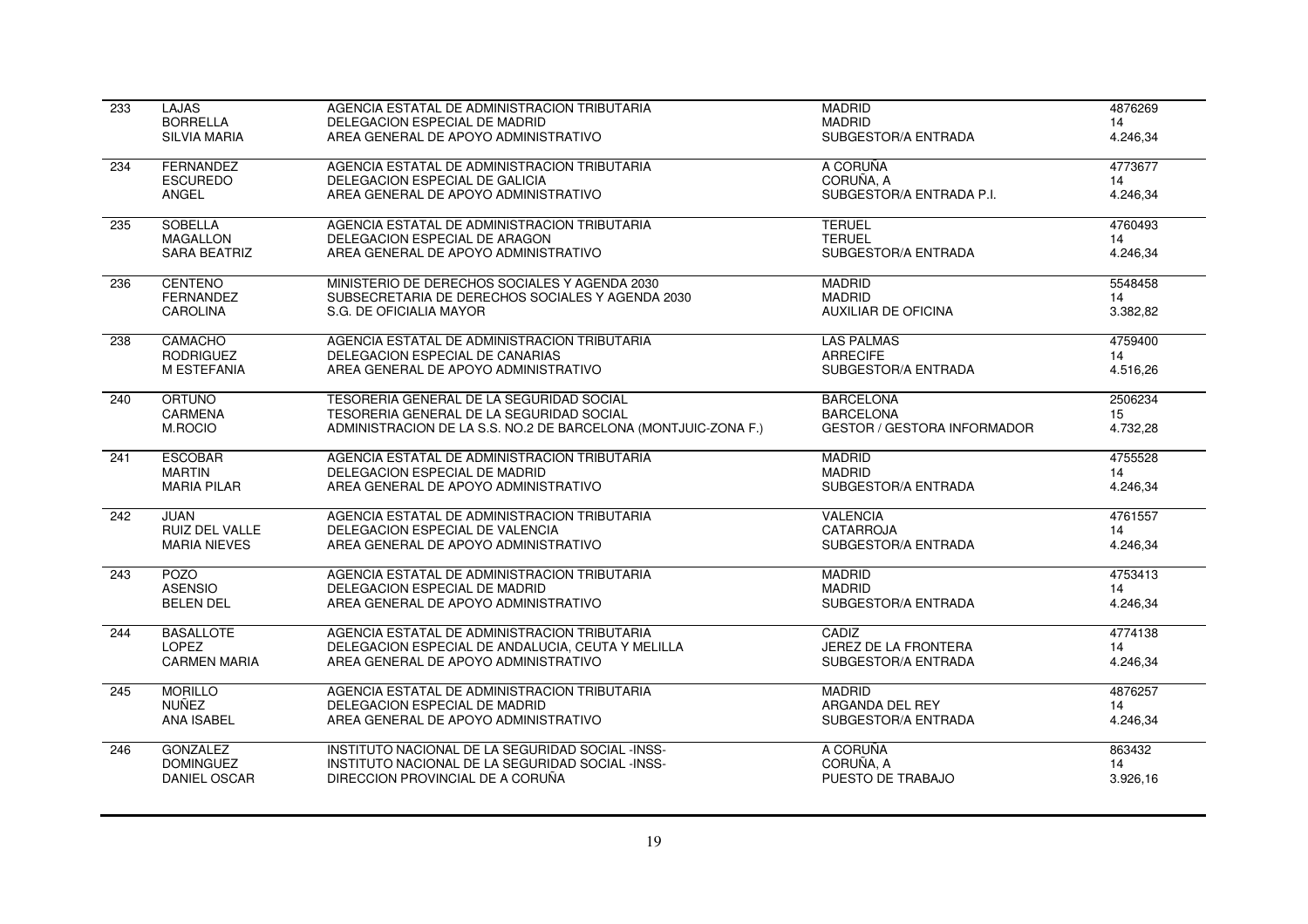| $\overline{247}$ | <b>ACITORES</b>           | AGENCIA ESTATAL DE ADMINISTRACION TRIBUTARIA      | <b>BURGOS</b>                   | 5057408  |
|------------------|---------------------------|---------------------------------------------------|---------------------------------|----------|
|                  | <b>MIGUEL</b>             | DELEGACION ESPECIAL DE CASTILLA Y LEON            | <b>BURGOS</b>                   | 14       |
|                  | <b>BEATRIZ</b>            | AREA GENERAL DE APOYO ADMINISTRATIVO              | SUBGESTOR/A ENTRADA             | 4.246,34 |
| 248              | <b>PEREZ</b>              | PARQUE MOVIL DEL ESTADO                           | <b>MADRID</b>                   | 3967773  |
|                  | <b>LUCAS</b>              | PARQUE MOVIL DEL ESTADO                           | <b>MADRID</b>                   | 16       |
|                  | <b>JOSE</b>               | S.G. DE GESTION                                   | JEFE / JEFA DE NEGOCIADO        | 3.894,66 |
| 249              | <b>SOTO</b>               | AGENCIA ESTATAL DE ADMINISTRACION TRIBUTARIA      | <b>ASTURIAS</b>                 | 4751379  |
|                  | VARELA                    | DELEGACION ESPECIAL DE ASTURIAS                   | <b>OVIEDO</b>                   | 14       |
|                  | <b>NOEL</b>               | AREA GENERAL DE APOYO ADMINISTRATIVO              | SUBGESTOR/A ENTRADA             | 4.246,34 |
| 250              | <b>BUSTAMANTE</b>         | AGENCIA ESTATAL DE ADMINISTRACION TRIBUTARIA      | <b>HUELVA</b>                   | 5057100  |
|                  | <b>FEO</b>                | DELEGACION ESPECIAL DE ANDALUCIA, CEUTA Y MELILLA | <b>HUELVA</b>                   | 14       |
|                  | <b>JUAN ANTONIO</b>       | AREA GENERAL DE APOYO ADMINISTRATIVO              | SUBGESTOR/A ENTRADA             | 4.246,34 |
| 251              | <b>DIEGO</b>              | AGENCIA ESTATAL DE ADMINISTRACION TRIBUTARIA      | <b>TARRAGONA</b>                | 4742060  |
|                  | <b>ROLDAN</b>             | DELEGACION ESPECIAL DE CATALUÑA                   | <b>TARRAGONA</b>                | 14       |
|                  | <b>BEATRIZ DE</b>         | AREA GENERAL DE APOYO ADMINISTRATIVO              | SUBGESTOR/A ENTRADA             | 4.246,34 |
| 252              | <b>CRESPO</b>             | CONFEDERACION HIDROGRAFICA DEL GUADIANA, O.A.     | <b>BADAJOZ</b>                  | 5548469  |
|                  | <b>VILLARROYA</b>         | CONFEDERACION HIDROGRAFICA DEL GUADIANA, O.A.     | <b>BADAJOZ</b>                  | 14       |
|                  | <b>VERONICA DEL ROCIO</b> | <b>COMISARIA DE AGUAS</b>                         | <b>AUXILIAR DE OFICINA</b>      | 3.382,82 |
| 253              | <b>ZOMEÑO</b>             | AGENCIA ESTATAL DE ADMINISTRACION TRIBUTARIA      | <b>MADRID</b>                   | 4743373  |
|                  | <b>RODRIGUEZ</b>          | DELEGACION ESPECIAL DE MADRID                     | <b>COLMENAR VIEJO</b>           | 14       |
|                  | CARLOS                    | AREA GENERAL DE APOYO ADMINISTRATIVO              | SUBGESTOR/A ENTRADA             | 4.246,34 |
| 254              | <b>CANAL DEL</b>          | INSTITUTO NACIONAL DE LA SEGURIDAD SOCIAL -INSS-  | <b>MADRID</b>                   | 1108077  |
|                  | <b>BLANCO</b>             | INSTITUTO NACIONAL DE LA SEGURIDAD SOCIAL -INSS-  | <b>MADRID</b>                   | 14       |
|                  | <b>FAUSTINO</b>           | SECRETARIA GENERAL                                | GESTOR / GESTORA ADMINISTRATIVO | 4.514,44 |
| 255              | <b>MARTIN</b>             | AGENCIA ESTATAL DE ADMINISTRACION TRIBUTARIA      | <b>MADRID</b>                   | 4743218  |
|                  | <b>DELGADO</b>            | DELEGACION ESPECIAL DE MADRID                     | <b>ALCOBENDAS</b>               | 14       |
|                  | <b>M CARMEN</b>           | AREA GENERAL DE APOYO ADMINISTRATIVO              | SUBGESTOR/A ENTRADA             | 4.246,34 |
| 256              | <b>MARTINEZ</b>           | AGENCIA ESTATAL DE ADMINISTRACION TRIBUTARIA      | <b>CANTABRIA</b>                | 4740577  |
|                  | <b>MALDONADO</b>          | DELEGACION ESPECIAL DE CANTABRIA                  | <b>SANTANDER</b>                | 14       |
|                  | <b>M DEL MAR</b>          | AREA GENERAL DE APOYO ADMINISTRATIVO              | SUBGESTOR/A ENTRADA             | 4.246,34 |
| 257              | <b>OSTIOS</b>             | AGENCIA ESTATAL DE ADMINISTRACION TRIBUTARIA      | <b>MALAGA</b>                   | 4876904  |
|                  | <b>FONTALVA</b>           | DELEGACION ESPECIAL DE ANDALUCIA, CEUTA Y MELILLA | <b>MALAGA</b>                   | 14       |
|                  | <b>INMACULADA C</b>       | AREA GENERAL DE APOYO ADMINISTRATIVO              | SUBGESTOR/A ENTRADA             | 4.246,34 |
| 259              | <b>EXPOSITO</b>           | AGENCIA ESTATAL DE ADMINISTRACION TRIBUTARIA      | <b>TOLEDO</b>                   | 5057511  |
|                  | <b>LOPEZ</b>              | DELEGACION ESPECIAL DE CASTILLA LA MANCHA         | <b>TOLEDO</b>                   | 14       |
|                  | <b>JOSE LUIS</b>          | AREA GENERAL DE APOYO ADMINISTRATIVO              | SUBGESTOR/A ENTRADA             | 4.246,34 |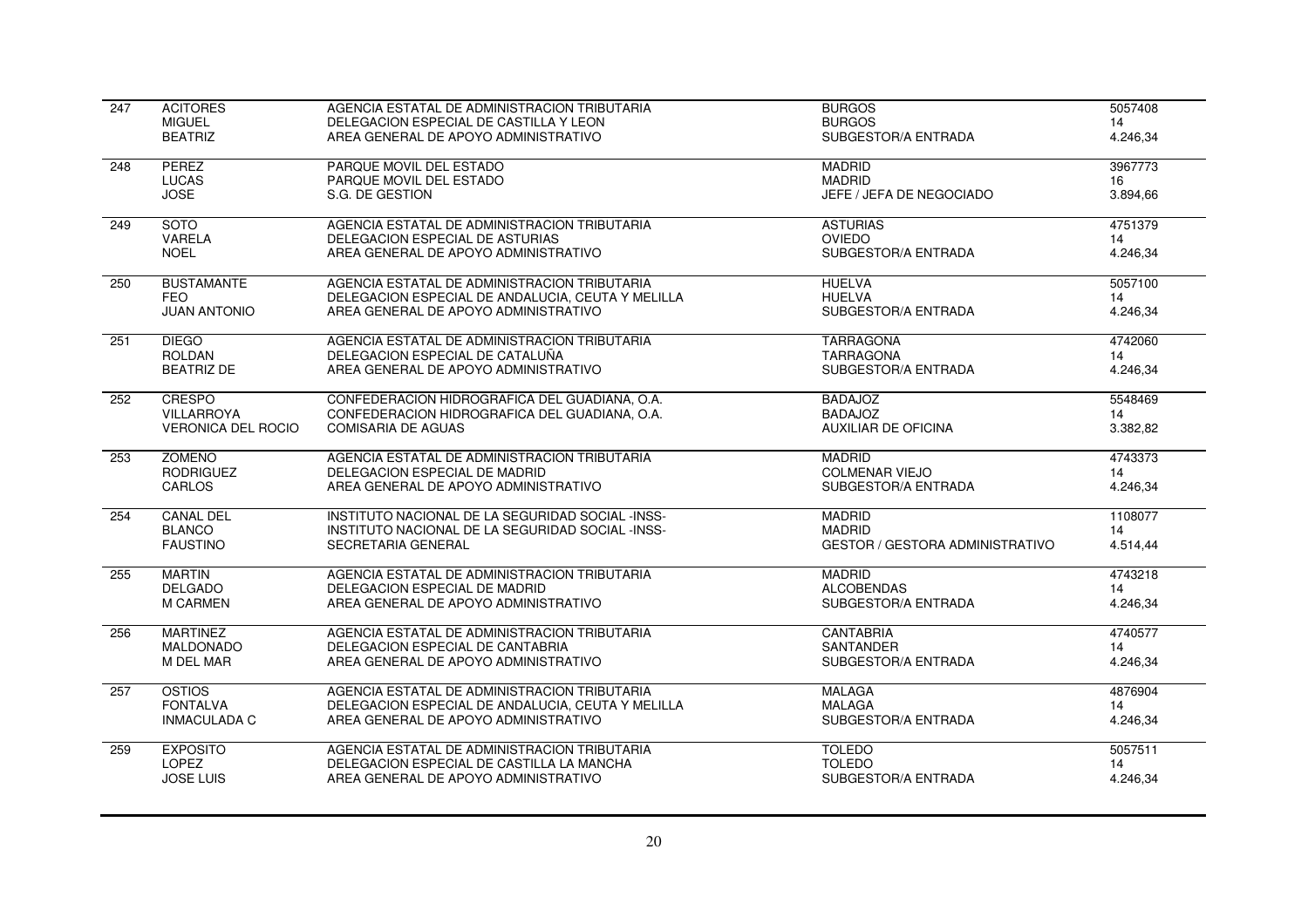| 260 | <b>PENAS</b>                  | AGENCIA ESTATAL DE ADMINISTRACION TRIBUTARIA      | VALLADOLID                             | 4876250  |
|-----|-------------------------------|---------------------------------------------------|----------------------------------------|----------|
|     | <b>FENTE</b>                  | DELEGACION ESPECIAL DE CASTILLA Y LEON            | VALLADOLID                             | 14       |
|     | <b>MARIA JOSE</b>             | AREA GENERAL DE APOYO ADMINISTRATIVO              | SUBGESTOR/A ENTRADA                    | 4.246,34 |
| 261 | <b>GARCIA</b>                 | AGENCIA ESTATAL DE ADMINISTRACION TRIBUTARIA      | VALLADOLID                             | 4876798  |
|     | <b>GARCIA</b>                 | DELEGACION ESPECIAL DE CASTILLA Y LEON            | VALLADOLID                             | 14       |
|     | <b>MARTA</b>                  | AREA GENERAL DE APOYO ADMINISTRATIVO              | SUBGESTOR/A ENTRADA                    | 4.246,34 |
| 262 | <b>LORA</b>                   | AGENCIA ESTATAL DE ADMINISTRACION TRIBUTARIA      | <b>SEVILLA</b>                         | 4749549  |
|     | <b>MELERO</b>                 | DELEGACION ESPECIAL DE ANDALUCIA, CEUTA Y MELILLA | <b>SEVILLA</b>                         | 14       |
|     | <b>MARIA DOLORES</b>          | AREA GENERAL DE APOYO ADMINISTRATIVO              | SUBGESTOR/A ENTRADA                    | 4.246,34 |
| 263 | <b>PIORNO</b>                 | AGENCIA ESTATAL DE ADMINISTRACION TRIBUTARIA      | <b>VALENCIA</b>                        | 4876681  |
|     | <b>MARTINEZ</b>               | DELEGACION ESPECIAL DE VALENCIA                   | <b>VALENCIA</b>                        | 14       |
|     | <b>MARIA LUISA</b>            | AREA GENERAL DE APOYO ADMINISTRATIVO              | SUBGESTOR/A ENTRADA                    | 4.246,34 |
| 266 | <b>PELLICER</b>               | AGENCIA ESTATAL DE ADMINISTRACION TRIBUTARIA      | <b>VALENCIA</b>                        | 5057238  |
|     | PEREZ                         | DELEGACION ESPECIAL DE VALENCIA                   | <b>ALZIRA</b>                          | 14       |
|     | <b>MARIA GRACIA</b>           | AREA GENERAL DE APOYO ADMINISTRATIVO              | SUBGESTOR/A ENTRADA                    | 4.246,34 |
| 267 | <b>SLIMAN</b>                 | AGENCIA ESTATAL DE ADMINISTRACION TRIBUTARIA      | <b>MELILLA</b>                         | 5057484  |
|     | <b>MOHAMED</b>                | DELEGACION ESPECIAL DE ANDALUCIA, CEUTA Y MELILLA | <b>MELILLA</b>                         | 14       |
|     | <b>AFAL</b>                   | AREA GENERAL DE APOYO ADMINISTRATIVO              | SUBGESTOR/A ENTRADA                    | 4.246,34 |
| 268 | <b>MONTES</b>                 | AGENCIA ESTATAL DE ADMINISTRACION TRIBUTARIA      | <b>MADRID</b>                          | 4766641  |
|     | <b>MONTERO</b>                | DELEGACION ESPECIAL DE MADRID                     | <b>MADRID</b>                          | 14       |
|     | <b>LOURDES</b>                | AREA GENERAL DE APOYO ADMINISTRATIVO              | SUBGESTOR/A ENTRADA                    | 4.246,34 |
| 269 | <b>IGLESIAS</b>               | AGENCIA ESTATAL DE ADMINISTRACION TRIBUTARIA      | <b>MADRID</b>                          | 4754214  |
|     | <b>GUERRERO</b>               | DELEGACION ESPECIAL DE MADRID                     | <b>MADRID</b>                          | 14       |
|     | SONIA                         | AREA GENERAL DE APOYO ADMINISTRATIVO              | SUBGESTOR/A ENTRADA                    | 4.246,34 |
| 270 | LAMATA DE LA                  | INSTITUTO NACIONAL DE LA SEGURIDAD SOCIAL -INSS-  | <b>SORIA</b>                           | 1413372  |
|     | <b>VILLA</b>                  | INSTITUTO NACIONAL DE LA SEGURIDAD SOCIAL -INSS-  | <b>SORIA</b>                           | 14       |
|     | <b>JOSE ANTONIO</b>           | DIRECCION PROVINCIAL DE SORIA                     | <b>GESTOR / GESTORA ADMINISTRATIVO</b> | 4.524,80 |
| 271 | <b>RIBEIRO</b>                | AGENCIA ESTATAL DE ADMINISTRACION TRIBUTARIA      | VALLADOLID                             | 4743677  |
|     | <b>ALVAREZ</b>                | DELEGACION ESPECIAL DE CASTILLA Y LEON            | VALLADOLID                             | 14       |
|     | <b>RAYMAR YASKEL</b>          | AREA GENERAL DE APOYO ADMINISTRATIVO              | SUBGESTOR/A ENTRADA                    | 4.246,34 |
| 272 | <b>POZA</b>                   | AGENCIA ESTATAL DE ADMINISTRACION TRIBUTARIA      | <b>ZAMORA</b>                          | 4767653  |
|     | COCO                          | DELEGACION ESPECIAL DE CASTILLA Y LEON            | <b>ZAMORA</b>                          | 14       |
|     | <b>MARIA PILAR</b>            | AREA GENERAL DE APOYO ADMINISTRATIVO              | SUBGESTOR/A ENTRADA                    | 4.246.34 |
| 273 | <b>REY</b>                    | AGENCIA ESTATAL DE ADMINISTRACION TRIBUTARIA      | <b>MALAGA</b>                          | 4876903  |
|     | <b>FERNANDEZ DE</b>           | DELEGACION ESPECIAL DE ANDALUCIA, CEUTA Y MELILLA | <b>MALAGA</b>                          | 14       |
|     | <b>HENESTROS</b><br>M DEL SOL | AREA GENERAL DE APOYO ADMINISTRATIVO              | SUBGESTOR/A ENTRADA                    | 4.246,34 |
|     |                               |                                                   |                                        |          |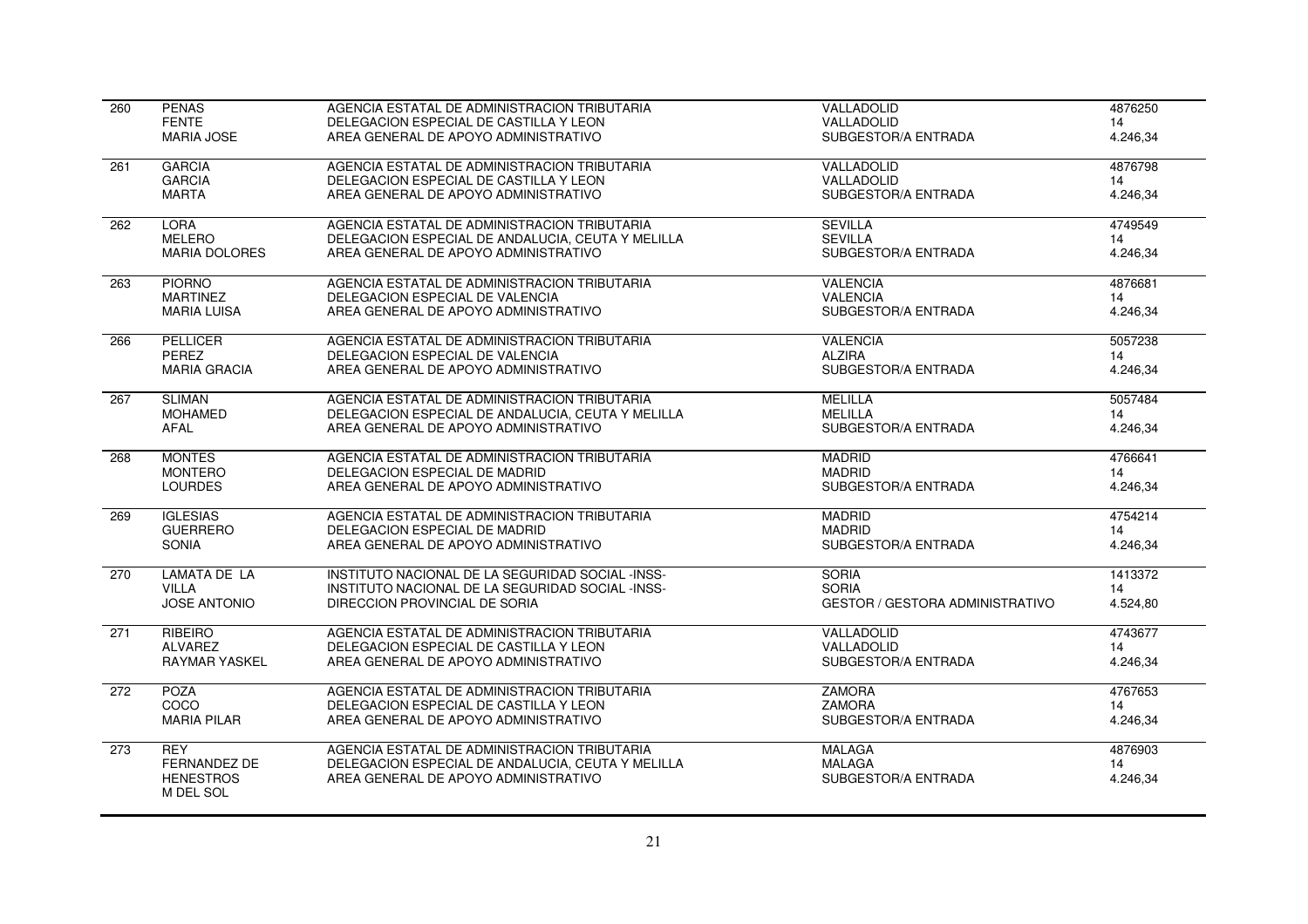| <b>BOTIAS</b><br>DELEGACION ESPECIAL DE VALENCIA<br><b>VALENCIA</b><br>14<br>AREA GENERAL DE APOYO ADMINISTRATIVO<br>SUBGESTOR/A ENTRADA<br>CONCEPCION<br>4.246,34<br><b>HUELVA</b><br><b>GEBELLIN</b><br>AGENCIA ESTATAL DE ADMINISTRACION TRIBUTARIA<br>4769934<br>275<br><b>HUELVA</b><br><b>SALAS</b><br>DELEGACION ESPECIAL DE ANDALUCIA, CEUTA Y MELILLA<br>14<br><b>LORENA ROCIO</b><br>AREA GENERAL DE APOYO ADMINISTRATIVO<br>SUBGESTOR/A ENTRADA<br>4.246,34<br><b>SANCHEZ</b><br><b>MADRID</b><br>4226384<br>276<br>MINISTERIO DEL INTERIOR<br><b>FERNANDEZ</b><br><b>MADRID</b><br>D.G. DE LA POLICIA<br>16<br>DIVISION ECONOMICA Y TECNICA<br>3.664,78<br><b>ANA MARIA</b><br>JEFE / JEFA DE NEGOCIADO DE |
|------------------------------------------------------------------------------------------------------------------------------------------------------------------------------------------------------------------------------------------------------------------------------------------------------------------------------------------------------------------------------------------------------------------------------------------------------------------------------------------------------------------------------------------------------------------------------------------------------------------------------------------------------------------------------------------------------------------------|
|                                                                                                                                                                                                                                                                                                                                                                                                                                                                                                                                                                                                                                                                                                                        |
|                                                                                                                                                                                                                                                                                                                                                                                                                                                                                                                                                                                                                                                                                                                        |
|                                                                                                                                                                                                                                                                                                                                                                                                                                                                                                                                                                                                                                                                                                                        |
|                                                                                                                                                                                                                                                                                                                                                                                                                                                                                                                                                                                                                                                                                                                        |
|                                                                                                                                                                                                                                                                                                                                                                                                                                                                                                                                                                                                                                                                                                                        |
|                                                                                                                                                                                                                                                                                                                                                                                                                                                                                                                                                                                                                                                                                                                        |
|                                                                                                                                                                                                                                                                                                                                                                                                                                                                                                                                                                                                                                                                                                                        |
| COORDINACION N16                                                                                                                                                                                                                                                                                                                                                                                                                                                                                                                                                                                                                                                                                                       |
| 4745358<br><b>BRAVO</b><br>AGENCIA ESTATAL DE ADMINISTRACION TRIBUTARIA<br><b>MADRID</b><br>277                                                                                                                                                                                                                                                                                                                                                                                                                                                                                                                                                                                                                        |
| <b>JIMENEZ</b><br>DELEGACION ESPECIAL DE MADRID<br><b>MOSTOLES</b><br>14                                                                                                                                                                                                                                                                                                                                                                                                                                                                                                                                                                                                                                               |
| <b>JOSE LUIS</b><br>AREA GENERAL DE APOYO ADMINISTRATIVO<br>SUBGESTOR/A ENTRADA<br>4.246,34                                                                                                                                                                                                                                                                                                                                                                                                                                                                                                                                                                                                                            |
| <b>AGUILERA</b><br>5057466<br>278<br>AGENCIA ESTATAL DE ADMINISTRACION TRIBUTARIA<br><b>JAEN</b>                                                                                                                                                                                                                                                                                                                                                                                                                                                                                                                                                                                                                       |
| <b>SANCHEZ</b><br>DELEGACION ESPECIAL DE ANDALUCIA, CEUTA Y MELILLA<br><b>JAEN</b><br>14                                                                                                                                                                                                                                                                                                                                                                                                                                                                                                                                                                                                                               |
| SUBGESTOR/A ENTRADA<br>4.246,34<br><b>ISABEL</b><br>AREA GENERAL DE APOYO ADMINISTRATIVO                                                                                                                                                                                                                                                                                                                                                                                                                                                                                                                                                                                                                               |
| <b>GONZALEZ</b><br>MINISTERIO DE PRESIDENCIA, RELACIONES CON LAS CORTES Y MEMORIA<br><b>MADRID</b><br>4879145<br>279                                                                                                                                                                                                                                                                                                                                                                                                                                                                                                                                                                                                   |
| <b>MARTIN</b><br><b>MADRID</b><br><b>DEMOCRATICA</b><br>16                                                                                                                                                                                                                                                                                                                                                                                                                                                                                                                                                                                                                                                             |
| SUBSECRETARIA DE LA PRESIDENCIA, RELACIONES CON LAS CORTES Y<br>JAIME<br>JEFE / JEFA DE NEGOCIADO<br>3.664,78<br><b>MEMORIA DEMOCRATICA</b>                                                                                                                                                                                                                                                                                                                                                                                                                                                                                                                                                                            |
| OFICIALIA MAYOR                                                                                                                                                                                                                                                                                                                                                                                                                                                                                                                                                                                                                                                                                                        |
| 4767894<br>AGENCIA ESTATAL DE ADMINISTRACION TRIBUTARIA<br><b>LEON</b><br>280<br><b>JOSA</b>                                                                                                                                                                                                                                                                                                                                                                                                                                                                                                                                                                                                                           |
| DE LA FUENTE<br>DELEGACION ESPECIAL DE CASTILLA Y LEON<br><b>LEON</b><br>14                                                                                                                                                                                                                                                                                                                                                                                                                                                                                                                                                                                                                                            |
| <b>MARIA TERESA</b><br>AREA GENERAL DE APOYO ADMINISTRATIVO<br>SUBGESTOR/A ENTRADA<br>4.246,34                                                                                                                                                                                                                                                                                                                                                                                                                                                                                                                                                                                                                         |
| <b>GARCIA</b><br>INSTITUTO NACIONAL DE LA SEGURIDAD SOCIAL -INSS-<br><b>MADRID</b><br>1264737<br>281                                                                                                                                                                                                                                                                                                                                                                                                                                                                                                                                                                                                                   |
| <b>MADRID</b><br><b>FERNANDEZ</b><br>INSTITUTO NACIONAL DE LA SEGURIDAD SOCIAL -INSS-<br>14                                                                                                                                                                                                                                                                                                                                                                                                                                                                                                                                                                                                                            |
| <b>LUIS MIGUEL</b><br>S.G. DE GESTION DE INCAPAC. TEMP., PREST. EC. DEL SIS. DE LA SEG.<br>4.524,80<br><b>TRABAJO</b><br>SOCIAL Y OTRAS PREST.A CORTO PLAZO                                                                                                                                                                                                                                                                                                                                                                                                                                                                                                                                                            |
| 4767470<br><b>VEGA</b><br>AGENCIA ESTATAL DE ADMINISTRACION TRIBUTARIA<br>VALLADOLID<br>282                                                                                                                                                                                                                                                                                                                                                                                                                                                                                                                                                                                                                            |
| <b>ENCINAS</b><br>DELEGACION ESPECIAL DE CASTILLA Y LEON<br>VALLADOLID<br>14                                                                                                                                                                                                                                                                                                                                                                                                                                                                                                                                                                                                                                           |
| OSCAR DE LA<br>AREA GENERAL DE APOYO ADMINISTRATIVO<br>SUBGESTOR/A ENTRADA<br>4.246,34                                                                                                                                                                                                                                                                                                                                                                                                                                                                                                                                                                                                                                 |
| PEREZ<br>AGENCIA ESTATAL DE ADMINISTRACION TRIBUTARIA<br><b>BURGOS</b><br>4768043<br>283                                                                                                                                                                                                                                                                                                                                                                                                                                                                                                                                                                                                                               |
| <b>JABATO</b><br><b>BURGOS</b><br>DELEGACION ESPECIAL DE CASTILLA Y LEON<br>14                                                                                                                                                                                                                                                                                                                                                                                                                                                                                                                                                                                                                                         |
| <b>EVA LUISA</b><br>AREA GENERAL DE APOYO ADMINISTRATIVO<br>SUBGESTOR/A ENTRADA<br>4.246,34                                                                                                                                                                                                                                                                                                                                                                                                                                                                                                                                                                                                                            |
| <b>APARISI</b><br>AGENCIA ESTATAL DE ADMINISTRACION TRIBUTARIA<br>CASTELLON /CASTELLO<br>4876629<br>284                                                                                                                                                                                                                                                                                                                                                                                                                                                                                                                                                                                                                |
| <b>BREVA</b><br>CASTELLON DE LA PLANA/CASTELLO DE LA<br>DELEGACION ESPECIAL DE VALENCIA<br>14                                                                                                                                                                                                                                                                                                                                                                                                                                                                                                                                                                                                                          |
| AREA GENERAL DE APOYO ADMINISTRATIVO<br><b>PLA</b><br>4.246,34<br><b>INMACULADA</b><br>SUBGESTOR/A ENTRADA                                                                                                                                                                                                                                                                                                                                                                                                                                                                                                                                                                                                             |
| <b>CORREA DE LA</b><br>ORGANISMO ESTATAL INSPECCION DE TRABAJO Y SEGURIDAD SOCIAL O.A.<br>5548576<br>MALAGA<br>285                                                                                                                                                                                                                                                                                                                                                                                                                                                                                                                                                                                                     |
| <b>TORRE</b><br>ORGANISMO ESTATAL INSPECCION DE TRABAJO Y SEGURIDAD SOCIAL O.A.<br><b>MALAGA</b><br>15                                                                                                                                                                                                                                                                                                                                                                                                                                                                                                                                                                                                                 |
| <b>ESPERANZA</b><br>INSPECCION PROVINCIAL DE TRABAJO Y SEGURIDAD SOCIAL DE MALAGA<br>JEFE / JEFA DE NEGOCIADO<br>4.246,34                                                                                                                                                                                                                                                                                                                                                                                                                                                                                                                                                                                              |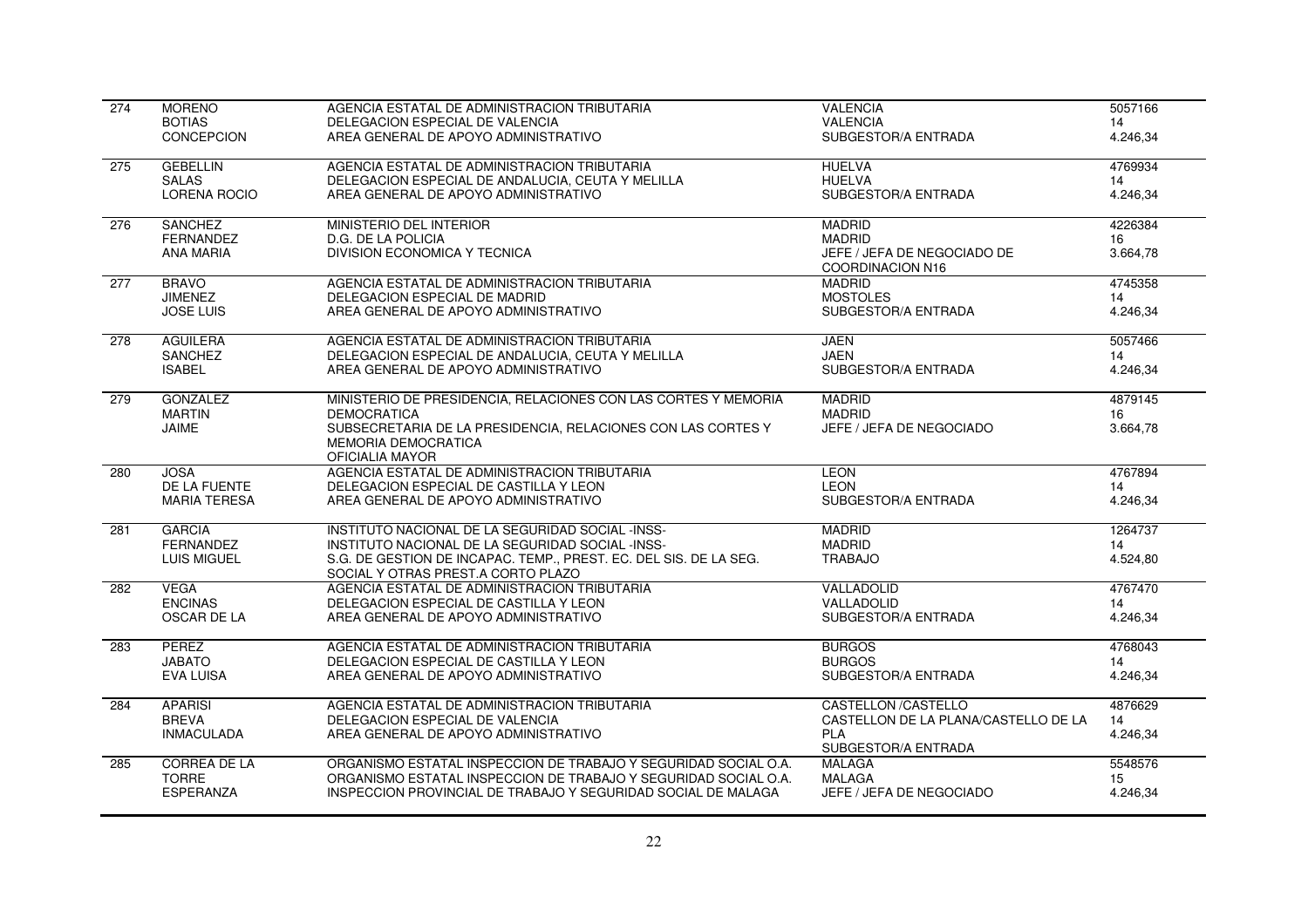| 286 | <b>SECO</b>            | AGENCIA ESTATAL DE ADMINISTRACION TRIBUTARIA        | <b>ZARAGOZA</b>              | 4769639  |
|-----|------------------------|-----------------------------------------------------|------------------------------|----------|
|     | <b>BERNAL</b>          | DELEGACION ESPECIAL DE ARAGON                       | ZARAGOZA                     | 14       |
|     | ANGEL                  | AREA GENERAL DE APOYO ADMINISTRATIVO                | SUBGESTOR/A ENTRADA          | 4.246,34 |
| 287 | <b>IBAÑEZ</b>          | AGENCIA ESTATAL DE ADMINISTRACION TRIBUTARIA        | VALLADOLID                   | 4876770  |
|     | <b>SANTIAGO</b>        | DELEGACION ESPECIAL DE CASTILLA Y LEON              | VALLADOLID                   | 14       |
|     | <b>NOEMI</b>           | AREA GENERAL DE APOYO ADMINISTRATIVO                | SUBGESTOR/A ENTRADA          | 4.246.34 |
| 288 | <b>PEREZ</b>           | AGENCIA ESTATAL DE ADMINISTRACION TRIBUTARIA        | <b>MADRID</b>                | 4760983  |
|     | <b>LOPEZ</b>           | DEPARTAMENTO DE GESTION TRIBUTARIA                  | <b>MADRID</b>                | 14       |
|     | <b>MARIA ROSARIO</b>   | OFICINA NACIONAL DE GESTION TRIBUTARIA              | SUBGESTOR/A ENTRADA          | 4.246,34 |
| 289 | <b>LOPEZ</b>           | MINISTERIO DE INDUSTRIA, COMERCIO Y TURISMO         | <b>MADRID</b>                | 789174   |
|     | <b>LOPEZ</b>           | SUBSECRETARIA DE INDUSTRIA, COMERCIO Y TURISMO      | <b>MADRID</b>                | 14       |
|     | <b>ROCIO ASCENSION</b> | S.G. DE OFICIALIA MAYOR Y ADMINISTRACION FINANCIERA | JEFE / JEFA DE NEGOCIADO     | 7.601,44 |
| 291 | <b>SANCHEZ</b>         | AGENCIA ESTATAL DE ADMINISTRACION TRIBUTARIA        | <b>MURCIA</b>                | 4753035  |
|     | <b>BAILEN</b>          | DELEGACION ESPECIAL DE MURCIA                       | <b>MURCIA</b>                | 14       |
|     | <b>LUIS</b>            | AREA GENERAL DE APOYO ADMINISTRATIVO                | SUBGESTOR/A ENTRADA          | 4.246,34 |
| 292 | <b>BAEZ</b>            | AGENCIA ESTATAL DE ADMINISTRACION TRIBUTARIA        | <b>LAS PALMAS</b>            | 4758452  |
|     | <b>QUINTANA</b>        | DELEGACION ESPECIAL DE CANARIAS                     | SAN BARTOLOME DE TIRAJANA    | 14       |
|     | <b>NOELIA</b>          | AREA GENERAL DE APOYO ADMINISTRATIVO                | SUBGESTOR/A ENTRADA          | 4.516,26 |
| 293 | <b>PASCUAL</b>         | AGENCIA ESTATAL DE ADMINISTRACION TRIBUTARIA        | VALLADOLID                   | 5057342  |
|     | <b>ESPINILLA</b>       | DELEGACION ESPECIAL DE CASTILLA Y LEON              | VALLADOLID                   | 14       |
|     | <b>ALICIA</b>          | AREA GENERAL DE APOYO ADMINISTRATIVO                | SUBGESTOR/A ENTRADA          | 4.246,34 |
| 294 | <b>NEVADO</b>          | INSTITUTO DE SALUD CARLOS III (ISCIII)              | <b>MADRID</b>                | 4671228  |
|     | <b>GOMEZ</b>           | INSTITUTO DE SALUD CARLOS III (ISCIII)              | <b>MADRID</b>                | 16       |
|     | <b>RAFAEL</b>          | S.G. EVALUACION Y FOMENTO DE LA INVESTIGACION       | JEFE / JEFA DE NEGOCIADO N16 | 3.664,78 |
| 295 | <b>VIDARTE</b>         | AGENCIA ESTATAL DE ADMINISTRACION TRIBUTARIA        | <b>VALENCIA</b>              | 4876641  |
|     | <b>FONTANALS</b>       | DELEGACION ESPECIAL DE VALENCIA                     | <b>VALENCIA</b>              | 14       |
|     | <b>MARIA ISABEL</b>    | AREA GENERAL DE APOYO ADMINISTRATIVO                | SUBGESTOR/A ENTRADA          | 4.246,34 |
| 296 | <b>ANDRADES</b>        | AGENCIA ESTATAL DE ADMINISTRACION TRIBUTARIA        | CADIZ                        | 4765373  |
|     | <b>CABAS</b>           | DELEGACION ESPECIAL DE ANDALUCIA, CEUTA Y MELILLA   | <b>ALGECIRAS</b>             | 14       |
|     | CIPRIANO JOSE          | AREA GENERAL DE APOYO ADMINISTRATIVO                | SUBGESTOR/A ENTRADA          | 4.246,34 |
| 297 | <b>VALSERA</b>         | AGENCIA ESTATAL DE ADMINISTRACION TRIBUTARIA        | <b>JAEN</b>                  | 4771798  |
|     | <b>MORALES</b>         | DELEGACION ESPECIAL DE ANDALUCIA, CEUTA Y MELILLA   | <b>JAEN</b>                  | 14       |
|     | ANA BELEN              | AREA GENERAL DE APOYO ADMINISTRATIVO                | SUBGESTOR/A ENTRADA          | 4.246,34 |
| 298 | <b>PEREZ</b>           | AGENCIA ESTATAL DE ADMINISTRACION TRIBUTARIA        | <b>LAS PALMAS</b>            | 4759602  |
|     | <b>GONZALEZ</b>        | DELEGACION ESPECIAL DE CANARIAS                     | PUERTO DEL ROSARIO           | 14       |
|     | <b>BRAULIO</b>         | AREA GENERAL DE APOYO ADMINISTRATIVO                | SUBGESTOR/A ENTRADA          | 4.516,26 |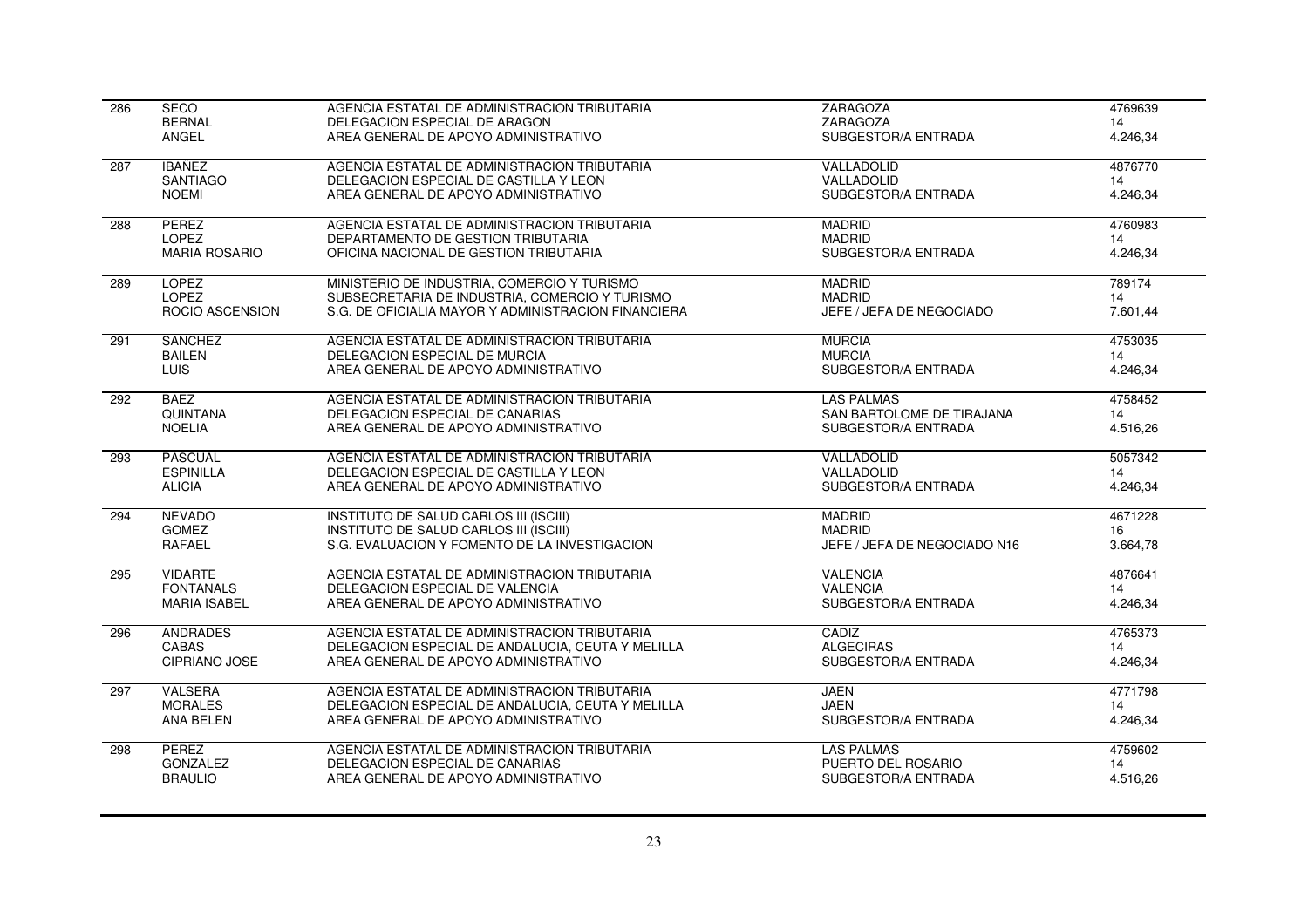| 299 | RODRIGUEZ-ESCALONA     | AGENCIA ESTATAL DE ADMINISTRACION TRIBUTARIA      | <b>MADRID</b>               | 4760974  |
|-----|------------------------|---------------------------------------------------|-----------------------------|----------|
|     | CALVO                  | DEPARTAMENTO DE GESTION TRIBUTARIA                | <b>MADRID</b>               | 14       |
|     | <b>ALVARO</b>          | OFICINA NACIONAL DE GESTION TRIBUTARIA            | SUBGESTOR/A ENTRADA         | 4.246,34 |
| 300 | <b>FRANCO</b>          | AGENCIA ESTATAL DE ADMINISTRACION TRIBUTARIA      | <b>MADRID</b>               | 4755085  |
|     | AIXELA                 | DELEGACION ESPECIAL DE MADRID                     | <b>MADRID</b>               | 14       |
|     | <b>FERNANDO</b>        | AREA GENERAL DE APOYO ADMINISTRATIVO              | SUBGESTOR/A ENTRADA         | 4.246,34 |
| 301 | <b>BRAVO DE LAGUNA</b> | AGENCIA ESTATAL DE ADMINISTRACION TRIBUTARIA      | <b>LAS PALMAS</b>           | 4760032  |
|     | <b>RODRIGUEZ</b>       | DELEGACION ESPECIAL DE CANARIAS                   | SAN BARTOLOME DE TIRAJANA   | 14       |
|     | <b>MARIA LEONOR</b>    | AREA GENERAL DE APOYO ADMINISTRATIVO              | SUBGESTOR/A ENTRADA         | 4.516,26 |
| 302 | <b>NAVARRO</b>         | AGENCIA ESTATAL DE ADMINISTRACION TRIBUTARIA      | <b>MADRID</b>               | 4876513  |
|     | <b>JUARA</b>           | DELEGACION ESPECIAL DE MADRID                     | <b>MADRID</b>               | 14       |
|     | FRANCISCO JOSE         | AREA GENERAL DE APOYO ADMINISTRATIVO              | SUBGESTOR/A ENTRADA         | 4.246,34 |
| 303 | <b>MARTINEZ</b>        | AGENCIA ESTATAL DE ADMINISTRACION TRIBUTARIA      | <b>MADRID</b>               | 4760716  |
|     | <b>RECIO</b>           | DEPARTAMENTO DE GESTION TRIBUTARIA                | <b>MADRID</b>               | 14       |
|     | <b>MARIA ELVIRA</b>    | <b>JEFATURA</b>                                   | SUBGESTOR/A ENTRADA         | 4.246,34 |
| 304 | <b>TORRES</b>          | AGENCIA ESTATAL DE ADMINISTRACION TRIBUTARIA      | <b>VALENCIA</b>             | 4763977  |
|     | <b>MORANTE</b>         | DELEGACION ESPECIAL DE VALENCIA                   | <b>VALENCIA</b>             | 14       |
|     | <b>MARIA JESUS</b>     | AREA GENERAL DE APOYO ADMINISTRATIVO              | SUBGESTOR/A ENTRADA         | 4.246,34 |
| 305 | <b>RUIZ</b>            | AGENCIA ESTATAL DE ADMINISTRACION TRIBUTARIA      | <b>ASTURIAS</b>             | 4751364  |
|     | <b>PALACIO</b>         | DELEGACION ESPECIAL DE ASTURIAS                   | <b>LANGREO</b>              | 14       |
|     | <b>MARIA ESTELA</b>    | AREA GENERAL DE APOYO ADMINISTRATIVO              | SUBGESTOR/A ENTRADA         | 4.246,34 |
| 306 | ABAD                   | AGENCIA ESTATAL DE ADMINISTRACION TRIBUTARIA      | VALLADOLID                  | 4766542  |
|     | <b>MATEO</b>           | DELEGACION ESPECIAL DE CASTILLA Y LEON            | VALLADOLID                  | 14       |
|     | <b>GERARDO A</b>       | AREA GENERAL DE APOYO ADMINISTRATIVO              | SUBGESTOR/A ENTRADA         | 4.246,34 |
| 308 | PEREZ                  | AGENCIA ESTATAL DE ADMINISTRACION TRIBUTARIA      | <b>CANTABRIA</b>            | 4876154  |
|     | <b>PALAZUELOS</b>      | DELEGACION ESPECIAL DE CANTABRIA                  | <b>SANTANDER</b>            | 14       |
|     | <b>MARIA CARMEN</b>    | AREA GENERAL DE APOYO ADMINISTRATIVO              | SUBGESTOR/A ENTRADA         | 4.246,34 |
| 309 | <b>GONZALEZ</b>        | AGENCIA ESTATAL DE ADMINISTRACION TRIBUTARIA      | <b>MALAGA</b>               | 4876902  |
|     | <b>ZOILO</b>           | DELEGACION ESPECIAL DE ANDALUCIA, CEUTA Y MELILLA | <b>MALAGA</b>               | 14       |
|     | ANGEL                  | AREA GENERAL DE APOYO ADMINISTRATIVO              | SUBGESTOR/A ENTRADA         | 4.246,34 |
| 310 | <b>MARTINEZ</b>        | AGENCIA ESTATAL DE ADMINISTRACION TRIBUTARIA      | CADIZ                       | 4774989  |
|     | <b>GARCIA</b>          | DELEGACION ESPECIAL DE ANDALUCIA, CEUTA Y MELILLA | <b>JEREZ DE LA FRONTERA</b> | 14       |
|     | <b>PATRICIA</b>        | AREA GENERAL DE APOYO ADMINISTRATIVO              | SUBGESTOR/A ENTRADA         | 4.246,34 |
| 311 | CALLEJA                | AGENCIA ESTATAL DE ADMINISTRACION TRIBUTARIA      | <b>ZARAGOZA</b>             | 4876718  |
|     | MARAÑON                | DELEGACION ESPECIAL DE ARAGON                     | ZARAGOZA                    | 14       |
|     | <b>MARIA ANGELES</b>   | AREA GENERAL DE APOYO ADMINISTRATIVO              | SUBGESTOR/A ENTRADA         | 4.246,34 |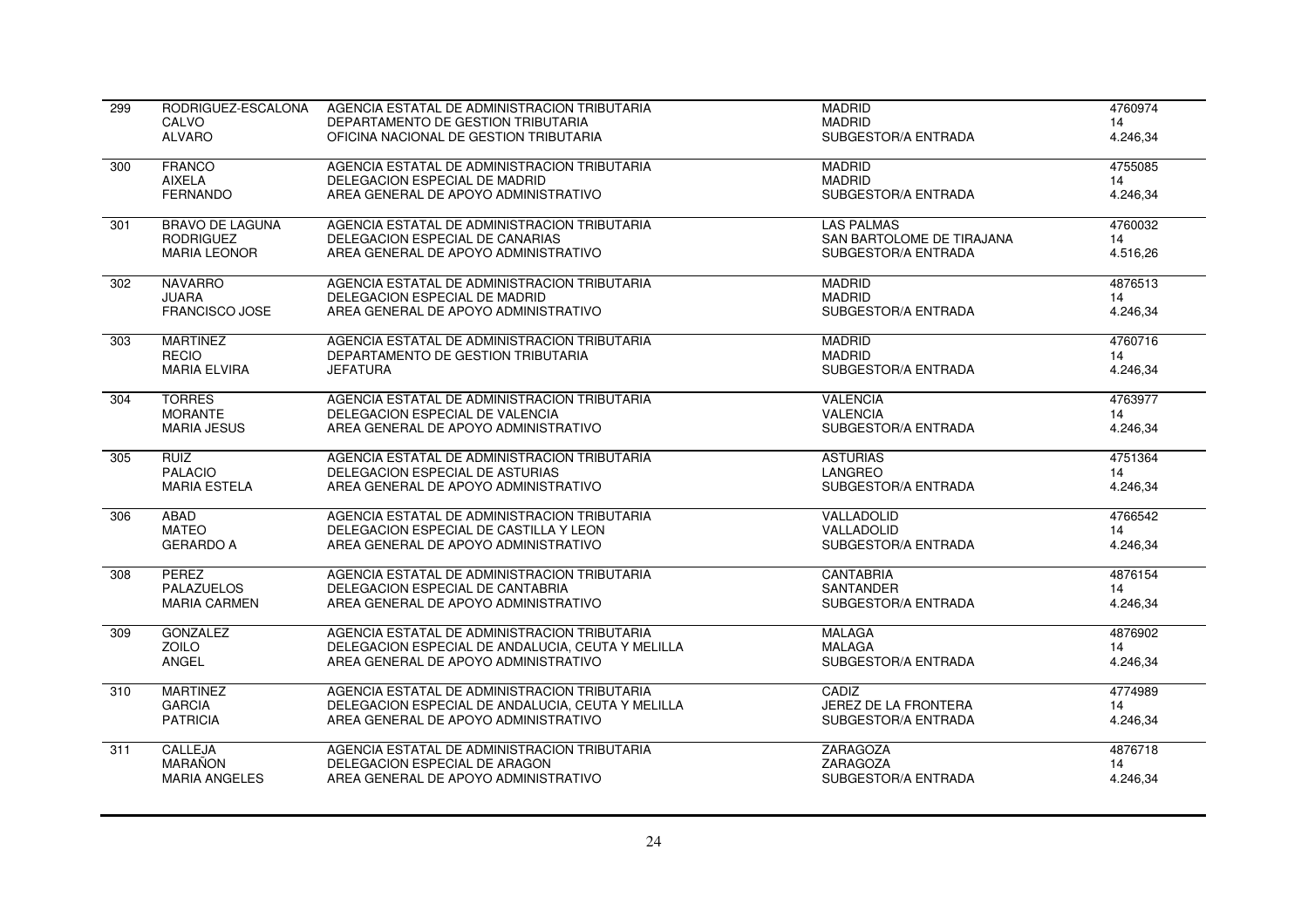| 312              | <b>TARRAZON</b>       | AGENCIA ESTATAL DE ADMINISTRACION TRIBUTARIA                | <b>CASTELLON /CASTELLO</b>                             | 4876530  |
|------------------|-----------------------|-------------------------------------------------------------|--------------------------------------------------------|----------|
|                  | <b>GARGALLO</b>       | DELEGACION ESPECIAL DE VALENCIA                             | VILLARREAL/VILA-REAL                                   | 14       |
|                  | ROSA ANA              | AREA GENERAL DE APOYO ADMINISTRATIVO                        | SUBGESTOR/A ENTRADA                                    | 4.246,34 |
| 313              | <b>CUSTODIO</b>       | CONSEJO SUPERIOR DE INVESTIGACIONES CIENTIFICAS - CSIC      | <b>MADRID</b>                                          | 5548450  |
|                  | CALVO                 | <b>EDITORIAL CSIC</b>                                       | <b>MADRID</b>                                          | 14       |
|                  | <b>MARIA CRUZ</b>     | <b>EDITORIAL CSIC</b>                                       | <b>AUXILIAR DE OFICINA</b>                             | 3.382,82 |
| $\overline{314}$ | <b>RODRIGUEZ</b>      | AGENCIA ESTATAL DE ADMINISTRACION TRIBUTARIA                | <b>HUELVA</b>                                          | 4876745  |
|                  | <b>BARRANCO</b>       | DELEGACION ESPECIAL DE ANDALUCIA, CEUTA Y MELILLA           | <b>HUELVA</b>                                          | 14       |
|                  | <b>MARIA</b>          | AREA GENERAL DE APOYO ADMINISTRATIVO                        | SUBGESTOR/A ENTRADA                                    | 4.246,34 |
| 315              | <b>ARNAL</b>          | AGENCIA ESTATAL DE ADMINISTRACION TRIBUTARIA                | <b>BADAJOZ</b>                                         | 4742774  |
|                  | PEREZ                 | DELEGACION ESPECIAL DE EXTREMADURA                          | <b>BADAJOZ</b>                                         | 14       |
|                  | <b>EVA</b>            | AREA GENERAL DE APOYO ADMINISTRATIVO                        | SUBGESTOR/A ENTRADA                                    | 4.246,34 |
| 316              | <b>MARTINEZ</b>       | AGENCIA ESTATAL DE ADMINISTRACION TRIBUTARIA                | <b>MADRID</b>                                          | 4754786  |
|                  | <b>MORENO</b>         | DELEGACION ESPECIAL DE MADRID                               | <b>MADRID</b>                                          | 14       |
|                  | <b>MARIA PETRA</b>    | AREA GENERAL DE APOYO ADMINISTRATIVO                        | SUBGESTOR/A ENTRADA                                    | 4.246,34 |
| 317              | <b>MANRIQUE</b>       | MINISTERIO DEL INTERIOR                                     | <b>MADRID</b>                                          | 2123245  |
|                  | CRIADO                | D.G. DE LA POLICIA                                          | <b>MADRID</b>                                          | 16       |
|                  | <b>JAVIER</b>         | DIVISION DE FORMACION Y PERFECCIONAMIENTO                   | JEFE / JEFA DE NEGOCIADO DE<br><b>COORDINACION N16</b> | 3.664,78 |
| 318              | <b>VIDAL</b>          | AGENCIA ESTATAL DE ADMINISTRACION TRIBUTARIA                | ZARAGOZA                                               | 4764817  |
|                  | <b>BORDETAS</b>       | DELEGACION ESPECIAL DE ARAGON                               | ZARAGOZA                                               | 14       |
|                  | <b>ANA ASUNCION</b>   | AREA GENERAL DE APOYO ADMINISTRATIVO                        | SUBGESTOR/A ENTRADA                                    | 4.246,34 |
| 319              | <b>RUIZ DEL VALLE</b> | AGENCIA ESTATAL DE ADMINISTRACION TRIBUTARIA                | <b>CIUDAD REAL</b>                                     | 4740668  |
|                  | <b>HORNEROS</b>       | DELEGACION ESPECIAL DE CASTILLA LA MANCHA                   | <b>CIUDAD REAL</b>                                     | 14       |
|                  | <b>RAMON</b>          | AREA GENERAL DE APOYO ADMINISTRATIVO                        | SUBGESTOR/A ENTRADA                                    | 4.246,34 |
| 320              | <b>DOMINGUEZ</b>      | AGENCIA ESTATAL DE ADMINISTRACION TRIBUTARIA                | <b>VALENCIA</b>                                        | 4876616  |
|                  | <b>SANTANA</b>        | DELEGACION ESPECIAL DE VALENCIA                             | <b>VALENCIA</b>                                        | 14       |
|                  | <b>MARIA ROSARIO</b>  | AREA GENERAL DE APOYO ADMINISTRATIVO                        | SUBGESTOR/A ENTRADA                                    | 4.246,34 |
| 321              | <b>GOMEZ</b>          | AGENCIA ESTATAL DE ADMINISTRACION TRIBUTARIA                | <b>BARCELONA</b>                                       | 4742806  |
|                  | ABAD                  | DELEGACION ESPECIAL DE CATALUÑA                             | <b>BARCELONA</b>                                       | 14       |
|                  | <b>JORGE</b>          | AREA GENERAL DE APOYO ADMINISTRATIVO                        | SUBGESTOR/A ENTRADA                                    | 4.246,34 |
| 322              | <b>SAN FRUTOS</b>     | TESORERIA GENERAL DE LA SEGURIDAD SOCIAL                    | <b>MADRID</b>                                          | 1093131  |
|                  | <b>DIEGO</b>          | TESORERIA GENERAL DE LA SEGURIDAD SOCIAL                    | <b>MADRID</b>                                          | 15       |
|                  | <b>MARIA INES</b>     | ADMINISTRACION DE LA S.S. NO.17 DE MADRID (NO.27 DE MADRID) | <b>GESTOR / GESTORA INFORMADOR</b>                     | 4.732,28 |
| 323              | <b>ROS</b>            | CONFEDERACION HIDROGRAFICA DEL SEGURA, O.A.                 | <b>MURCIA</b>                                          | 5548474  |
|                  | <b>MARIN</b>          | CONFEDERACION HIDROGRAFICA DEL SEGURA, O.A.                 | <b>MURCIA</b>                                          | 14       |
|                  | <b>ISABEL</b>         | SECRETARIA GENERAL                                          | <b>AUXILIAR DE OFICINA</b>                             | 3.382,82 |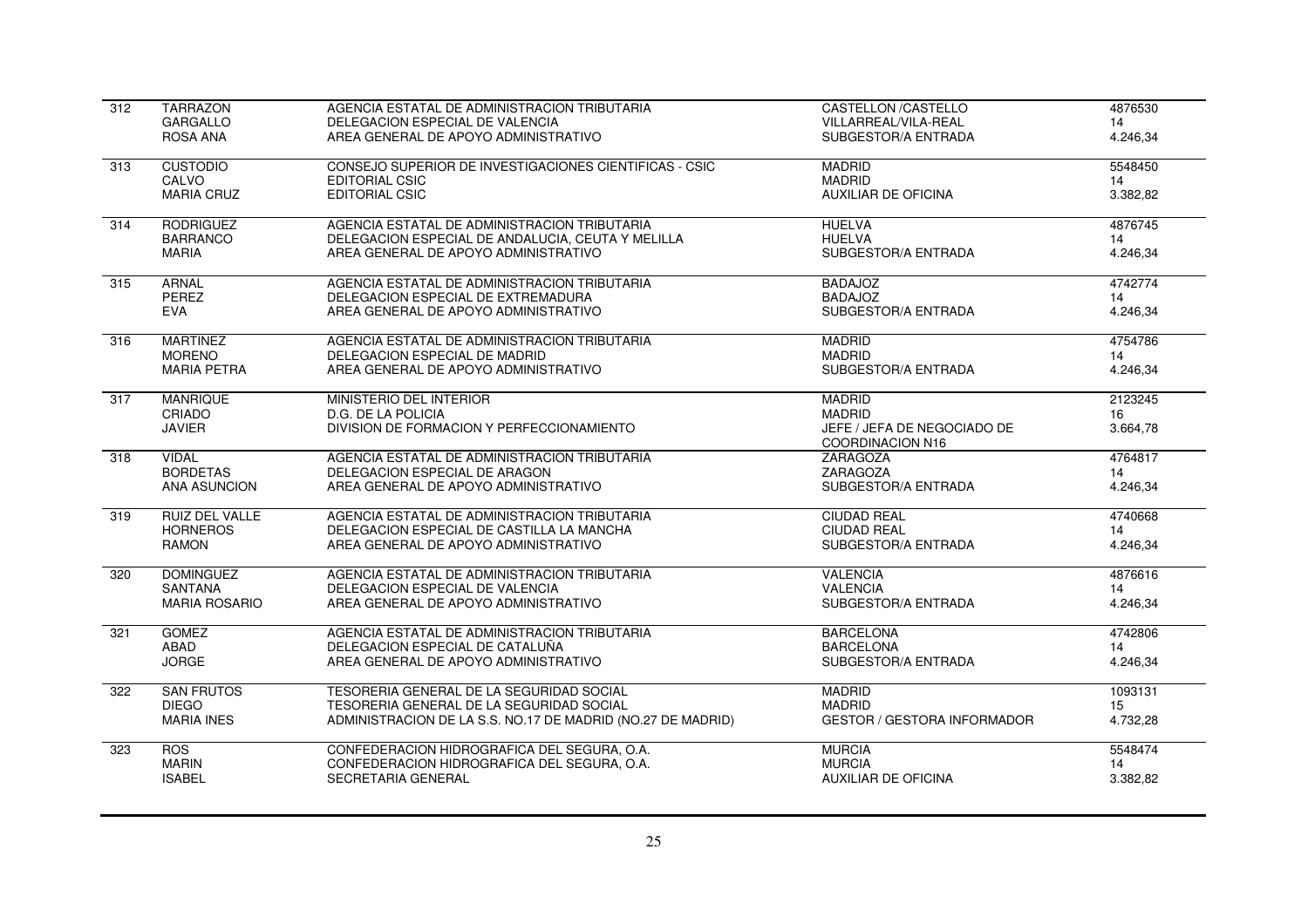| 324              | <b>SERRANO</b>          | AGENCIA ESTATAL DE ADMINISTRACION TRIBUTARIA               | <b>ZARAGOZA</b>            | 4764803  |
|------------------|-------------------------|------------------------------------------------------------|----------------------------|----------|
|                  | <b>SOLANAS</b>          | DELEGACION ESPECIAL DE ARAGON                              | ZARAGOZA                   | 14       |
|                  | <b>MARIA LOURDES</b>    | AREA GENERAL DE APOYO ADMINISTRATIVO                       | SUBGESTOR/A ENTRADA        | 4.246,34 |
| 325              | <b>PLAZA</b>            | AGENCIA ESTATAL DE ADMINISTRACION TRIBUTARIA               | <b>GIRONA</b>              | 4769605  |
|                  | <b>GALLARDO</b>         | DELEGACION ESPECIAL DE CATALUÑA                            | <b>GIRONA</b>              | 14       |
|                  | <b>MARIA JOSE</b>       | AREA GENERAL DE APOYO ADMINISTRATIVO                       | SUBGESTOR/A ENTRADA        | 4.246,34 |
| $\overline{326}$ | <b>ZARAGOZA</b>         | AGENCIA ESTATAL DE ADMINISTRACION TRIBUTARIA               | <b>VALENCIA</b>            | 4769447  |
|                  | <b>SALCEDO</b>          | DELEGACION ESPECIAL DE VALENCIA                            | <b>MANISES</b>             | 14       |
|                  | <b>JOSE FRANCISCO</b>   | AREA GENERAL DE APOYO ADMINISTRATIVO                       | SUBGESTOR/A ENTRADA        | 4.246,34 |
| 327              | <b>VASCO</b>            | MINISTERIO DE EDUCACION Y FORMACION PROFESIONAL            | <b>CEUTA</b>               | 4664390  |
|                  | <b>GONZALEZ</b>         | <b>DIRECCION PROVINCIAL</b>                                | <b>CEUTA</b>               | 16       |
|                  | <b>SIRA</b>             | DIRECCION PROVINCIAL DE CEUTA (D)                          | JEFE / JEFA DE NEGOCIADO   | 3.664,78 |
| $\overline{328}$ | <b>ROMERA</b>           | MINISTERIO DE INCLUSION, SEGURIDAD SOCIAL Y MIGRACIONES    | <b>MADRID</b>              | 5549018  |
|                  | <b>MANSILLA</b>         | SUBSECRETARIA DE INCLUSION, SEGURIDAD SOCIAL Y MIGRACIONES | <b>MADRID</b>              | 14       |
|                  | <b>ANTONIO</b>          | S.G. DE SERVICIOS Y COORDINACION                           | <b>AUXILIAR DE OFICINA</b> | 3.382,82 |
| 329              | <b>LOPEZ</b>            | AGENCIA ESTATAL DE ADMINISTRACION TRIBUTARIA               | <b>MADRID</b>              | 5057626  |
|                  | <b>MARTIN</b>           | DELEGACION ESPECIAL DE MADRID                              | <b>ALCOBENDAS</b>          | 14       |
|                  | <b>MARIA CARMEN</b>     | AREA GENERAL DE APOYO ADMINISTRATIVO                       | SUBGESTOR/A ENTRADA        | 4.246,34 |
| 330              | <b>GOMEZ</b>            | AGENCIA ESTATAL DE ADMINISTRACION TRIBUTARIA               | <b>MADRID</b>              | 4754725  |
|                  | <b>OTERO</b>            | DELEGACION ESPECIAL DE MADRID                              | <b>MADRID</b>              | 14       |
|                  | MARIA BEGOÑA            | AREA GENERAL DE APOYO ADMINISTRATIVO                       | SUBGESTOR/A ENTRADA        | 4.246,34 |
| 331              | <b>SANCHEZ</b>          | AGENCIA ESTATAL DE ADMINISTRACION TRIBUTARIA               | <b>ALMERIA</b>             | 4765286  |
|                  | <b>RODRIGUEZ</b>        | DELEGACION ESPECIAL DE ANDALUCIA, CEUTA Y MELILLA          | EJIDO, EL                  | 14       |
|                  | <b>ADORACION</b>        | AREA GENERAL DE APOYO ADMINISTRATIVO                       | SUBGESTOR/A ENTRADA        | 4.246,34 |
| 332              | <b>BLANCA</b>           | AGENCIA ESTATAL DE ADMINISTRACION TRIBUTARIA               | <b>MADRID</b>              | 4754721  |
|                  | <b>GARCIA</b>           | DELEGACION ESPECIAL DE MADRID                              | <b>MADRID</b>              | 14       |
|                  | <b>FRANCISCO JAVIER</b> | AREA GENERAL DE APOYO ADMINISTRATIVO                       | SUBGESTOR/A ENTRADA        | 4.246,34 |
| 333              | <b>AYLLON</b>           | AGENCIA ESTATAL DE ADMINISTRACION TRIBUTARIA               | <b>CANTABRIA</b>           | 4740590  |
|                  | <b>GOMEZ</b>            | DELEGACION ESPECIAL DE CANTABRIA                           | <b>SANTANDER</b>           | 14       |
|                  | <b>GEMA MARIA</b>       | AREA GENERAL DE APOYO ADMINISTRATIVO                       | SUBGESTOR/A ENTRADA        | 4.246,34 |
| 334              | <b>NABOT</b>            | MINISTERIO DE POLITICA TERRITORIAL Y FUNCION PUBLICA       | <b>GIRONA</b>              | 5031090  |
|                  | <b>SUAREZ</b>           | DEL.GOB. EN CATALUÑA                                       | <b>GIRONA</b>              | 15       |
|                  | <b>CRISTINA</b>         | OFICINA DE EXTRANJERIA EN GIRONA                           | AUXILIAR DE EXTRANJERIA    | 4.732,28 |
| 335              | <b>GUTIERREZ</b>        | AGENCIA ESTATAL DE ADMINISTRACION TRIBUTARIA               | <b>MADRID</b>              | 5056926  |
|                  | <b>LOPEZ</b>            | DELEGACION ESPECIAL DE MADRID                              | <b>MADRID</b>              | 14       |
|                  | <b>MARIA CARMEN</b>     | AREA GENERAL DE APOYO ADMINISTRATIVO                       | SUBGESTOR/A ENTRADA        | 4.246,34 |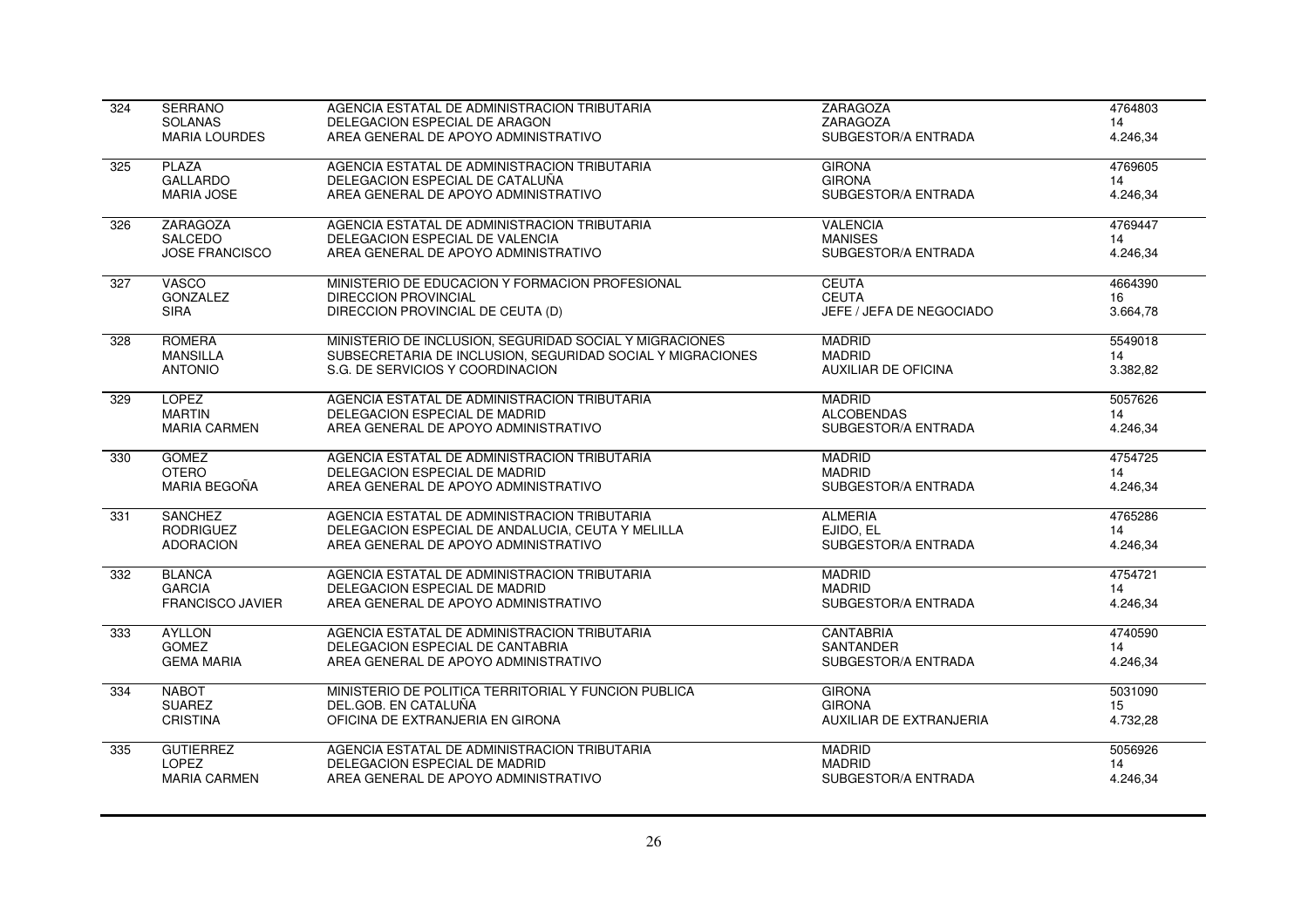| 336              | <b>CASTILLON</b>          | AGENCIA ESTATAL DE ADMINISTRACION TRIBUTARIA      | <b>ZARAGOZA</b>           | 4764701  |
|------------------|---------------------------|---------------------------------------------------|---------------------------|----------|
|                  | LATORRE                   | DELEGACION ESPECIAL DE ARAGON                     | ZARAGOZA                  | 14       |
|                  | <b>VIOLETA</b>            | AREA GENERAL DE APOYO ADMINISTRATIVO              | SUBGESTOR/A ENTRADA       | 4.246,34 |
| 337              | <b>RODRIGUEZ</b>          | AGENCIA ESTATAL DE ADMINISTRACION TRIBUTARIA      | <b>SEVILLA</b>            | 4764206  |
|                  | <b>ALGARIN</b>            | DELEGACION ESPECIAL DE ANDALUCIA, CEUTA Y MELILLA | <b>SEVILLA</b>            | 14       |
|                  | <b>MARIA TERESA</b>       | AREA GENERAL DE APOYO ADMINISTRATIVO              | SUBGESTOR/A ENTRADA       | 4.246,34 |
| 338              | <b>GARCIA</b>             | AGENCIA ESTATAL DE ADMINISTRACION TRIBUTARIA      | <b>GRANADA</b>            | 4765474  |
|                  | <b>MAQUIEIRA</b>          | DELEGACION ESPECIAL DE ANDALUCIA, CEUTA Y MELILLA | <b>GRANADA</b>            | 14       |
|                  | ANA TRINIDAD              | AREA GENERAL DE APOYO ADMINISTRATIVO              | SUBGESTOR/A ENTRADA       | 4.246,34 |
| 339              | PEREZ                     | AGENCIA ESTATAL DE ADMINISTRACION TRIBUTARIA      | <b>MURCIA</b>             | 4753304  |
|                  | MUÑOZ.                    | DELEGACION ESPECIAL DE MURCIA                     | CARTAGENA                 | 14       |
|                  | <b>ENCARNACION ISABEL</b> | AREA GENERAL DE APOYO ADMINISTRATIVO              | SUBGESTOR/A ENTRADA       | 4.246,34 |
| 340              | <b>CIARAN</b>             | AGENCIA ESTATAL DE ADMINISTRACION TRIBUTARIA      | <b>MADRID</b>             | 4754875  |
|                  | <b>GALICIA</b>            | DELEGACION ESPECIAL DE MADRID                     | <b>MADRID</b>             | 14       |
|                  | <b>JAVIER</b>             | AREA GENERAL DE APOYO ADMINISTRATIVO              | SUBGESTOR/A ENTRADA       | 4.246,34 |
| 341              | CANO                      | AGENCIA ESTATAL DE ADMINISTRACION TRIBUTARIA      | <b>ALICANTE - ALACANT</b> | 4752628  |
|                  | SOLER                     | DELEGACION ESPECIAL DE VALENCIA                   | ALACANT/ALICANTE          | 14       |
|                  | QUERALT                   | AREA GENERAL DE APOYO ADMINISTRATIVO              | SUBGESTOR/A ENTRADA       | 4.246,34 |
| 342              | <b>SANCHO</b>             | AGENCIA ESTATAL DE ADMINISTRACION TRIBUTARIA      | <b>BARCELONA</b>          | 4742751  |
|                  | <b>GUERRERO</b>           | DELEGACION ESPECIAL DE CATALUÑA                   | <b>BARCELONA</b>          | 14       |
|                  | <b>MARIA CARMEN</b>       | AREA GENERAL DE APOYO ADMINISTRATIVO              | SUBGESTOR/A ENTRADA       | 4.246.34 |
| 343              | <b>LOPEZ</b>              | AGENCIA ESTATAL DE ADMINISTRACION TRIBUTARIA      | <b>MURCIA</b>             | 4876465  |
|                  | <b>LOPEZ</b>              | DELEGACION ESPECIAL DE MURCIA                     | CARTAGENA                 | 14       |
|                  | <b>MARIA JOSEFA</b>       | AREA GENERAL DE APOYO ADMINISTRATIVO              | SUBGESTOR/A ENTRADA       | 4.246,34 |
| 344              | <b>HERRERO</b>            | AGENCIA ESTATAL DE ADMINISTRACION TRIBUTARIA      | <b>MADRID</b>             | 4876241  |
|                  | <b>CRISTOBAL</b>          | DELEGACION ESPECIAL DE MADRID                     | <b>COLMENAR VIEJO</b>     | 14       |
|                  | M MAR                     | AREA GENERAL DE APOYO ADMINISTRATIVO              | SUBGESTOR/A ENTRADA       | 4.246,34 |
| 345              | <b>SANTANA</b>            | AGENCIA ESTATAL DE ADMINISTRACION TRIBUTARIA      | <b>LAS PALMAS</b>         | 4758728  |
|                  | <b>RODRIGUEZ</b>          | DELEGACION ESPECIAL DE CANARIAS                   | SAN BARTOLOME DE TIRAJANA | 14       |
|                  | <b>VANESSA</b>            | AREA GENERAL DE APOYO ADMINISTRATIVO              | SUBGESTOR/A ENTRADA       | 4.516,26 |
| $\overline{346}$ | <b>JIMENEZ</b>            | AGENCIA ESTATAL DE ADMINISTRACION TRIBUTARIA      | <b>GRANADA</b>            | 4876734  |
|                  | <b>ALGABA</b>             | DELEGACION ESPECIAL DE ANDALUCIA. CEUTA Y MELILLA | <b>GRANADA</b>            | 14       |
|                  | <b>MARIA DOLORES</b>      | AREA GENERAL DE APOYO ADMINISTRATIVO              | SUBGESTOR/A ENTRADA       | 4.246,34 |
| 347              | <b>CORNEJO</b>            | AGENCIA ESTATAL DE ADMINISTRACION TRIBUTARIA      | <b>SEVILLA</b>            | 5056699  |
|                  | PEREA                     | DELEGACION ESPECIAL DE ANDALUCIA, CEUTA Y MELILLA | <b>SEVILLA</b>            | 14       |
|                  | <b>JOSE</b>               | AREA GENERAL DE APOYO ADMINISTRATIVO              | SUBGESTOR/A ENTRADA       | 4.246,34 |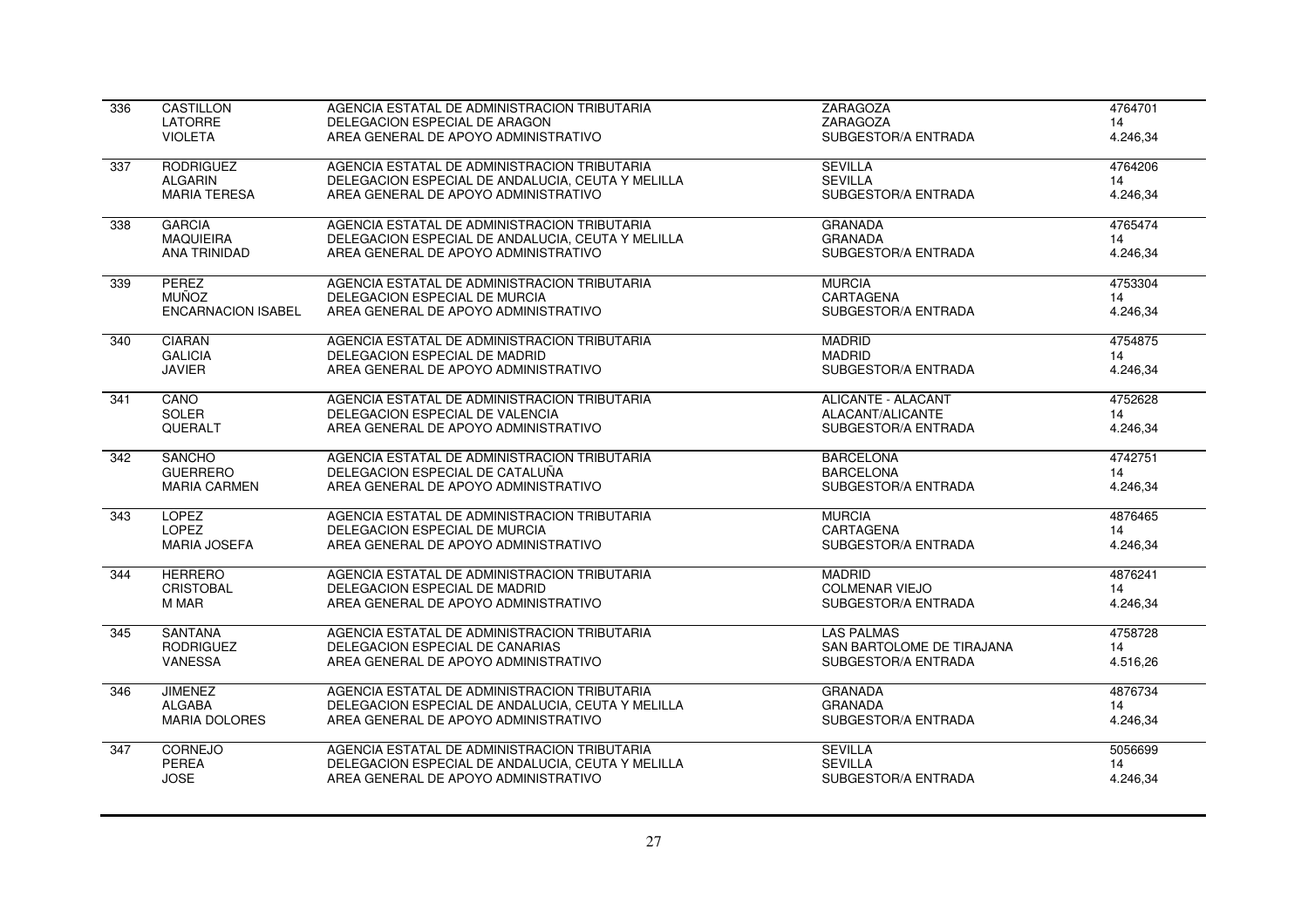| 348 | VAQUERO              | AGENCIA ESTATAL DE ADMINISTRACION TRIBUTARIA         | <b>SALAMANCA</b>           | 5057394  |
|-----|----------------------|------------------------------------------------------|----------------------------|----------|
|     | <b>HERNANDEZ</b>     | DELEGACION ESPECIAL DE CASTILLA Y LEON               | <b>SALAMANCA</b>           | 14       |
|     | <b>DAVID</b>         | AREA GENERAL DE APOYO ADMINISTRATIVO                 | SUBGESTOR/A ENTRADA        | 4.246,34 |
| 349 | <b>DOÑATE</b>        | AGENCIA ESTATAL DE ADMINISTRACION TRIBUTARIA         | <b>CASTELLON /CASTELLO</b> | 4756105  |
|     | <b>PERIS</b>         | DELEGACION ESPECIAL DE VALENCIA                      | <b>VINAROS</b>             | 14       |
|     | <b>MARIA CARMEN</b>  | AREA GENERAL DE APOYO ADMINISTRATIVO                 | SUBGESTOR/A ENTRADA        | 4.246,34 |
| 350 | <b>ALVAREZ</b>       | AGENCIA ESTATAL DE ADMINISTRACION TRIBUTARIA         | <b>ASTURIAS</b>            | 4749283  |
|     | <b>VALLINA</b>       | DELEGACION ESPECIAL DE ASTURIAS                      | <b>CANGAS DE ONIS</b>      | 14       |
|     | <b>MARIA REYES</b>   | AREA GENERAL DE APOYO ADMINISTRATIVO                 | SUBGESTOR/A ENTRADA        | 4.246,34 |
| 351 | <b>LOPEZ</b>         | AGENCIA ESTATAL DE ADMINISTRACION TRIBUTARIA         | <b>ALICANTE - ALACANT</b>  | 4752920  |
|     | LATORRE              | DELEGACION ESPECIAL DE VALENCIA                      | ELCHE/ELX                  | 14       |
|     | <b>FRANCISCA</b>     | AREA GENERAL DE APOYO ADMINISTRATIVO                 | SUBGESTOR/A ENTRADA        | 4.246,34 |
| 352 | <b>MARTINEZ</b>      | AGENCIA ESTATAL DE ADMINISTRACION TRIBUTARIA         | <b>VALENCIA</b>            | 4761411  |
|     | <b>SAMPEDRO</b>      | DELEGACION ESPECIAL DE VALENCIA                      | <b>MANISES</b>             | 14       |
|     | <b>JUAN VICENTE</b>  | AREA GENERAL DE APOYO ADMINISTRATIVO                 | SUBGESTOR/A ENTRADA        | 4.246,34 |
| 353 | CALVO                | AGENCIA ESTATAL DE ADMINISTRACION TRIBUTARIA         | CADIZ                      | 4765468  |
|     | ROMERO               | DELEGACION ESPECIAL DE ANDALUCIA, CEUTA Y MELILLA    | CADIZ                      | 14       |
|     | <b>MARIA LUISA</b>   | AREA GENERAL DE APOYO ADMINISTRATIVO                 | SUBGESTOR/A ENTRADA        | 4.246,34 |
| 354 | <b>ARENAS</b>        | AGENCIA ESTATAL DE ADMINISTRACION TRIBUTARIA         | <b>GRANADA</b>             | 4765465  |
|     | <b>VILLODRES</b>     | DELEGACION ESPECIAL DE ANDALUCIA, CEUTA Y MELILLA    | <b>GRANADA</b>             | 14       |
|     | <b>BEATRIZ</b>       | AREA GENERAL DE APOYO ADMINISTRATIVO                 | SUBGESTOR/A ENTRADA        | 4.246,34 |
| 355 | REIXACH              | AGENCIA ESTATAL DE ADMINISTRACION TRIBUTARIA         | <b>GIRONA</b>              | 4742045  |
|     | <b>CUNILL</b>        | DELEGACION ESPECIAL DE CATALUÑA                      | <b>GIRONA</b>              | 14       |
|     | <b>ESTER</b>         | AREA GENERAL DE APOYO ADMINISTRATIVO                 | SUBGESTOR/A ENTRADA        | 4.246,34 |
| 356 | <b>BERTOL</b>        | MINISTERIO DE POLITICA TERRITORIAL Y FUNCION PUBLICA | <b>HUESCA</b>              | 1309227  |
|     | <b>GROS</b>          | DEL.GOB. EN ARAGON                                   | <b>HUESCA</b>              | 15       |
|     | <b>TERESA RAQUEL</b> | SUBDEL.GOB. EN HUESCA - S.GRAL.                      | AYUDANTE DE OFICINA        | 3.664,78 |
| 357 | <b>VEGA</b>          | AGENCIA ESTATAL DE ADMINISTRACION TRIBUTARIA         | <b>HUELVA</b>              | 4765955  |
|     | <b>MORENO</b>        | DELEGACION ESPECIAL DE ANDALUCIA, CEUTA Y MELILLA    | <b>HUELVA</b>              | 14       |
|     | ROCIO SALOME         | AREA GENERAL DE APOYO ADMINISTRATIVO                 | SUBGESTOR/A ENTRADA        | 4.246,34 |
| 358 | <b>GIRALDEZ</b>      | MINISTERIO DE POLITICA TERRITORIAL Y FUNCION PUBLICA | <b>CORDOBA</b>             | 2821703  |
|     | PARRADO              | DEL.GOB. EN ANDALUCIA                                | <b>CORDOBA</b>             | 15       |
|     | RAUL                 | SUBDEL.GOB. EN CORDOBA - S.GRAL.                     | AYUDANTE DE OFICINA        | 3.664,78 |
| 359 | <b>SANTISTEBAN</b>   | AGENCIA ESTATAL DE ADMINISTRACION TRIBUTARIA         | <b>CACERES</b>             | 4742731  |
|     | <b>GUILLEN</b>       | DELEGACION ESPECIAL DE EXTREMADURA                   | <b>CACERES</b>             | 14       |
|     | <b>MARIA ELENA</b>   | AREA GENERAL DE APOYO ADMINISTRATIVO                 | SUBGESTOR/A ENTRADA        | 4.246,34 |